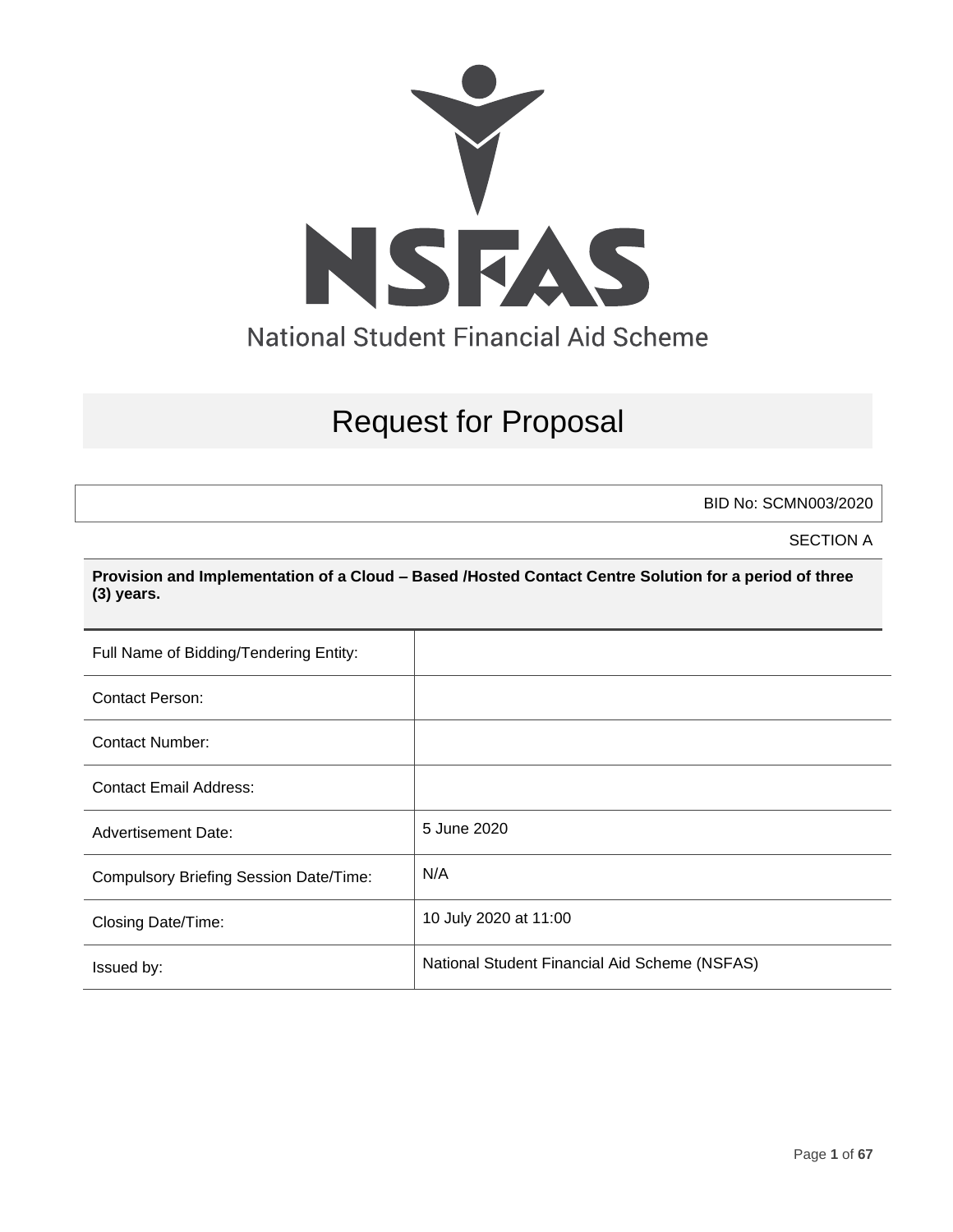

# **Bidder's Authorised Signatory:**

Initials and Surname: Signature: Signature:

..…………………………………………… ..……………………………………………

| Please indicate whether it is the original or copy, tick the applicable block |  |             |  |                          |  |  |
|-------------------------------------------------------------------------------|--|-------------|--|--------------------------|--|--|
| <b>ORIGINAL</b>                                                               |  | <b>COPY</b> |  | <b>NUMBER SUBMITTED:</b> |  |  |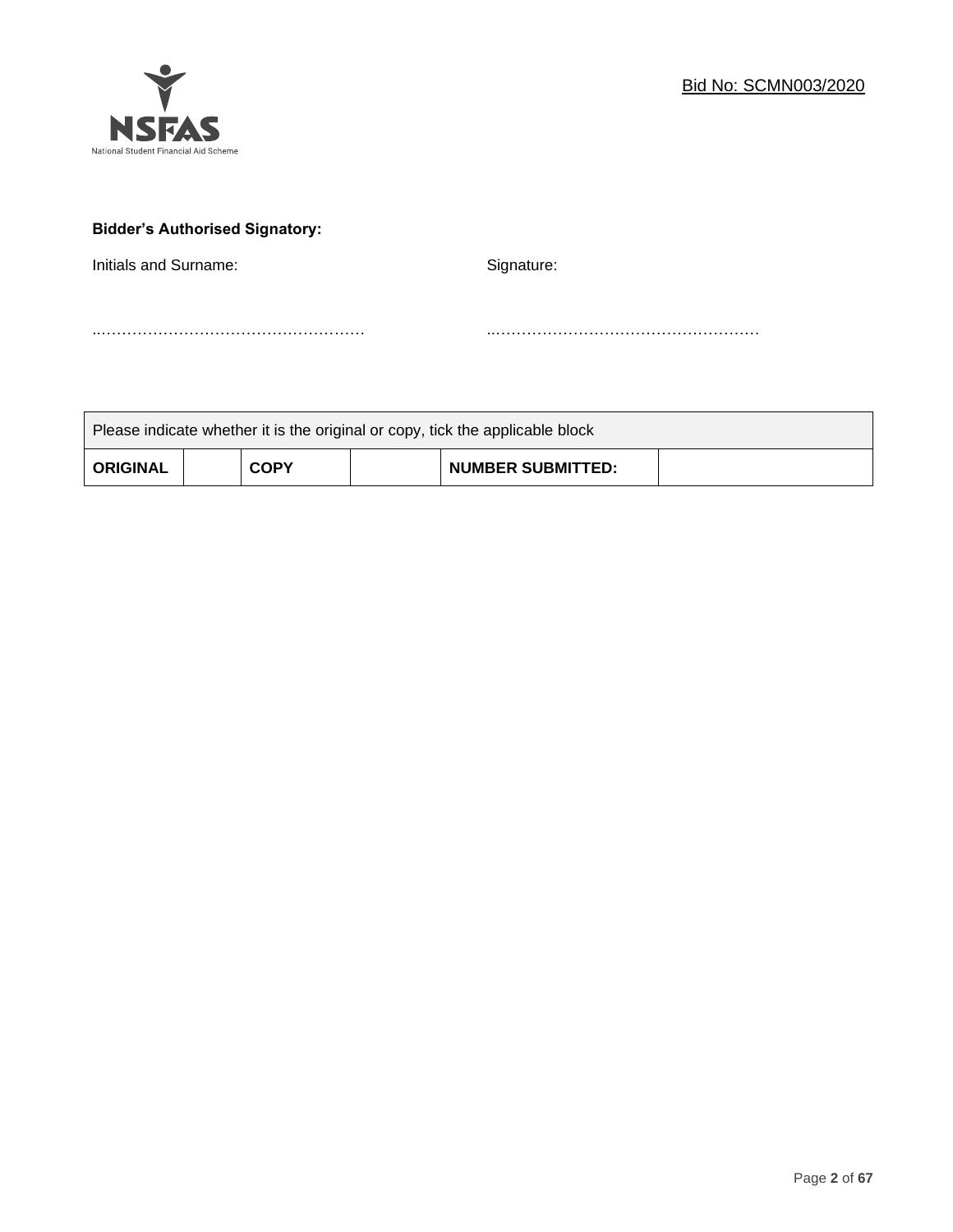

# **Glossary**

| Award                   | Conclusion of the procurement process and final notification to the successful bidder                                                                                                                                               |
|-------------------------|-------------------------------------------------------------------------------------------------------------------------------------------------------------------------------------------------------------------------------------|
| <b>B-BBEE</b>           | Broad-based Black Economic Empowerment (BBBEE) Act, 2003 (Act No. 53 of 2003) and BBBEE<br>Amended Act, 2013 (Act No. 46 of 2013) and the Codes of Good Practice issued thereunder by the<br>Department of Trade and Industry (DTI) |
| <b>Bid</b>              | Written offer in a prescribed or stipulated form in response to an invitation by NSFAS for the<br>provision of goods, works or services                                                                                             |
| Contractor              | Organization with whom NSFAS will conclude a contract and potential service level agreement<br>subsequent to the final award of the contract based on this Request for Bid                                                          |
| Core Team               | Team members who fill the non-administrative positions against which the experience will be<br>measured.                                                                                                                            |
| DTI                     | Department of Trade and Industry                                                                                                                                                                                                    |
| EME                     | <b>Exempted Micro Enterprise</b>                                                                                                                                                                                                    |
| QSE                     | <b>Qualifying Small Enterprise</b>                                                                                                                                                                                                  |
| <b>NSFAS</b>            | National Student Financial Aid Scheme                                                                                                                                                                                               |
| GCC                     | <b>General Conditions of Contract</b>                                                                                                                                                                                               |
|                         | Original Bid Original document signed in ink, or Copy of original document signed in ink                                                                                                                                            |
| Originally<br>certified | To comply with the principle of originally certified, a document must be both stamped and signed in<br>original ink by a commissioner of oaths.                                                                                     |
| <b>SCM</b>              | Supply Chain Management                                                                                                                                                                                                             |
| <b>SLA</b>              | Service Level Agreement                                                                                                                                                                                                             |
| <b>TOR</b>              | <b>Terms of Reference</b>                                                                                                                                                                                                           |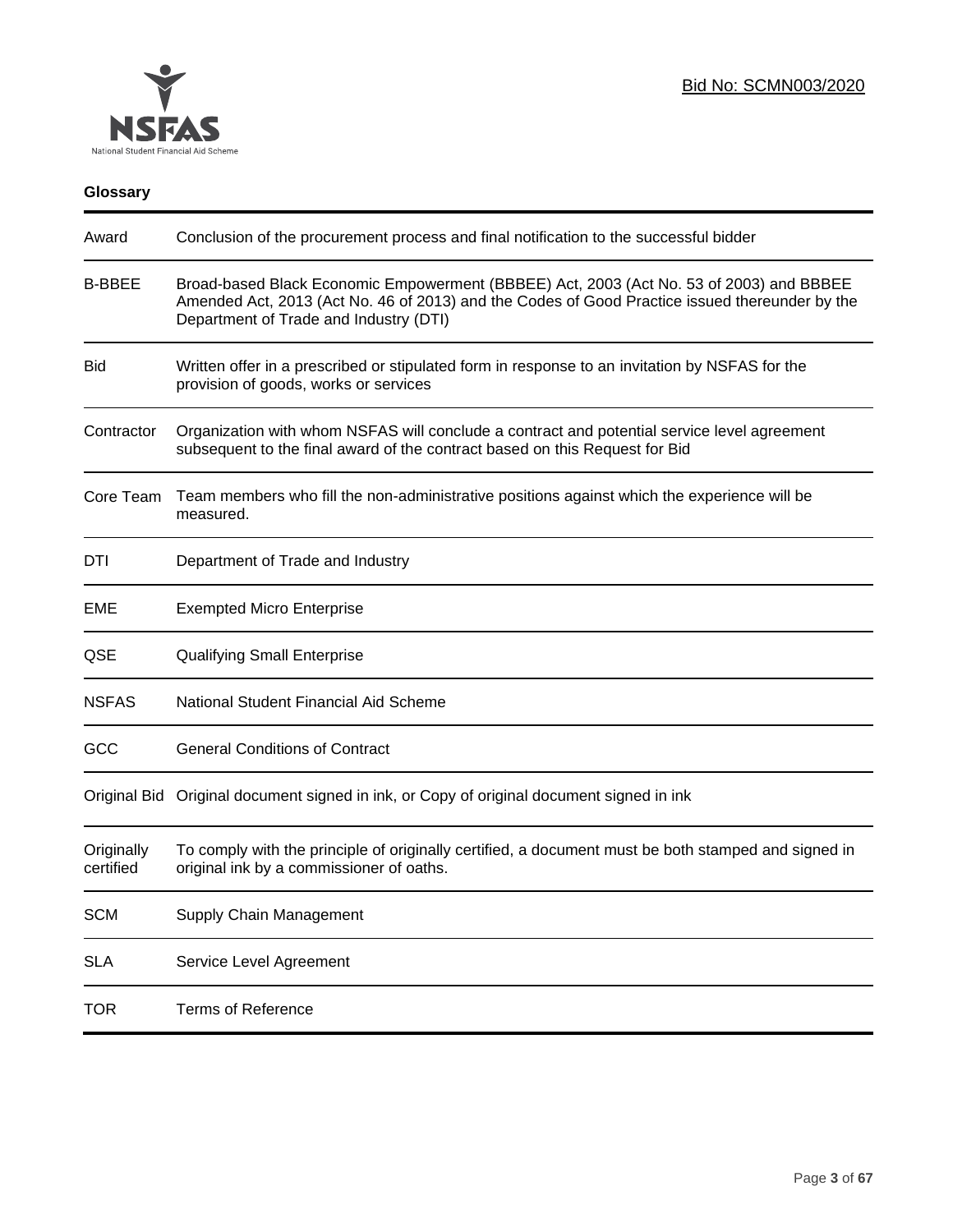### **Documents in this Bid Document Pack**

Bidders are to ensure that they have received all pages 1 to 67 of this document, which consist of the following sections:

### **SECTION A**

### **Note: Documents in this section must be completed and returned or supplied with bids as prescribed.**

- □ Section A1: SBD1: Invitation to Bid
- □ Section A2: Executive Summary and Bid submission conditions and Instructions
- □ Section A3: Terms of Reference

#### **SECTION B**

**Note: Documents in this section must be completed and returned or supplied with bids as prescribed.**

- □ Section B1: Pricing schedule (SBD 3)
- □ Section B2: Declaration of Interest (SBD 4)
- Section B3: Preference Points Claim form in terms of the PPFA 2017 regulations (SBD 6.1)
- □ Section B4: Declaration of bidder's past SCM practices (SBD 8)
- □ Section B5: Certificate of Independent Bid Determination (SBD 9)
- **I** Section B6: General Conditions of Contract
- □ Section B7: Local content requirements (SBD 6.2) (where applicable)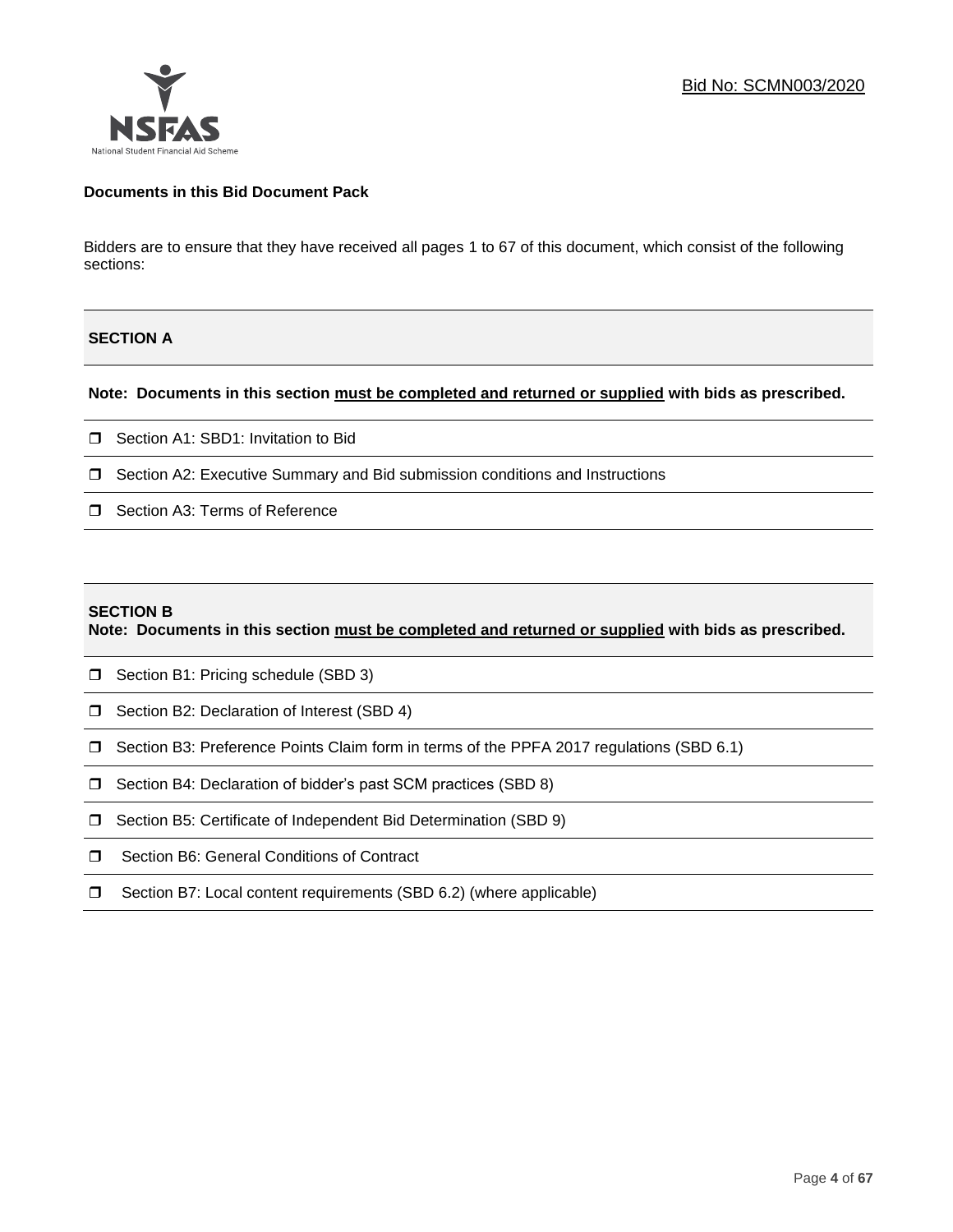$\overline{\phantom{0}}$ 



### **SECTION A 1 INVITATION TO BID (PART A)**

| You are Hereby Invited to Bid for Requirement of the National Student Financial Aid Scheme (NSFAS)                     |                                                                                                                     |                                                 |                |              |           |         |                     |     |                                                                     |
|------------------------------------------------------------------------------------------------------------------------|---------------------------------------------------------------------------------------------------------------------|-------------------------------------------------|----------------|--------------|-----------|---------|---------------------|-----|---------------------------------------------------------------------|
| <b>Bid Number:</b>                                                                                                     | SCMN003-2020                                                                                                        | Closing date:                                   |                | 10 July 2020 |           |         | <b>Closing Time</b> |     | 11H00                                                               |
| Description                                                                                                            | Provision and Implementation of a Cloud - Based /Hosted Contact Centre Solution for<br>a period of three (3) years. |                                                 |                |              |           |         |                     |     |                                                                     |
|                                                                                                                        | The successful bidder will be required to fill and sign a written contract form (SBD) 7.                            |                                                 |                |              |           |         |                     |     |                                                                     |
| Situated at street                                                                                                     | Bid Respond Documents may be Deposited in the Bid Box                                                               |                                                 |                |              |           |         |                     |     |                                                                     |
|                                                                                                                        | <b>NSFAS Building, 1st Floor House Vincent</b>                                                                      |                                                 |                |              |           |         |                     |     |                                                                     |
| <b>10 Brodie Road</b>                                                                                                  |                                                                                                                     |                                                 |                |              |           |         |                     |     |                                                                     |
| Wynberg                                                                                                                |                                                                                                                     |                                                 |                |              |           |         |                     |     |                                                                     |
| 7700                                                                                                                   |                                                                                                                     |                                                 |                |              |           |         |                     |     |                                                                     |
| <b>Supplier Information</b>                                                                                            |                                                                                                                     |                                                 |                |              |           |         |                     |     |                                                                     |
| Name of Bidder                                                                                                         |                                                                                                                     |                                                 |                |              |           |         |                     |     |                                                                     |
| Postal Address                                                                                                         |                                                                                                                     |                                                 |                |              |           |         |                     |     |                                                                     |
| <b>Street Address</b>                                                                                                  |                                                                                                                     |                                                 |                |              |           |         |                     |     |                                                                     |
| <b>Telephone Number</b>                                                                                                |                                                                                                                     | Code                                            |                |              |           | Number  |                     |     |                                                                     |
| Cell phone number                                                                                                      |                                                                                                                     |                                                 |                |              |           |         |                     |     |                                                                     |
| <b>Facsimile Number</b>                                                                                                |                                                                                                                     | Code                                            |                |              |           | Number  |                     |     |                                                                     |
| E-mail Address                                                                                                         |                                                                                                                     |                                                 |                |              |           |         |                     |     |                                                                     |
| Vat Registration number                                                                                                |                                                                                                                     |                                                 |                |              |           |         |                     |     |                                                                     |
|                                                                                                                        |                                                                                                                     |                                                 |                |              |           |         |                     |     |                                                                     |
|                                                                                                                        |                                                                                                                     | <b>TCS PIN:</b>                                 |                |              | <b>OR</b> | CSD No: |                     |     |                                                                     |
|                                                                                                                        |                                                                                                                     | Yes                                             |                |              |           |         |                     | Yes |                                                                     |
| <b>B-BBEE Status Level</b><br><b>B-BBEE</b> status level verification<br>No<br>Sworn Affidavit<br>[Tick applicate box] |                                                                                                                     |                                                 |                |              | <b>No</b> |         |                     |     |                                                                     |
| issued by?                                                                                                             | If Yes, who was the certificated                                                                                    |                                                 |                |              |           |         |                     |     |                                                                     |
| An Accounting Officer as Contemplated in the Close Corporation Act<br>An Accounting Official as<br>(CCA)               |                                                                                                                     |                                                 |                |              |           |         |                     |     |                                                                     |
| Complemented in the Close<br>Corporation ACT (CCA) and                                                                 |                                                                                                                     | ⊔                                               | System (SANAS) |              |           |         |                     |     | A Verification Agency Accredited by the South African Accreditation |
| Box                                                                                                                    | Name the, Applicable in the Tick                                                                                    | A Registered Auditor<br>$\blacksquare$<br>Name: |                |              |           |         |                     |     |                                                                     |
|                                                                                                                        | [A B-BBEE STATUS LEVEL VERIFICATION CERTIFICATE/SWORN AFFIDAVIT (FOR EMEs& QSEs) MUST BE                            |                                                 |                |              |           |         |                     |     |                                                                     |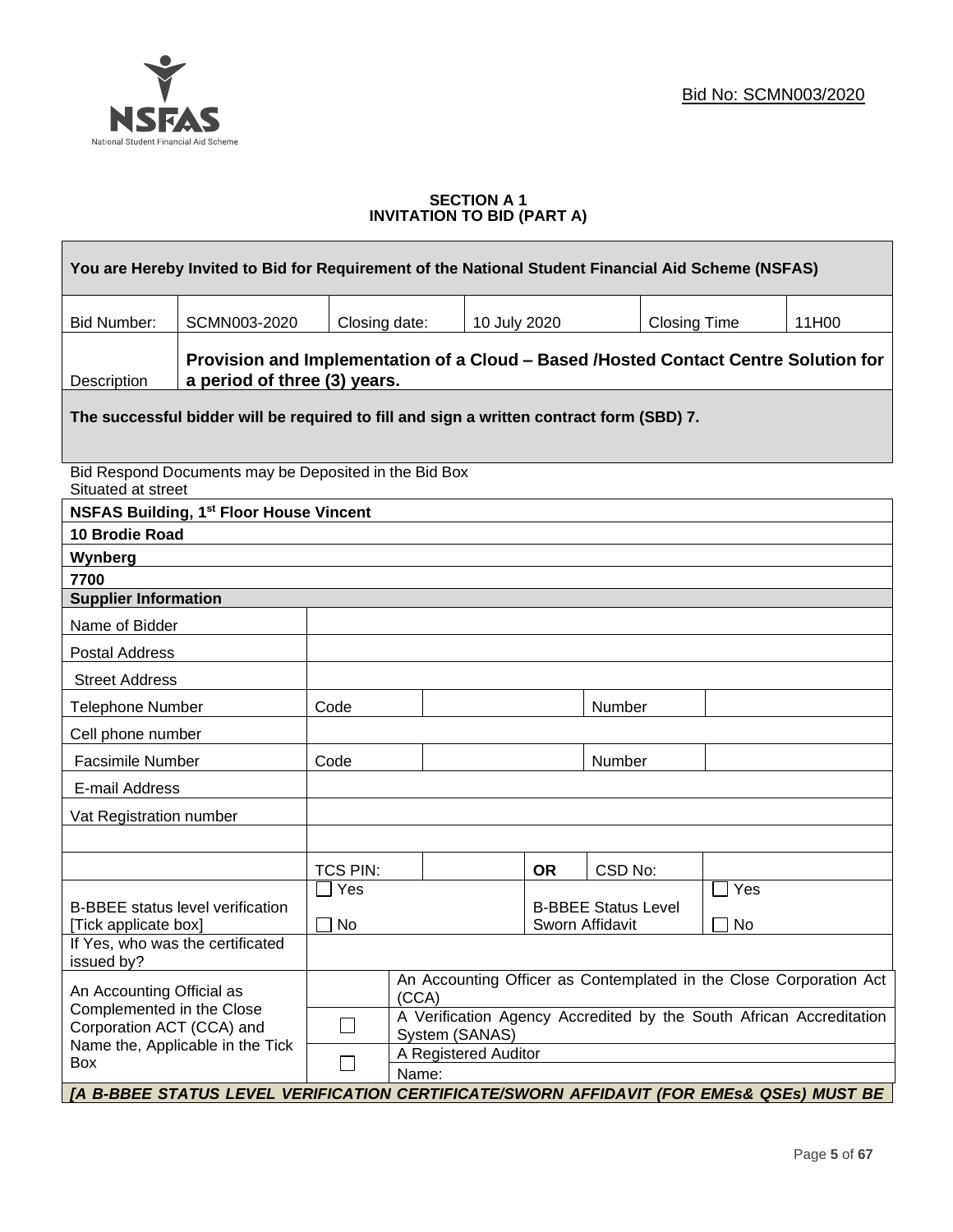

| <b>SUBMITTED IN ORDER TO QUALIFY FOR PREFERENCE POINTS FOR B-BBEE]</b>                                                            |                                                      |                                                                                 |                                                               |
|-----------------------------------------------------------------------------------------------------------------------------------|------------------------------------------------------|---------------------------------------------------------------------------------|---------------------------------------------------------------|
| Are you the accredited<br>representative in South Africa<br>for the goods and<br>services/works offered?                          | <b>PYes</b><br>No<br><b>IF YES ENCLOSE</b><br>PROOF] | Are you a foreign based<br>supplier for the goods and<br>services/works offered | $\Box$ Yes<br>- No<br><b>IF YES ANSWER</b><br>PART B:3 BELOW] |
| <b>Signature of Bidders</b>                                                                                                       |                                                      | <b>DATE</b>                                                                     |                                                               |
| Capacity under which this bid is<br>signed (Attach proof of authority<br>to sign this bid; e.g. resolution of<br>directors, etc.) |                                                      |                                                                                 |                                                               |
| TOTAL NUMBER OF ITEMS<br><b>OFFERED</b>                                                                                           |                                                      | <b>TOTAL BID PRICE (ALL</b><br>INCLUSIVE)                                       |                                                               |
| <b>PROCEDURE</b><br><b>BIDDING</b><br>DIRECTED TO:                                                                                | <b>ENQUIRIES</b><br><b>MAY</b><br><b>BE</b>          | TECHNICAL INFORMATION MAY BE DIRECTED TO:                                       |                                                               |
| <b>PUBLIC</b><br>DEPARTMENT/<br><b>ENTITY</b>                                                                                     | <b>NSFAS</b>                                         | <b>CONTACT PERSON</b>                                                           | <b>SCM UNIT</b>                                               |
| <b>CONTACT PERSON</b>                                                                                                             | <b>SCM UNIT</b>                                      | <b>TELEPHONE NUMBER</b>                                                         | 021 763 3200                                                  |
| <b>TELEPHONE NUMBER</b>                                                                                                           | 021 763 3200                                         | <b>FACSIMILE NUMBER</b>                                                         | N/A                                                           |
| <b>FACSIMILE NUMBER</b>                                                                                                           | N/A                                                  | <b>E-MAIL ADDRESS</b>                                                           | scm@nsfas.org.za                                              |
| <b>E-MAIL ADDRESS</b>                                                                                                             | scm@nsfas.org.za                                     |                                                                                 |                                                               |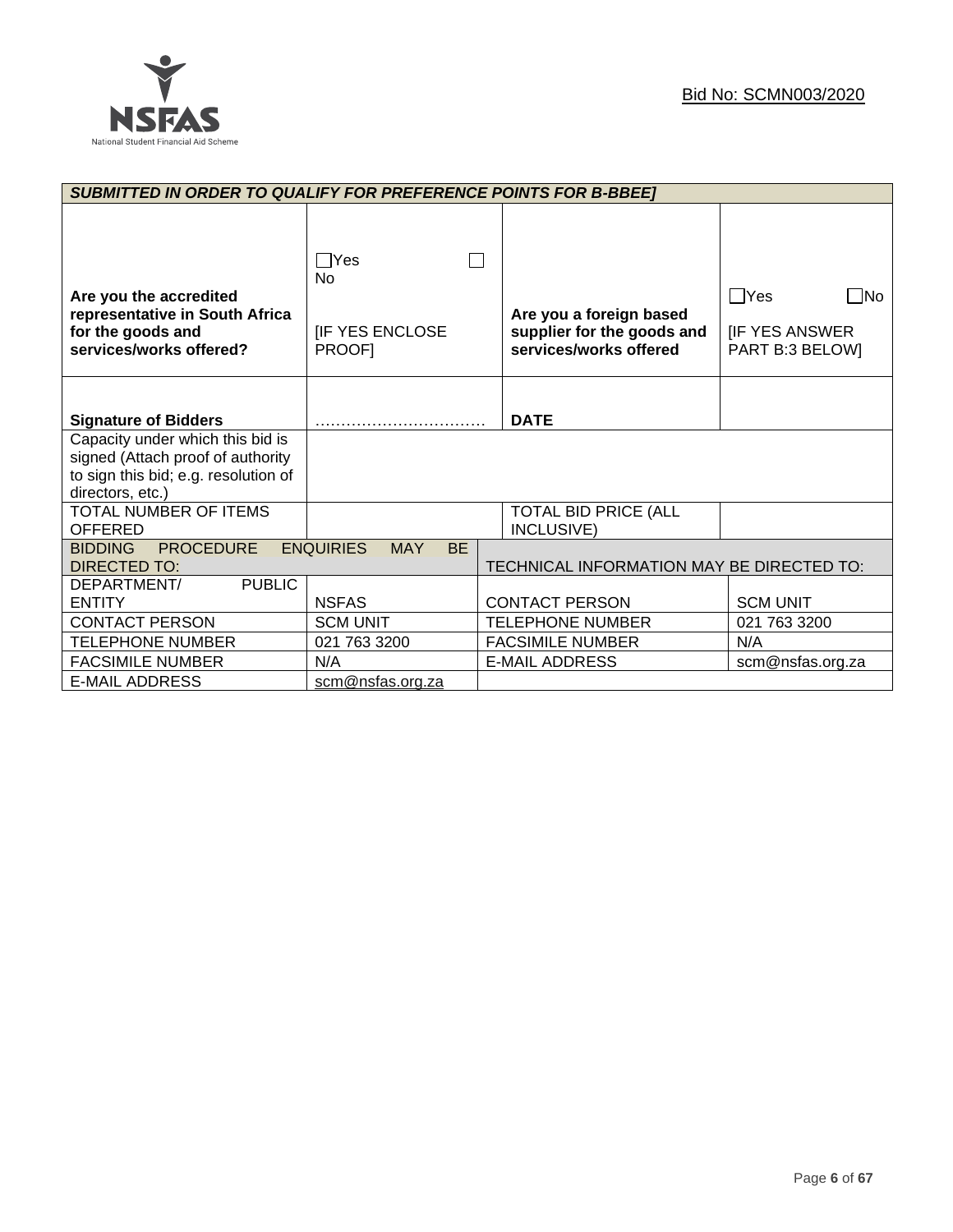

### **PART B TERMS AND CONDITIONS FOR BIDDING**

# **1. BID SUBMISSION:**

- 1.1. BIDS MUST BE DELIVERED BY THE STIPULATED TIME TO THE CORRECT ADDRESS. LATE BIDS WILL NOT BE ACCEPTED FOR CONSIDERATION.
- **1.2. ALL BIDS MUST BE SUBMITTED ON THE OFFICIAL FORMS PROVIDED– (NOT TO BE RE-TYPED) OR ONLINE**
- **1.3. BIDDERS MUST REGISTER ON THE CENTRAL SUPPLIER DATABASE (CSD) TO UPLOAD MANDATORY INFORMATION NAMELY: (BUSINESS REGISTRATION/ DIRECTORSHIP/ MEMBERSHIP/IDENTITY NUMBERS; TAX COMPLIANCE STATUS; AND BANKING INFORMATION FOR VERIFICATION PURPOSES). B-BBEE CERTIFICATE OR SWORN AFFIDAVIT FOR B-BBEE MUST BE SUBMITTED TO BIDDING INSTITUTION.**
- **1.4. WHERE A BIDDER IS NOT REGISTERED ON THE CSD, MANDATORY INFORMATION NAMELY: (BUSINESS REGISTRATION/ DIRECTORSHIP/ MEMBERSHIP/IDENTITY NUMBERS; TAX COMPLIANCE STATUS MAY NOT BE SUBMITTED WITH THE BID DOCUMENTATION. B-BBEE CERTIFICATE OR SWORN AFFIDAVIT FOR B-BBEE MUST BE SUBMITTED TO BIDDING INSTITUTION.**
- 1.5. THIS BID IS SUBJECT TO THE PREFERENTIAL PROCUREMENT POLICY FRAMEWORK ACT 2000 AND THE PREFERENTIAL PROCUREMENT REGULATIONS, 2017, THE GENERAL CONDITIONS OF CONTRACT (GCC) AND, IF APPLICABLE, ANY OTHER LEGISLATION OR SPECIAL CONDITIONS OF **CONTRACT**

# **2. TAX COMPLIANCE REQUIREMENTS**

- 2.1 BIDDERS MUST ENSURE COMPLIANCE WITH THEIR TAX OBLIGATIONS.
- 2.2 BIDDERS ARE REQUIRED TO SUBMIT THEIR UNIQUE PERSONAL IDENTIFICATION NUMBER (PIN) ISSUED BY SARS TO ENABLE THE ORGAN OF STATE TO VIEW THE TAXPAYER'S PROFILE AND TAX STATUS.
- 2.3 APPLICATION FOR TAX COMPLIANCE STATUS (TCS) OR PIN MAY ALSO BE MADE VIA E-FILING. IN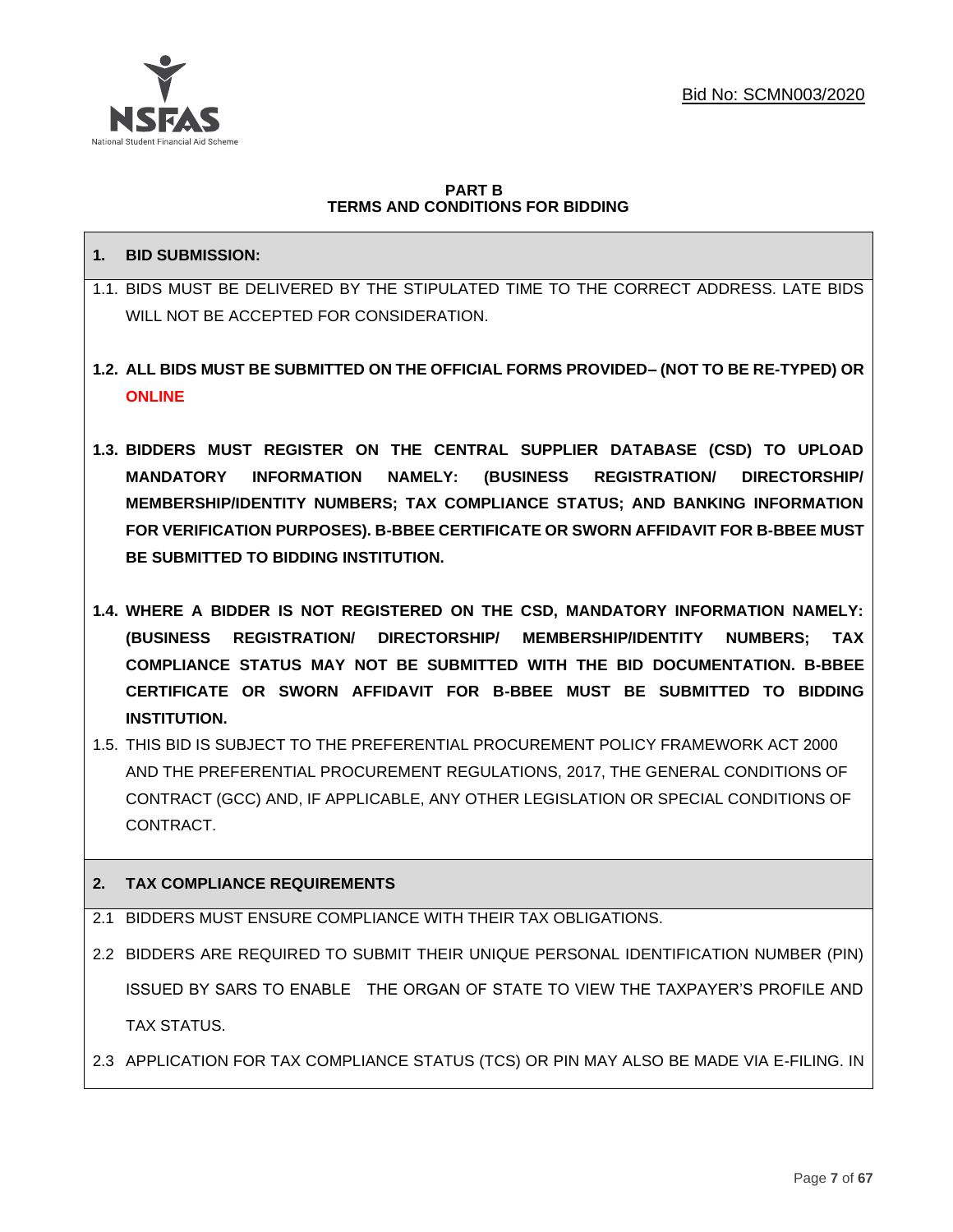

ORDER TO USE THIS PROVISION, TAXPAYERS WILL NEED TO REGISTER WITH SARS AS E-FILERS THROUGH THE WEBSITE [WWW.SARS.GOV.ZA.](http://www.sars.gov.za/) 2.4 BIDDERS MAY ALSO SUBMIT A PRINTED TCS TOGETHER WITH THE BID. 2.5 IN BIDS WHERE CONSORTIA / JOINT VENTURES / SUB-CONTRACTORS ARE INVOLVED; EACH PARTY MUST SUBMIT A SEPARATE PROOF OF TCS / PIN / CSD NUMBER. 2.6 WHERE NO TCS IS AVAILABLE BUT THE BIDDER IS REGISTERED ON THE CENTRAL SUPPLIER DATABASE (CSD), A CSD NUMBER MUST BE PROVIDED. **3. QUESTIONNARE TO BIDDING FOREIGN SUPPLIER**  3.1. IS THE BIDDER A RESIDENT OF THE REPUBLIC OF SOUTH AFRICA (RSA)?  $\Box$  YES  $\Box$  NO 3.2. DOES THE BIDDER HAVE A BRANCH IN THE RSA?  $\Box$  YES  $\Box$  NO 3.3. DOES THE BIDDER HAVE A PERMANENT ESTABLISHMENT IN THE RSA?  $\Box$  YES  $\Box$  NO 3.4. DOES THE BIDDER HAVE ANY SOURCE OF INCOME IN THE RSA?  $\Box$  YES  $\Box$  NO

**IF THE ANSWER IS "NO" TO ALL OF THE ABOVE, THEN, IT IS NOT A REQUIREMENT TO OBTAIN A TAX COMPLIANCE STATUS / TAX COMPLIANCE SYSTEM PIN CODE FROM THE SOUTH AFRICAN REVENUE SERVICE (SARS) AND IF NOT REGISTER AS PER 2.3 ABOVE.**

*NB: FAILURE TO PROVIDE ANY OF THE ABOVE PARTICULARS MAY RENDER THE BID INVALID.*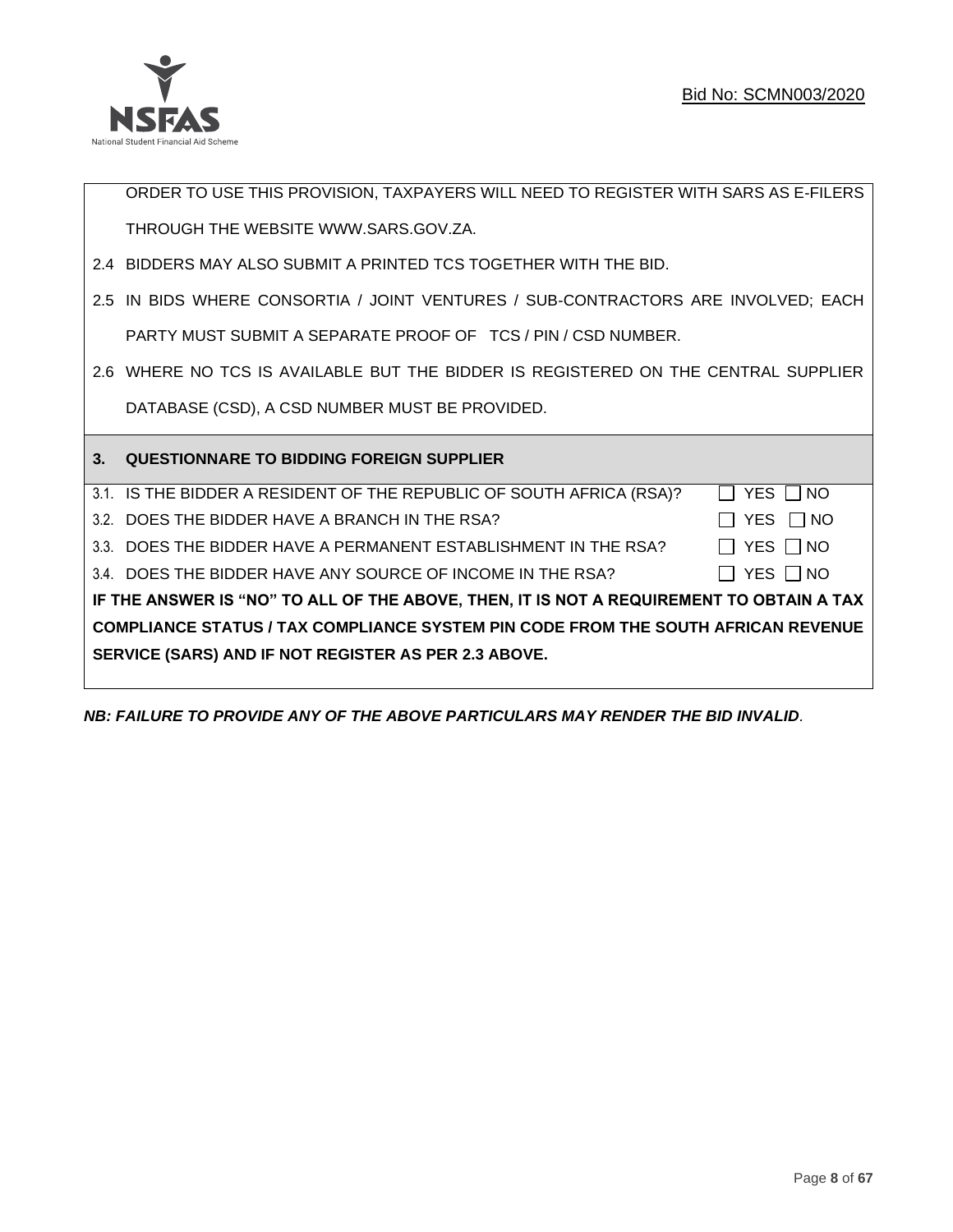

# **Executive Summary**

The National Student Financial Aid Scheme (NSFAS) is a statutory body providing financial aid to eligible students who wish to study at public universities and Technical Vocational Education and Training (TVET) colleges. NSFAS is mandated to manage and distribute funds in accordance with the provisions of the NSFAS Act (Act 56 of 1999).

# **Fraud and Corruption**

All providers are to take note of the implications of contravening the Prevention and Combating of Corrupt Activities Act, Act No 12 of 2004 and any other Act applicable.

# **Clarifications / Additional information / Rights / Appeals**

# **Clarification**

Any clarification required by a bidder regarding the meaning or interpretation of the TOR, or any other aspect concerning the bid, are to be requested in writing by email from scm@nsfas.org.za. The bid number should be mentioned in all correspondence. Telephonic requests for clarification will not be accepted. If appropriate, the clarifying information will be made available to all bidders by e-mail only.

# **Additional Information**

During the evaluation of the bids, additional information may be requested in writing from bidders, for clarity. Replies to such requests must be submitted, within 5 (five) working days from the date of request, or as otherwise indicated. Failure to comply, may lead to your bid being disregarded.

# **Rights**

NSFAS reserves the right to appoint more than one (1) service provider. NSFAS further reserves the right to engage with the short-listed bidders for price negotiation and a site inspection where necessary. NSFAS in addition reserves the right to invite the shortlisted for a presentation as part of the bid process. NFAS reserves the right to not select the lowest price. In addition, NSFAS reserves the right to consider the performance of bidders in past contracts/services delivered to NSFAS in the determination of the award outcome.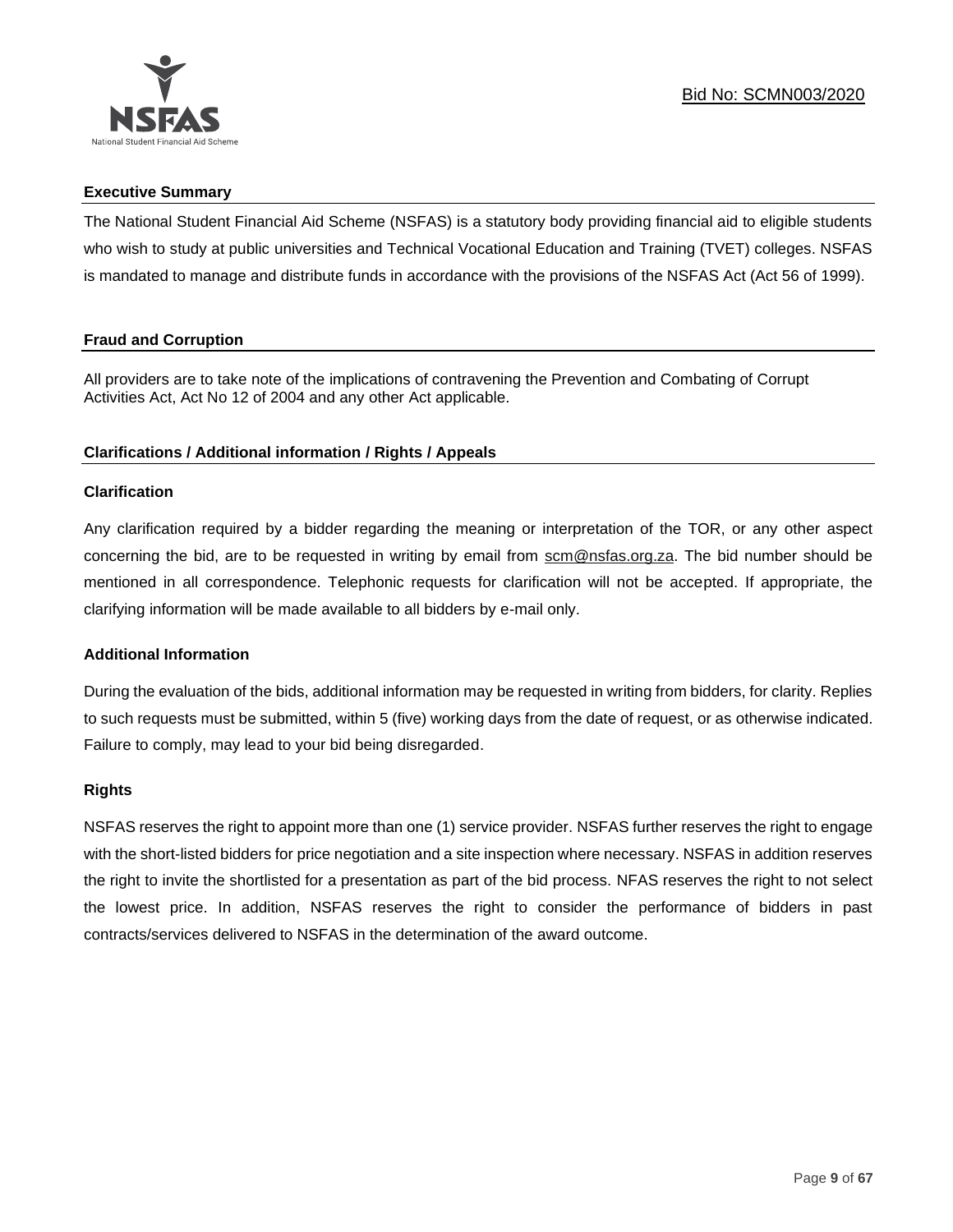

# **Appeals**

The unsuccessful bidder (s) has a period of fourteen (14) working days following the date of the letter of regret to formally lodge an appeal. The appeal should include the reasons of the appeal, the way in which the bidder's rights have been affected, and how the bidder would like the matter to be fixed. All formal appeals should be forwarded to [scm@nsfas.org.za](mailto:scm@nsfas.org.za)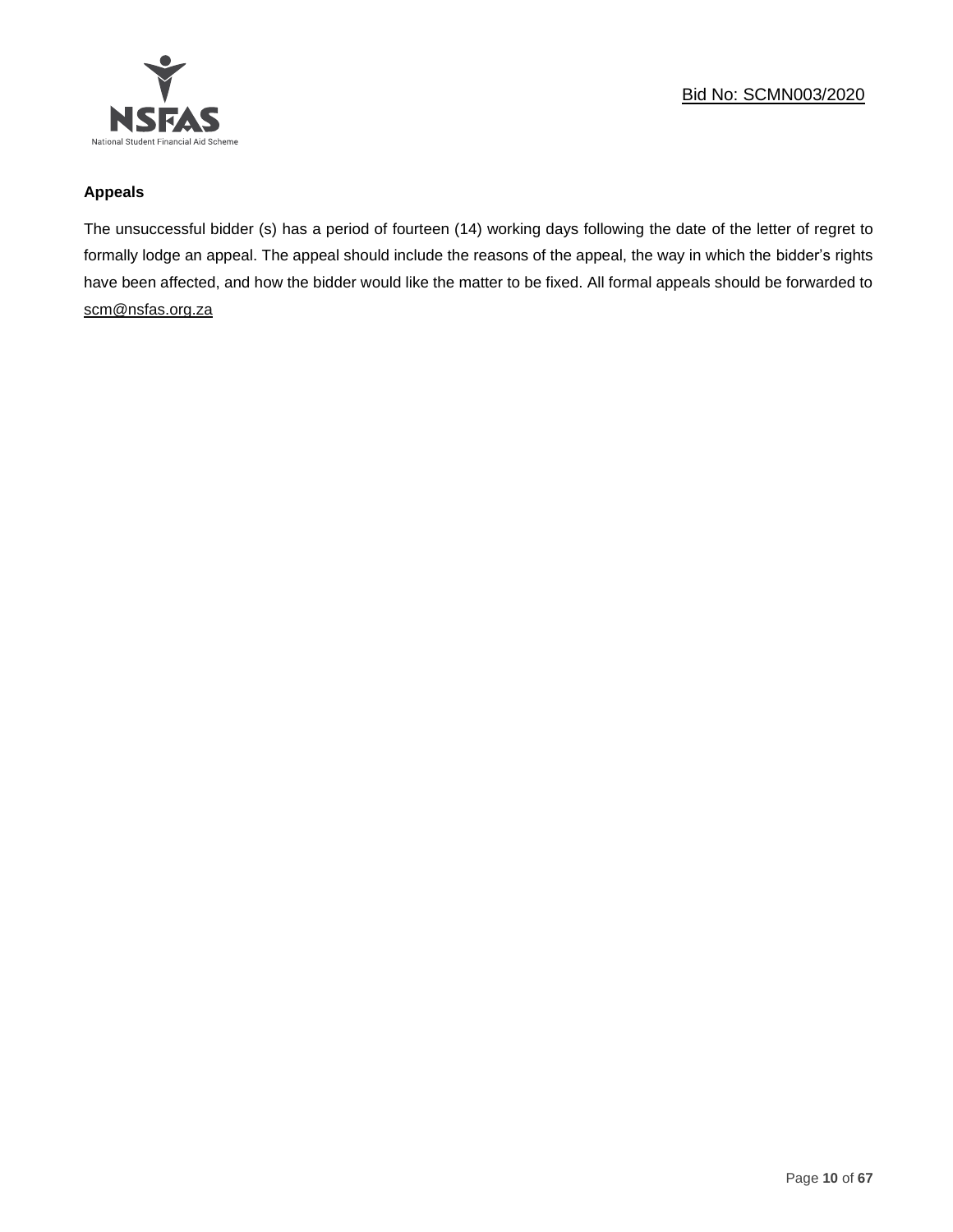

# **Submitting Bids**

**One (1) original and one (1) hard copy**, i.e. two documents must be handed in/delivered to:

The deposit box situated at: 1st Floor, House Vincent Brodie Road Wynberg 7801

Tenders can be delivered and deposited into the tender box between 08:30 and 17:00, Mondays to Fridays and, prior to the closing date, and between 08:30 and 11:00 on the closing date.

No faxed or e-mailed quotations will be accepted. All tenders must be submitted on the official forms (not to be re typed).

# **Only bids that are submitted as one (1) original and one (1) copy will be accepted as valid and responsive.**

The original and copies will be distributed to the bid evaluation committee and must contain the same information; and must all be nearly marked and professionally presented. All bid documents should be referenced.

Respondents should ensure that tender documents are delivered to NSFAS before the closing date and time to the correct physical address. If the tender document is late, it will not be accepted and will be disregarded.

Any tender submitted shall remain valid, irrevocable and open for written acceptance by NSFAS for a period of 120 (one hundred and twenty) days. A tender submitted shall further be deemed to remain valid after the expiry of the above mentioned 120-day period until formal acceptance by NSFAS, unless NSFAS is notified in writing by the tenderer of anything to the contrary (including any further conditions the tender may introduce). Any further conditions that the tenderer may introduce will be considered at the sole discretion of NSFAS.

Bidders must indicate on the cover of each document whether it is the original or a copy. Copies must be numbered, e.g. Copy 1. Bids should be submitted in a sealed envelope, marked with:

- Bid number **SCMN003/2020**
- Closing date and time **10 July 2020 at 11:00**
- The name and address of the bidder

Documents submitted on time by bidders shall not be returned.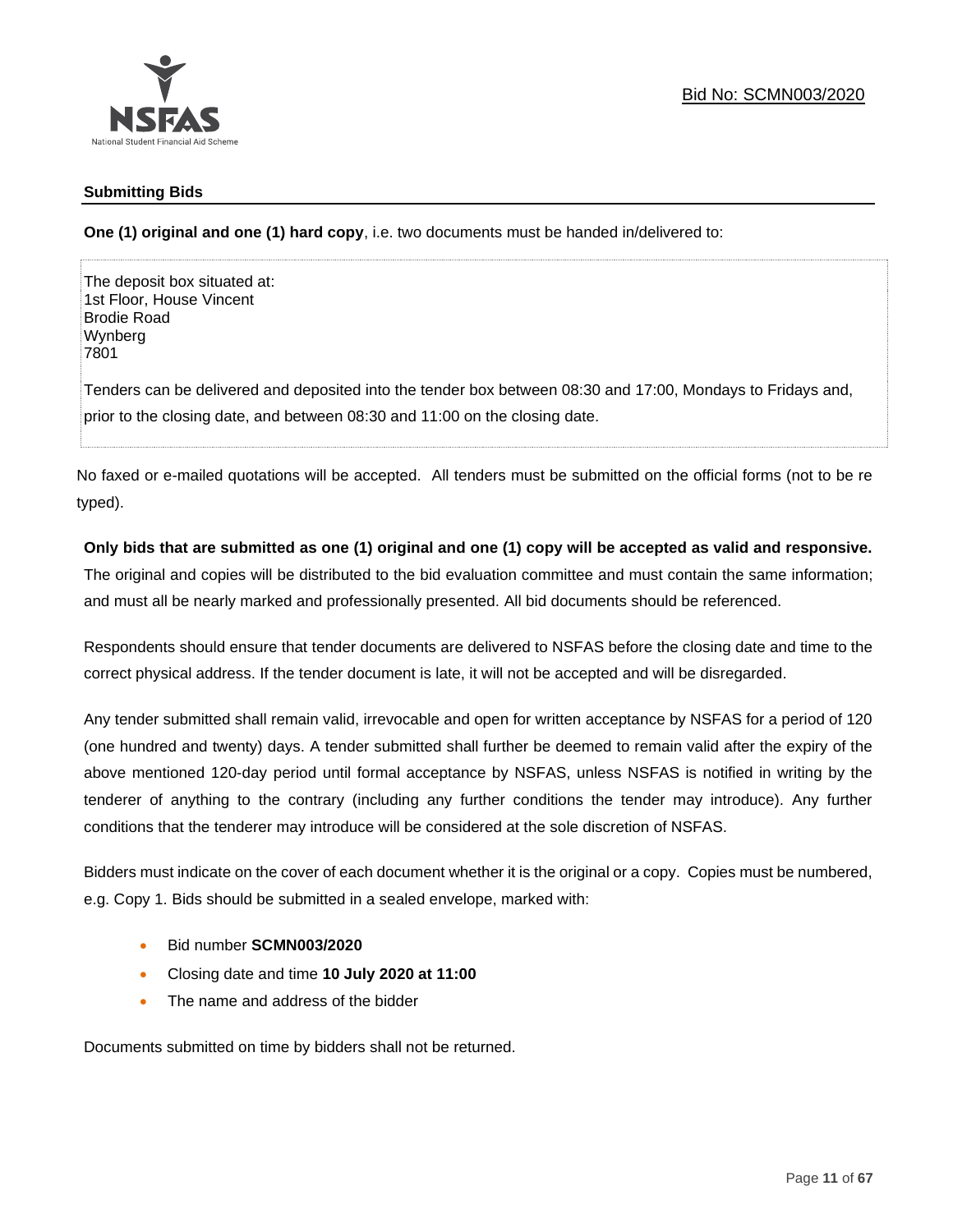

# **LATE BIDS**

Bids received late will not be considered for evaluation purposes. A bid will be considered late if it arrived even one second after 11:00 am or any time thereafter. The tender (bid) box shall be locked at exactly 11:00 am and bids arriving late will not be considered under any circumstances. Bidders are therefore strongly advised to ensure that bids be dispatched allowing enough time for any unforeseen events that may delay the delivery of the bid.

Bids sent to the NSFAS via courier shall be deemed to be received at the date and time of arrival at the NSFAS premises (tender/bid box or reception). Bids received at the physical address after the closing date and time of the bid, shall therefore be deemed to be received late. **Bidders should allow time to access the premises due to security arrangements that need to be observed.**

### **Response Structure:**

The contents of the **BID/TENDER** document must be as follows, and numbering below, with each schedule punched, placed in a file and separated from the next schedule with a file divider.

Please complete the checklist below to verify your submission of the relevant documents:

| Schedules         | Description                                                                                                  |     | Submitted<br>(tick box below): |  |
|-------------------|--------------------------------------------------------------------------------------------------------------|-----|--------------------------------|--|
|                   |                                                                                                              | Yes | <b>No</b>                      |  |
| Schedule 1        | <b>Certified Copies of Company Registration Documents</b>                                                    |     |                                |  |
| Schedule 2        | Original Valid Tax Clearance Certificate                                                                     |     |                                |  |
| Schedule 3        | BBB-EE Certificate / or BBBEE Sworn Affidavit for EME/QSE signed by<br>Commissioner of Oaths                 |     |                                |  |
| <b>Schedule 4</b> | National Treasury Central Supplier Database proof of registration<br>(Mandatory requirement)                 |     |                                |  |
| Schedule 5        | Letter from Bank confirming banking details (not older than 3 months from<br>date of closing date of tender) |     |                                |  |
| Schedule 6        | Completed and signed Tender Documents: including the following;<br>SBD <sub>1</sub><br>SBD <sub>3</sub>      |     |                                |  |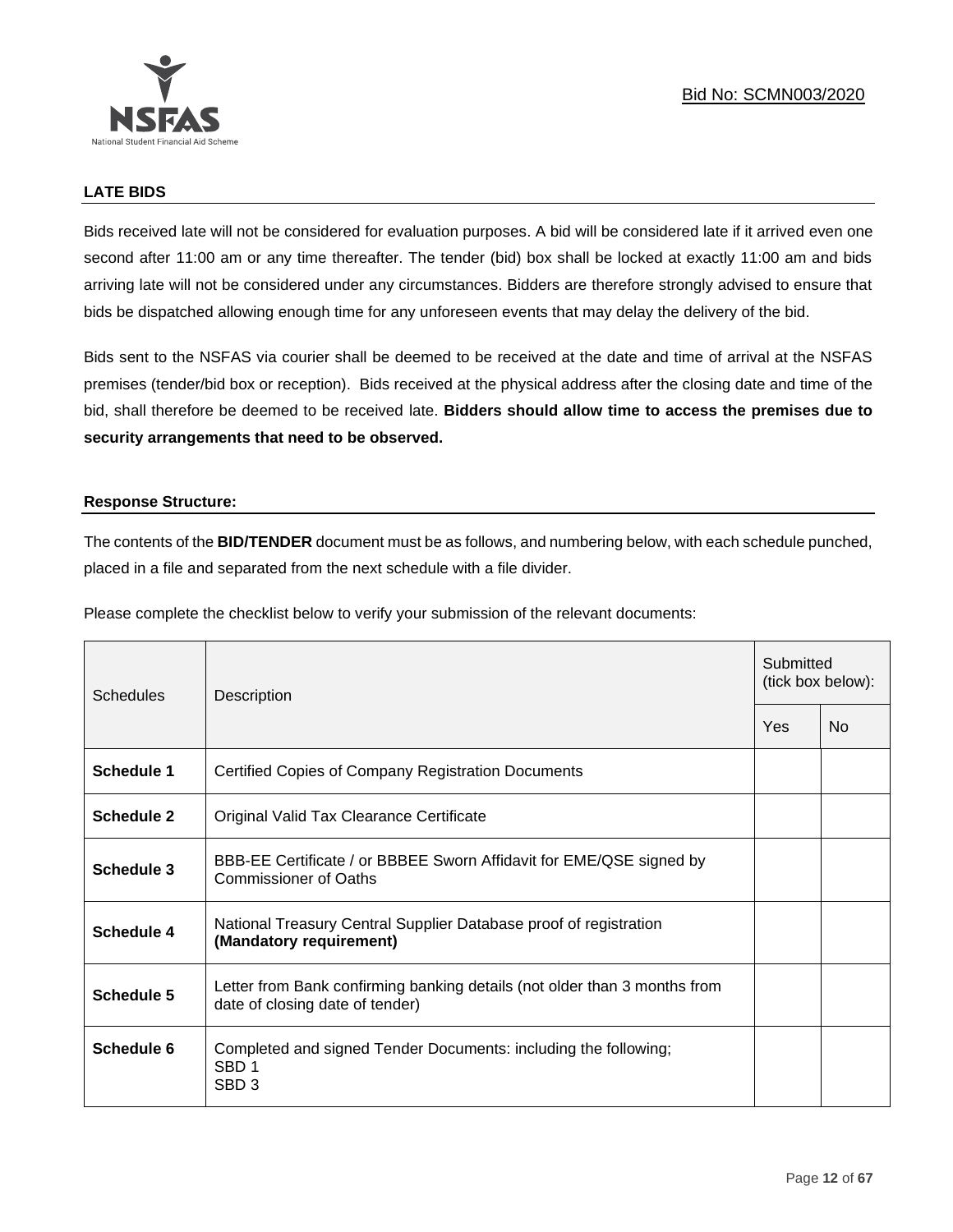

| <b>Schedules</b> | Description                                                                                                                                                      |     | Submitted<br>(tick box below): |  |
|------------------|------------------------------------------------------------------------------------------------------------------------------------------------------------------|-----|--------------------------------|--|
|                  |                                                                                                                                                                  | Yes | N <sub>0</sub>                 |  |
|                  | SBD <sub>4</sub><br>SBD 6.1<br>SDB 6.2 (where applicable)<br>SBD <sub>8</sub><br>SBD <sub>9</sub><br>General Conditions of Contracts (with every page initiated) |     |                                |  |
| Schedule 7       | Detailed Bid proposal in response to bid specification requirements                                                                                              |     |                                |  |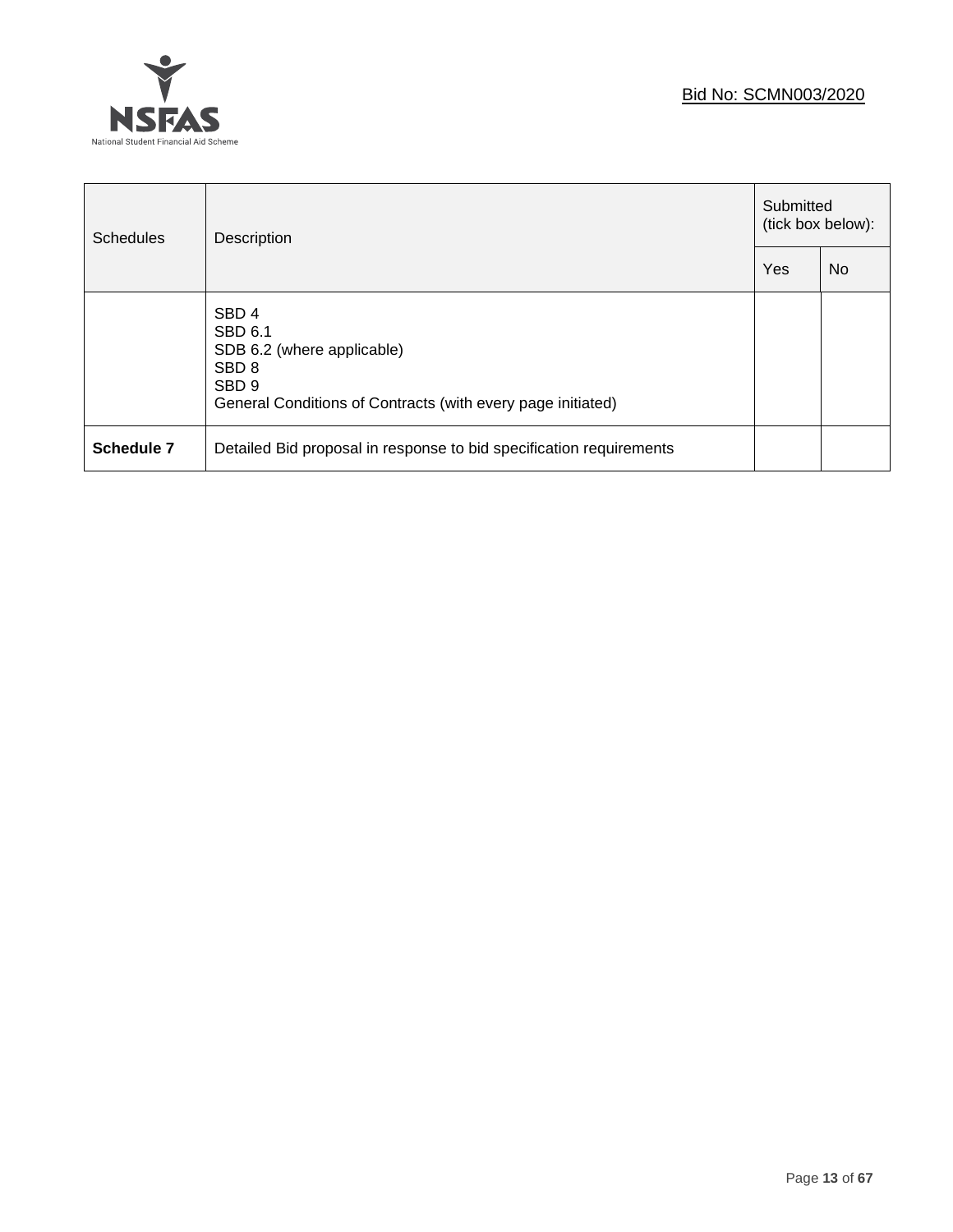

# **Contract Negotiations**

The successful bidder (s) will be required to enter into a written contract/SLA with NSFAS. The final terms and conditions will be negotiated between NSFAS and the successful bidders (s). Should the awarded bidder fail to sign the SLA within a reasonable timeframe deemed by NSFAS, NSFAS reserves the right to cancel the award/contract and award the tender to the 2<sup>nd</sup> placed bidder.

The **GENERAL CONDITIONS OF CONTRACT (GCC)** will form the basis of the contract; however, NSFAS reserves its rights to impose additional terms and conditions at its sole discretion. General Conditions of Contract are obtainable from [www.nsfas.org.za.](http://www.nsfas.org.za/) The General Conditions of Contract must be accepted.

# **Payments**

NSFAS will pay the successful bidder (s) the fees set out in the final contract according to the table of deliverables. No additional amounts will be payable by NSFAS to the successful bidder (s).

The successful bidder (s) shall invoice NSFAS for the services rendered in a reasonable timeframe. The invoices billed to NSFAS must be in relation to the original scope of work/terms of reference.

The invoice must be accompanied by supporting source document(s) containing detailed information, as NSFAS may reasonably require, for the purposes of establishing the specific nature, extent and quality of the services which were undertaken by the successful bidder (s).

No payment will be made to the successful bidder (s) unless an original tax invoice complying with section 20 of the VAT Act, 1991 (Act No 89 of 1991), as amended, has been submitted to NSFAS.

Payment shall be made by bank transfer into the successful bidder (s) back account normally 30 days after receipt of an acceptable, original, valid tax invoice. Money will only be transferred into a South African bank account. (Banking details on a bank letterhead must be submitted as soon as the bid is awarded).

Payments will only be made to the bidder in accordance with the purchase order issued to the awarded bidder. Any services delivered by the bidder outside of the original bid specifications and over and above the purchase order value will not be paid for as NSFAS is not liable for these payments.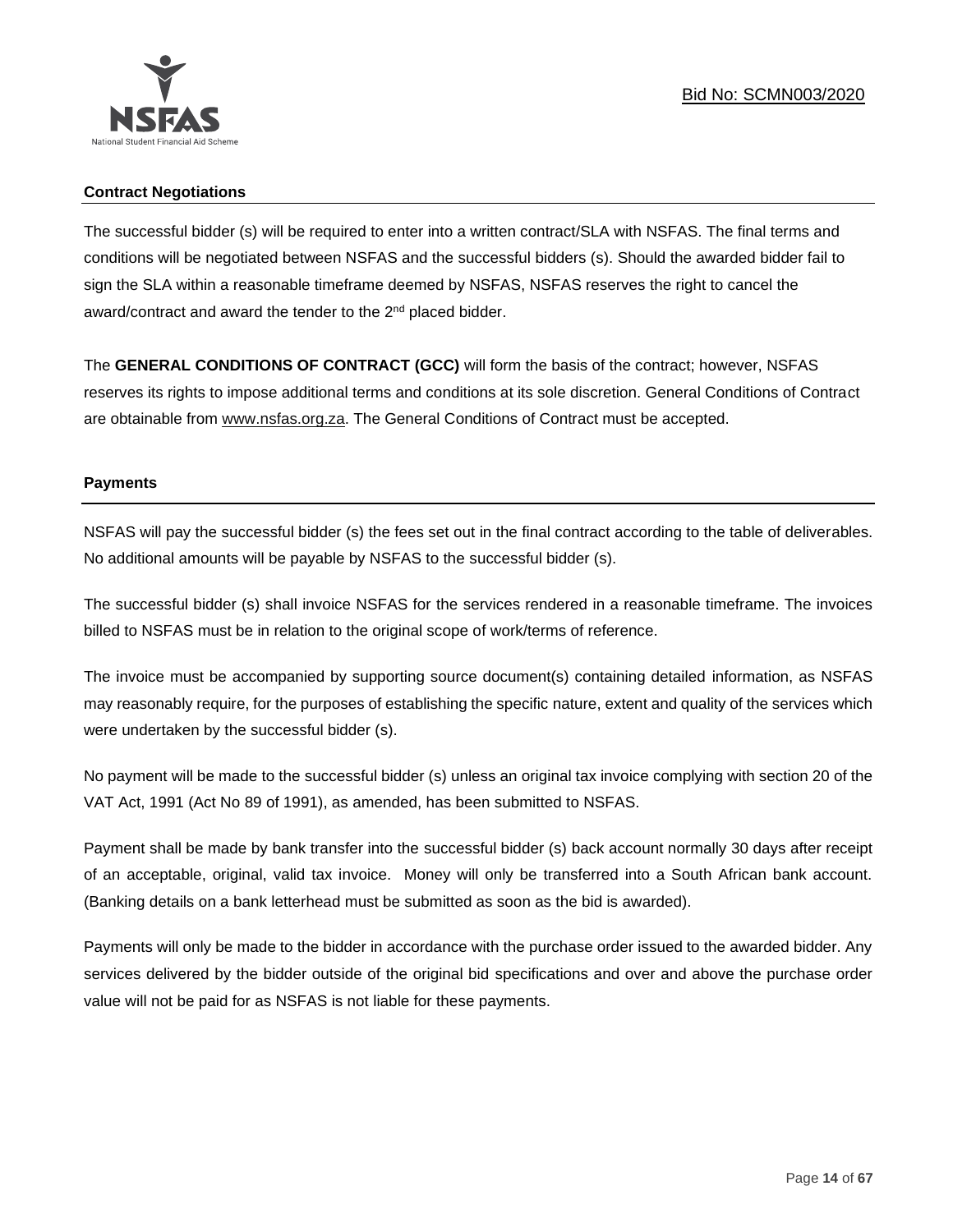

# **1. Purpose**

NSFAS requires a hosted cloud-based contact centre solution with options to scale the number of concurrent lines, as well as the number of agents, to ultimately improve the service levels and enable the contact centre to service more callers.

NSFAS has a toll-free number which is currently operated by Telkom and managed directly by NSFAS. This toll-free number enables the caller to contact NSFAS at no cost to them, but for the full call cost to be collected from NSFAS by Telkom.

# **2. Background**

The National Student Financial Aid Scheme (NSFAS) provides financial assistance and administers bursary schemes to eligible students at all public Universities and Technical and Vocational Education and Training (TVET) Colleges throughout South Africa on behalf of the Department of Higher Education, Science and Innovation. It must be disclosed, that although NSFAS is a National entity, its primary place of business / premises is in Wynberg, Cape Town.

The Contact Centre is a vital component of The National Student Financial Aid Scheme's (NSFAS) student-centric operating model and is the primary source of contact for students. In this model, the student is at the heart of our operations and it is our goal to deliver the best possible experience across every touch point.

The Contact Centre aims to deliver value to the rest of the organization and enhance the student experience bringing deeper client insight by providing agents with the technology such as hosted or cloud-based solutions, and skills to deliver consistent service. Within the Contact Centre industry, new technologies are emerging that help reduce agent wait time, route calls to the appropriately skilled agent, enhance forecasting and scheduling, improve agent productivity, and supporting multi-channel engagements.

NSFAS would like to take advantage of these technologies and be able to rapidly scale (in and out) the number of agents and the services they support. Callers are initially presented by the hosted call centre Interactive Voice Response (IVR) where they are provided with a Welcome Message and to dial the option which best describes their reason for calling. Once the caller has selected an option, the call is transferred to the appropriate queue and associated agents. All queues are available on a software dashboard, and supervisors can report on the IVR usage, queue and agent performance.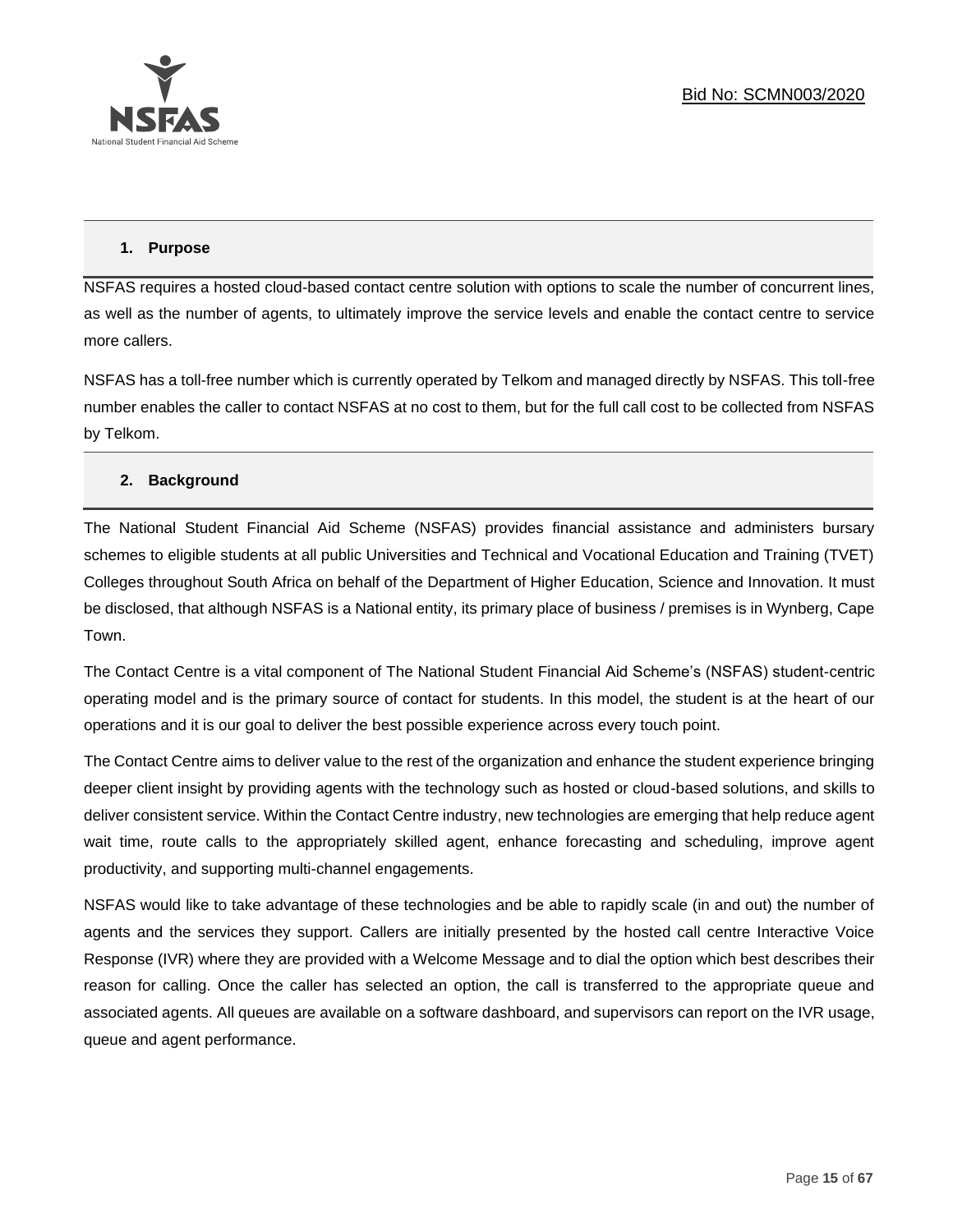

# **3. Mandatory requirements**

*All bids must comply with the mandatory requirements and failure to comply with any of these requirements will disqualify the bid.*

| No. | <b>Mandatory requirement</b>                                                                                                                                                  | <b>Complied</b><br>(Y/N) | Page reference<br>per bidder<br>proposal |
|-----|-------------------------------------------------------------------------------------------------------------------------------------------------------------------------------|--------------------------|------------------------------------------|
|     | <b>Geographical requirement</b>                                                                                                                                               |                          |                                          |
| 3.1 | The Contact Centre site must be within the borders of the<br>Republic of South Africa. The physical location of the site needs<br>to be provided in the tender response.      |                          |                                          |
|     | <b>Solution requirements</b>                                                                                                                                                  |                          |                                          |
|     | The bidder must provide a solution that guarantees, at a<br>minimum, 99.9% uptime and must include:                                                                           |                          |                                          |
| 3.2 | Description of the Backup power to be used on-site to<br>$\blacksquare$<br>ensure business continuity during power outages<br>Details of the disaster recovery site<br>$\sim$ |                          |                                          |
| 3.3 | The solution must be scalable from a call volume perspective -<br>(up or down).                                                                                               |                          |                                          |
| 3.4 | The bidder must provide local administration access and training<br>to NSFAS staff. All training costs must be included in the pricing<br>schedule.                           |                          |                                          |
| 3.5 | The solution must be cloud based so that rollout of the<br>functionality is possible irrespective of the location.                                                            |                          |                                          |
| 3.6 | The solution must include dashboard tools that display Realtime<br>analysis for reporting purposes and has the ability to be<br>customized.                                   |                          |                                          |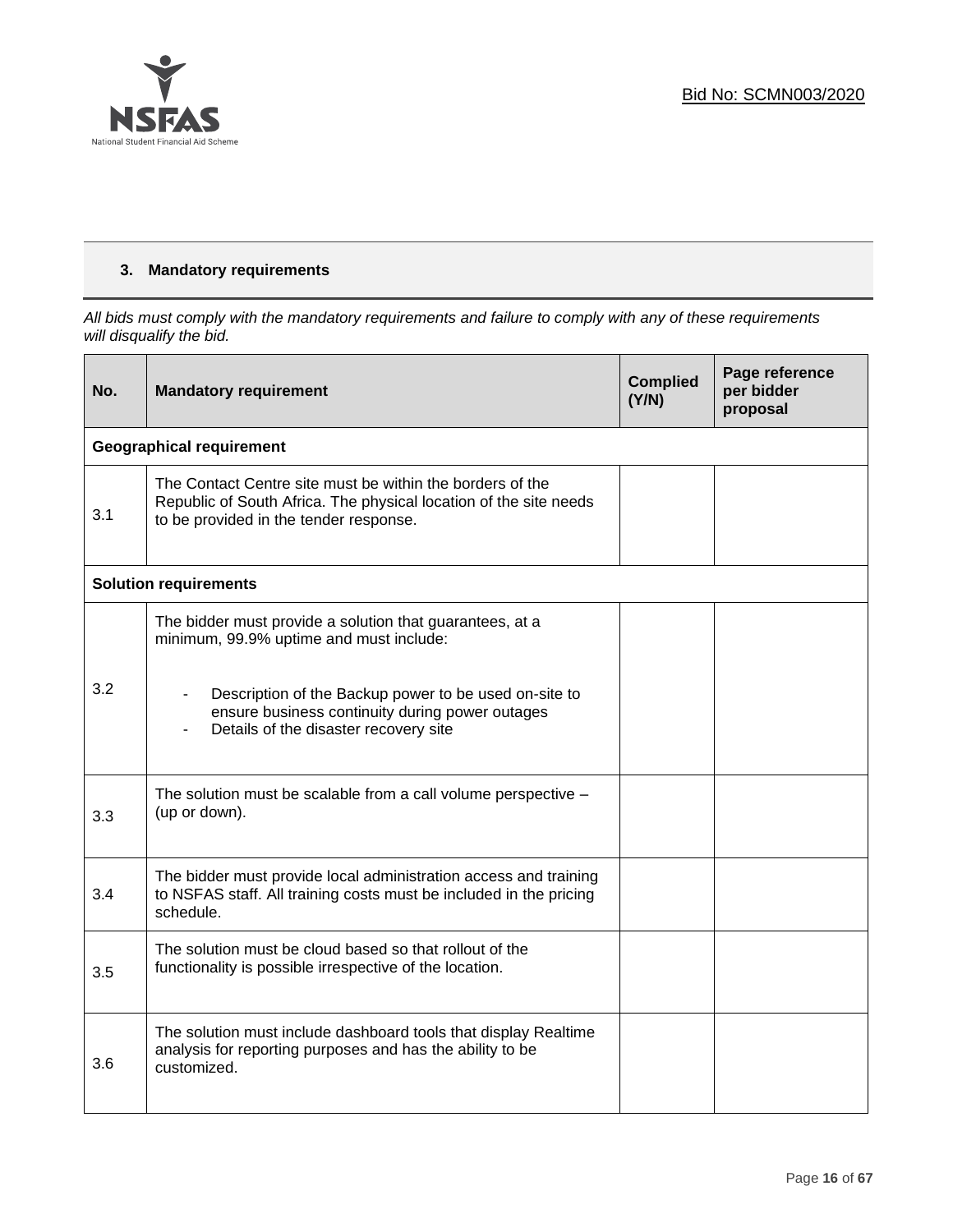



| No. | <b>Mandatory requirement</b>                                                                                                                                                          | <b>Complied</b><br>(Y/N) | Page reference<br>per bidder<br>proposal |
|-----|---------------------------------------------------------------------------------------------------------------------------------------------------------------------------------------|--------------------------|------------------------------------------|
| 3.7 | The bidder must be able to supply telephony hardware to support<br>the solution for as long as the contract is active, and this must be<br>costed in the bidder's proposal.           |                          |                                          |
| 3.8 | The solution must have API for seamless integration purposes to<br>NSFAS systems/applications (eg NSFAS connect, NSFAS APP),<br>and this must be documented in the bidder's proposal. |                          |                                          |

# **4. Functional specification**

|       | <b>Inbound Call Management</b>                                                                                                                                                                             | <b>Complied</b><br>Yes / No | Page reference per<br>bidder proposal |
|-------|------------------------------------------------------------------------------------------------------------------------------------------------------------------------------------------------------------|-----------------------------|---------------------------------------|
| 4.1.1 | Automatic call distributor (ACD) – used to manage<br>the flow of incoming calls and route them to the<br>applicable skilled agent.                                                                         |                             |                                       |
| 4.1.2 | Web Agent compatible with Windows 10 or Higher.                                                                                                                                                            |                             |                                       |
| 4.1.3 | Specify management and limitations of user and<br>group accounts. Should confirm ability to Create,<br>Edit or Delete user and group accounts.                                                             |                             |                                       |
| 4.1.4 | ACD to collect relevant data to influence and<br>personalize routing decision, that is, Identify VIP<br>callers who can skip the waiting queue and be<br>routed immediately to the most appropriate agent. |                             |                                       |
| 4.1.5 | Virtual Call Centre including home agents, that is,<br>must be able to access solution from anywhere with                                                                                                  |                             |                                       |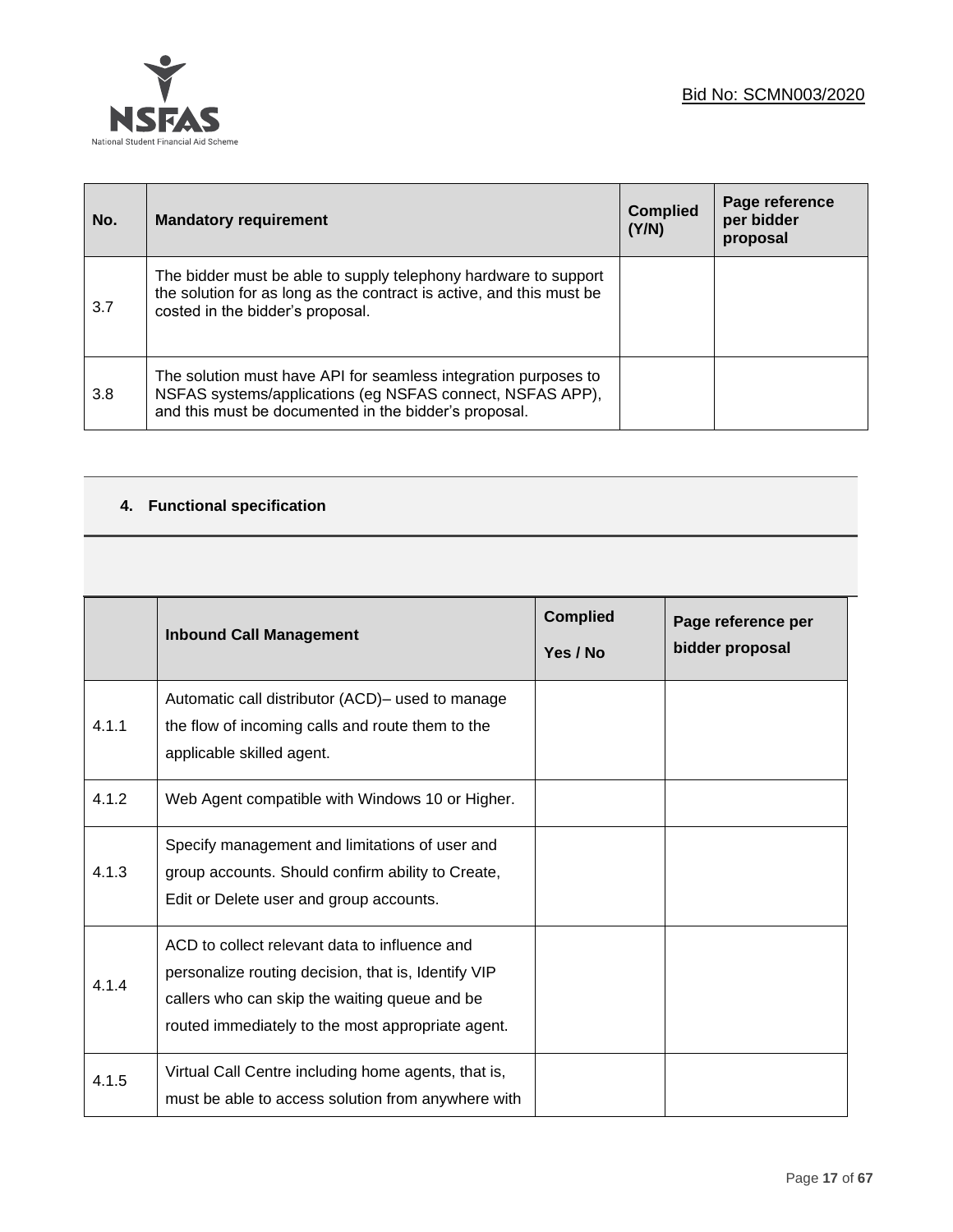

|        | <b>Inbound Call Management</b>                                                                                                                                                                       | <b>Complied</b><br>Yes / No | Page reference per<br>bidder proposal |
|--------|------------------------------------------------------------------------------------------------------------------------------------------------------------------------------------------------------|-----------------------------|---------------------------------------|
|        | an Internet connection. Scalable at no additional<br>cost.                                                                                                                                           |                             |                                       |
| 4.1.6  | Skills-based routing and priority queuing - Must<br>have the mechanism to route calls to the most<br>appropriate skilled agent and can setup multiple<br>queues with different queue prioritization. |                             |                                       |
| 4.1.7  | The solution must have softphone capability.                                                                                                                                                         |                             |                                       |
| 4.1.8  | Must have functionality to allow post call surveys<br>and collect real-time customer feedback.                                                                                                       |                             |                                       |
| 4.1.9  | Must be able to support an unlimited number of<br>simultaneous calls - due to the tollfree number and<br>potentially unknown volumes.                                                                |                             |                                       |
| 4.2    | Live call monitoring and control - Supervisor<br>functions required.                                                                                                                                 | <b>Complied</b><br>Yes / No | Page reference per<br>bidder proposal |
| 4.2.1. | Barge-in: Supervisor can join the live call and speak<br>to the customer and agent. All three parties can<br>listen and speak to each other                                                          |                             |                                       |
| 4.2.2. | Monitor: This is also called spying. Supervisor can<br>silently listen to both parties in the live call without<br>any intimation to the agent or the customer                                       |                             |                                       |
| 4.2.3  | Whisper/ Coaching: Supervisor can listen to both<br>the parties, and can speak to the agent for help                                                                                                 |                             |                                       |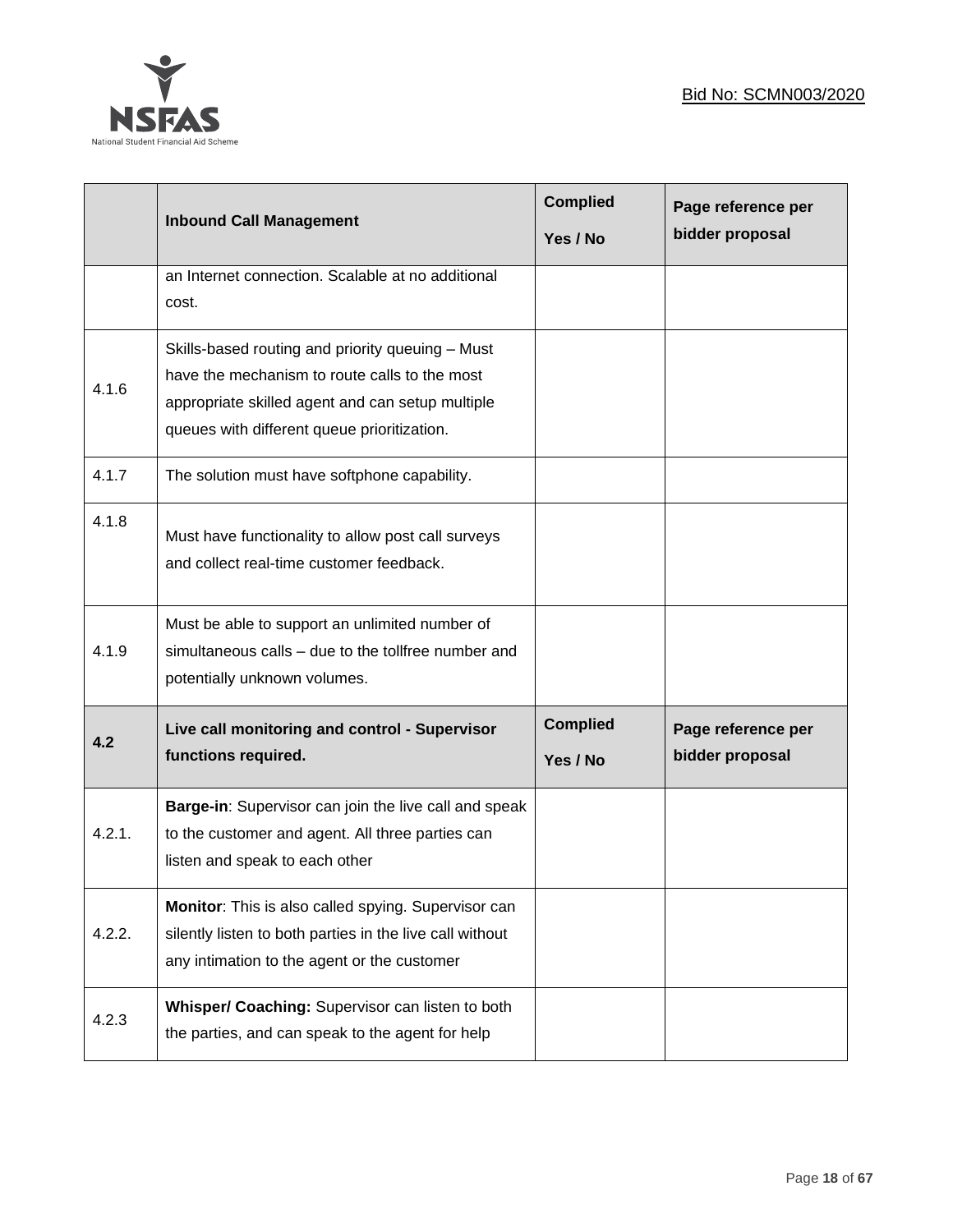

|       | <b>Inbound Call Management</b>                                                   | <b>Complied</b><br>Yes / No | Page reference per<br>bidder proposal |
|-------|----------------------------------------------------------------------------------|-----------------------------|---------------------------------------|
| 4.2.4 | Hang-up: Supervisor has the capability to hang-up<br>the call from his/her panel |                             |                                       |
| 4.2.5 | Call Transfer to: Agent; Queue; Supervisor                                       |                             |                                       |

| 4.3    | <b>Interactive Voice Response (IVR)</b>                                                                                                                                                                       | <b>Complied</b><br>Yes / No | Page reference per bidder<br>proposal |
|--------|---------------------------------------------------------------------------------------------------------------------------------------------------------------------------------------------------------------|-----------------------------|---------------------------------------|
| 4.3.1. | Confirm ability to integrate and provide quick<br>access to information like account status, bill<br>payments and other common requests for<br>effortless self-service.                                       |                             |                                       |
| 4.3.2. | Smart IVR, Speech enabled IVR and Keypad<br>enabled IVR.                                                                                                                                                      |                             |                                       |
| 4.3.3  | Multi-level IVR.                                                                                                                                                                                              |                             |                                       |
| 4.3.4  | Text-to-speech messages with ability to<br>customize voice using sample recording.                                                                                                                            |                             |                                       |
| 4.3.5  | Web based easy to use platform for NSFAS to<br>update IVR anywhere via Internet connection.                                                                                                                   |                             |                                       |
| 4.3.6  | Callback feature - once selected caller can put<br>down and will receive callback. System will<br>virtually keep caller on queue and contact<br>customer once the virtual caller is in front of the<br>queue. |                             |                                       |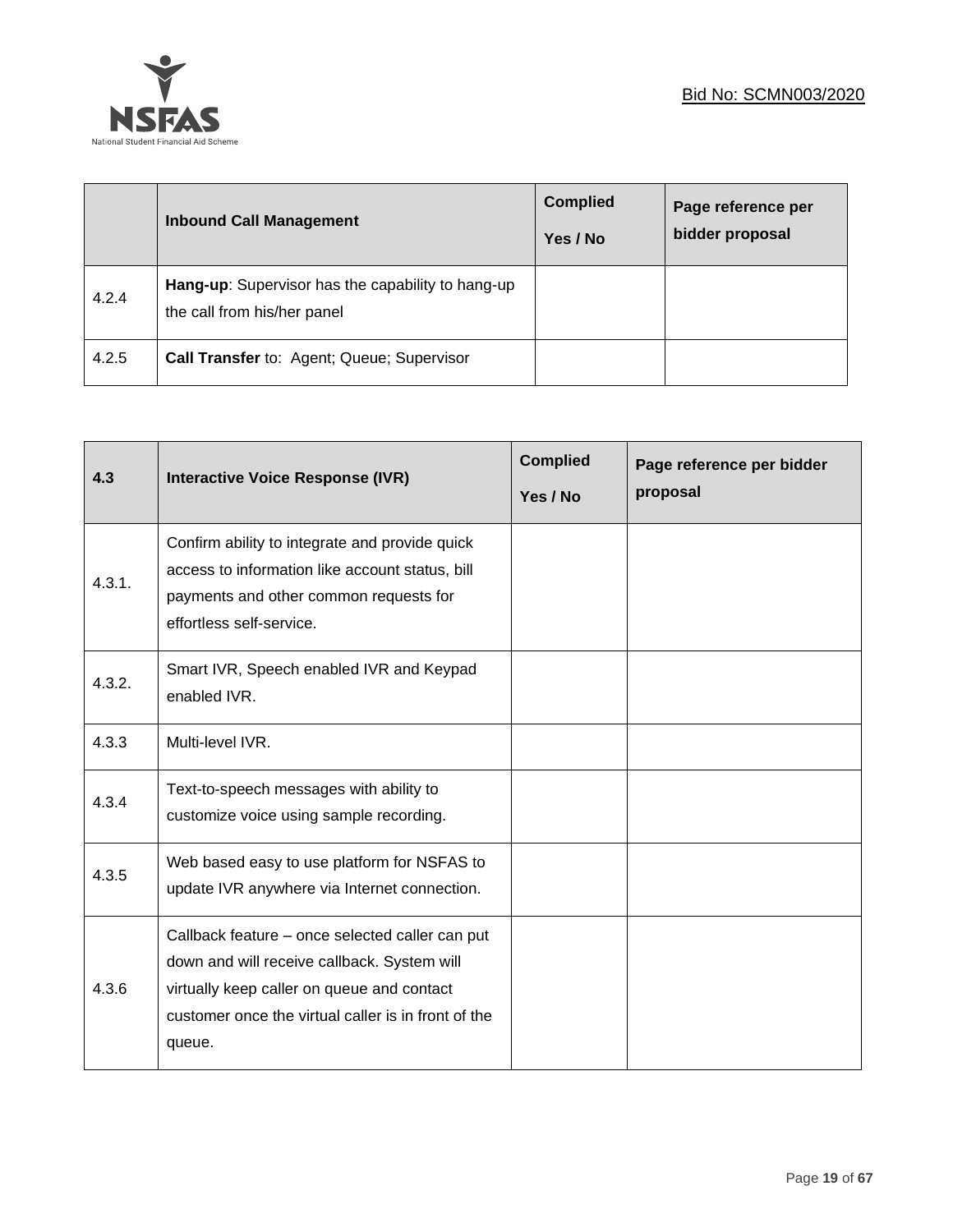

| 4.3.7  | IVR: Interactive Voice Response - are self-<br>service tools that automate the handling of<br>incoming calls. Must have the ability to create<br>call flow processes Internally.                                                                            |                             |                                       |
|--------|-------------------------------------------------------------------------------------------------------------------------------------------------------------------------------------------------------------------------------------------------------------|-----------------------------|---------------------------------------|
| 4.4    | <b>Callback Request Management (CRM)</b>                                                                                                                                                                                                                    | <b>Complied</b><br>Yes / No | Page reference per bidder<br>proposal |
| 4.4.1. | Automatic callback distributor - used to manage<br>the flow of callback request's and route them to<br>the applicable skilled agent.                                                                                                                        |                             |                                       |
| 4.4.2. | Advanced dialer, to include (Auto Dialer,<br>Predictive Dialer and Progressive Dialer)                                                                                                                                                                      |                             |                                       |
| 4.4.3  | Outbound Job Scheduler                                                                                                                                                                                                                                      |                             |                                       |
| 4.4.4  | Conduct campaigns using a campaign<br>management system (CMS) to let the dialer<br>know whom to contact, load scripts and record<br>how each customer has responded to a given<br>campaign.                                                                 |                             |                                       |
| 4.4.5  | System must support blended functionality -<br>Ability for agent to receive calls and make<br>outbound calls seamlessly.                                                                                                                                    |                             |                                       |
| 4.4.6  | Disposition list, via CRM, to be linked to the<br>telephone conversation.                                                                                                                                                                                   |                             |                                       |
| 4.4.7  | User should be allowed to select timeslot, based<br>on business rules defined, and customer should<br>receive call in that timeframe. Should there be<br>no answer the call must not be routed to agent,<br>system must try again in 5 minutes intervals at |                             |                                       |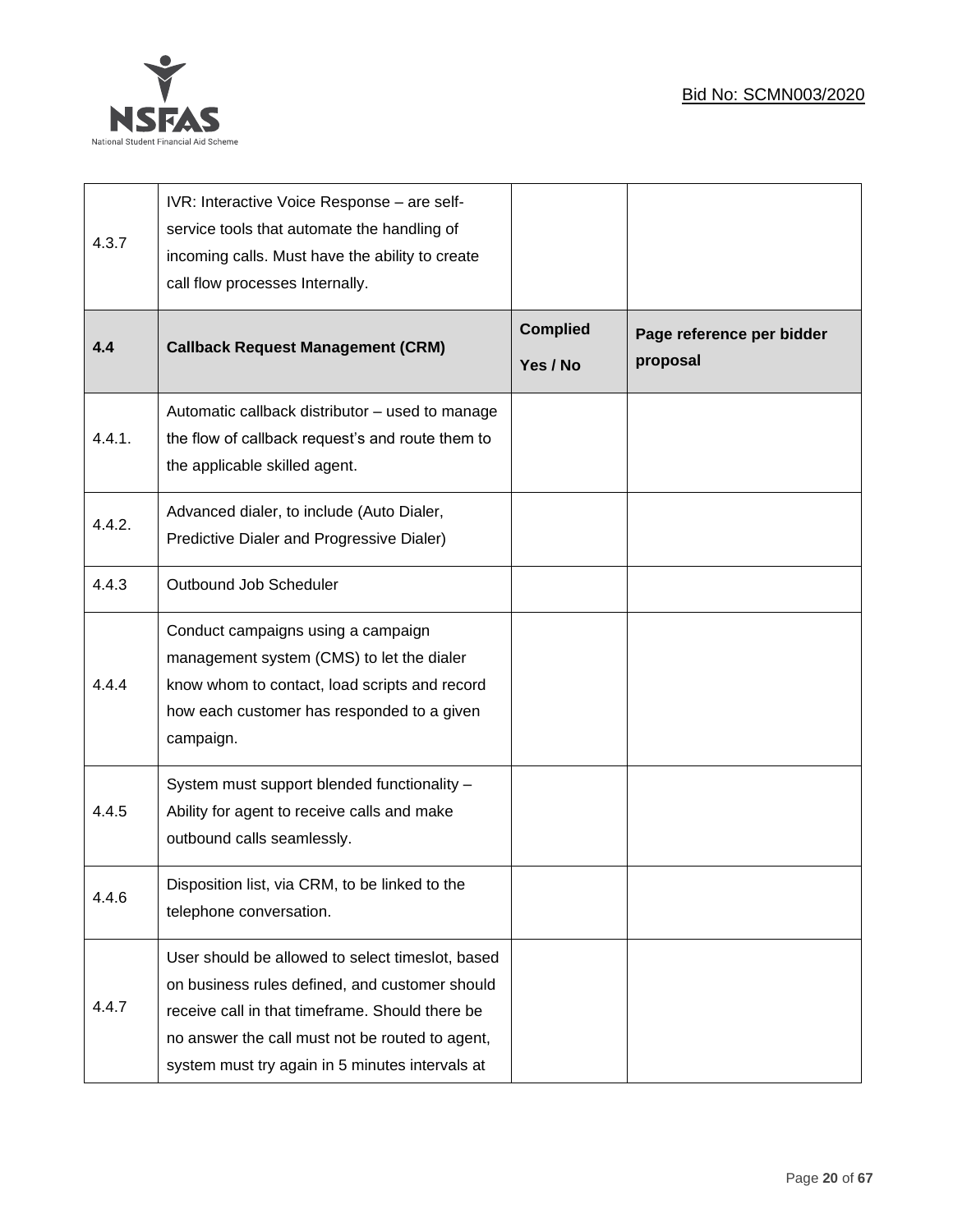

|        | least 3 times before closing the call back request<br>with unreachable dispossession on CRM.                                                                                           |                             |                                       |
|--------|----------------------------------------------------------------------------------------------------------------------------------------------------------------------------------------|-----------------------------|---------------------------------------|
| 4.4.8  | Agent should be able to schedule call back for<br>customer and follow the above mentioned.                                                                                             |                             |                                       |
| 4.4.9  | Voicemail drop automatically leave a personal<br>pre-recorded voicemail message.                                                                                                       |                             |                                       |
| 4.4.10 | CSV Upload easily upload lists in CSV format for<br>maximum flexibility.                                                                                                               |                             |                                       |
| 4.5    | Recording and quality assurance (QA)                                                                                                                                                   | <b>Complied</b><br>Yes / No | Page reference per bidder<br>proposal |
| 4.5.1. | All recorded calls (with a Unique identifier, for<br>example, Identity Number, Phone Number +<br>date and time) to be stored in a single area.                                         |                             |                                       |
| 4.5.2. | Call recordings to be stored for up to 7 years.                                                                                                                                        |                             |                                       |
| 4.5.3  | Secured and password protected.                                                                                                                                                        |                             |                                       |
| 4.5.4  | Audit trail for when recordings are accessed.                                                                                                                                          |                             |                                       |
| 4.5.5  | Online retrieval using various search criteria (for<br>example, Agent profile, student ID)                                                                                             |                             |                                       |
| 4.5.6  | Record all incoming and outbound calls                                                                                                                                                 |                             |                                       |
| 4.5.7  | Include the following capabilities: Call<br>assessment, playback, call quality scorecard,<br>quality monitoring, screen capturing, evaluation<br>questionnaire and detailed reporting. |                             |                                       |
| 4.5.8  | Post call survey (voice - to measure customer<br>satisfaction) call rating telephonically including                                                                                    |                             |                                       |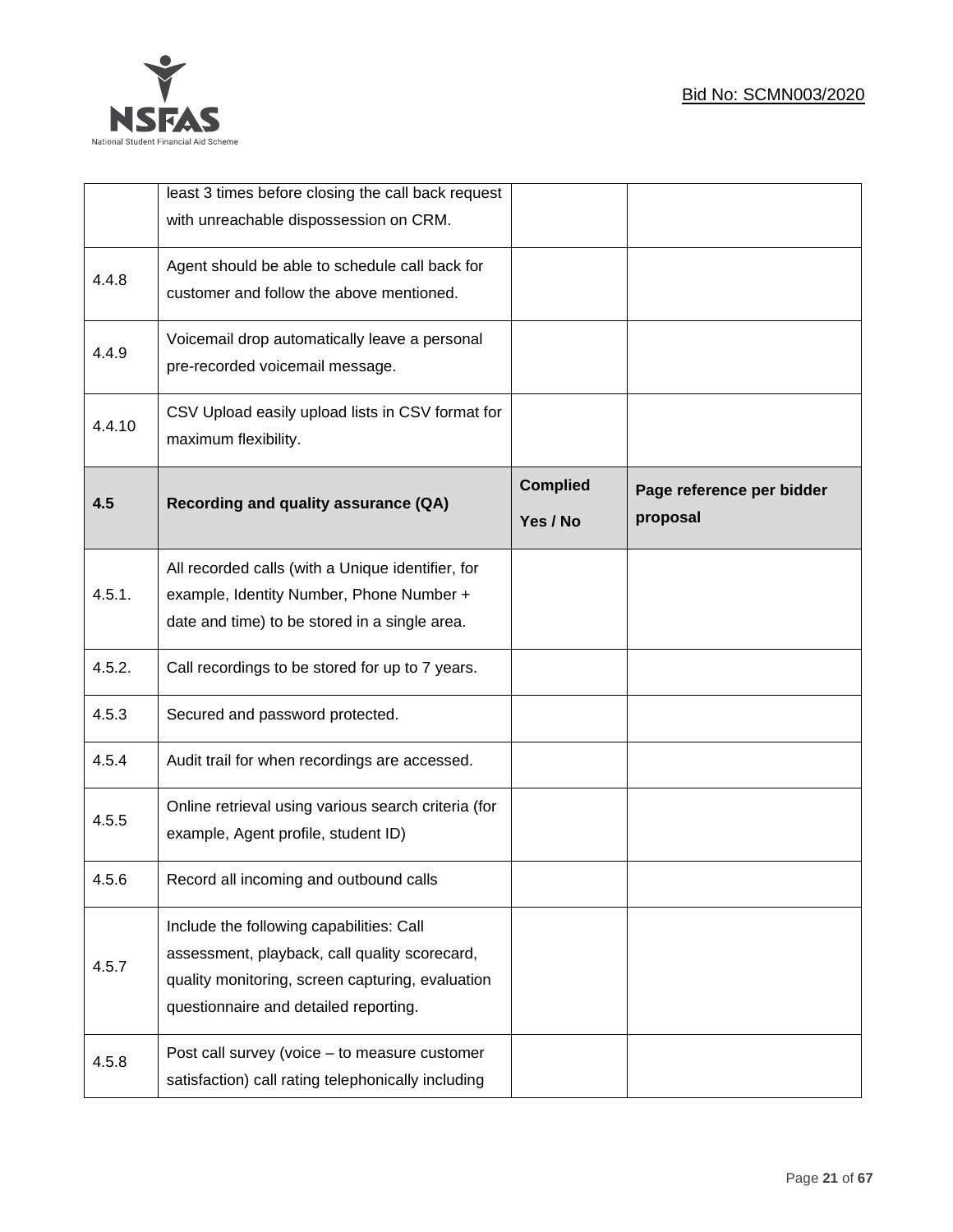

|        | reporting. Once the client has completed the<br>survey the call is terminated, and the scores<br>stored with the voice recording.                                        |                             |                                       |
|--------|--------------------------------------------------------------------------------------------------------------------------------------------------------------------------|-----------------------------|---------------------------------------|
| 4.5.9  | All call recordings need to be made available to<br>NSFAS upon contract termination at no<br>additional cost to NSFAS within a reasonable<br>timeframe.                  |                             |                                       |
| 4.5.10 | Link the recording to customer profile, based on<br>the phone number they called from.                                                                                   |                             |                                       |
| 4.6    | E-mail                                                                                                                                                                   | <b>Complied</b><br>Yes / No | Page reference per bidder<br>proposal |
| 4.6.1. | Each customer must receive an automated e-<br>mail with unique reference number.                                                                                         |                             |                                       |
| 4.6.2. | Email should automatically link to student,<br>provided it originated from the email address we<br>have on record.                                                       |                             |                                       |
| 4.6.3  | Survey engine to provide automated post email<br>survey to a random sample of customers that<br>have been contacted via email.                                           |                             |                                       |
| 4.6.4  | The system must be compatible with exchange<br>2010 or higher.                                                                                                           |                             |                                       |
| 4.7    | <b>Management and Reporting Tools</b>                                                                                                                                    | <b>Complied</b><br>Yes / No | Page reference per bidder<br>proposal |
| 4.7.1. | Must have ability to perform real-time reporting<br>and analytics reflecting queues, service levels,<br>dropped calls stats, and other measures as and<br>when required. |                             |                                       |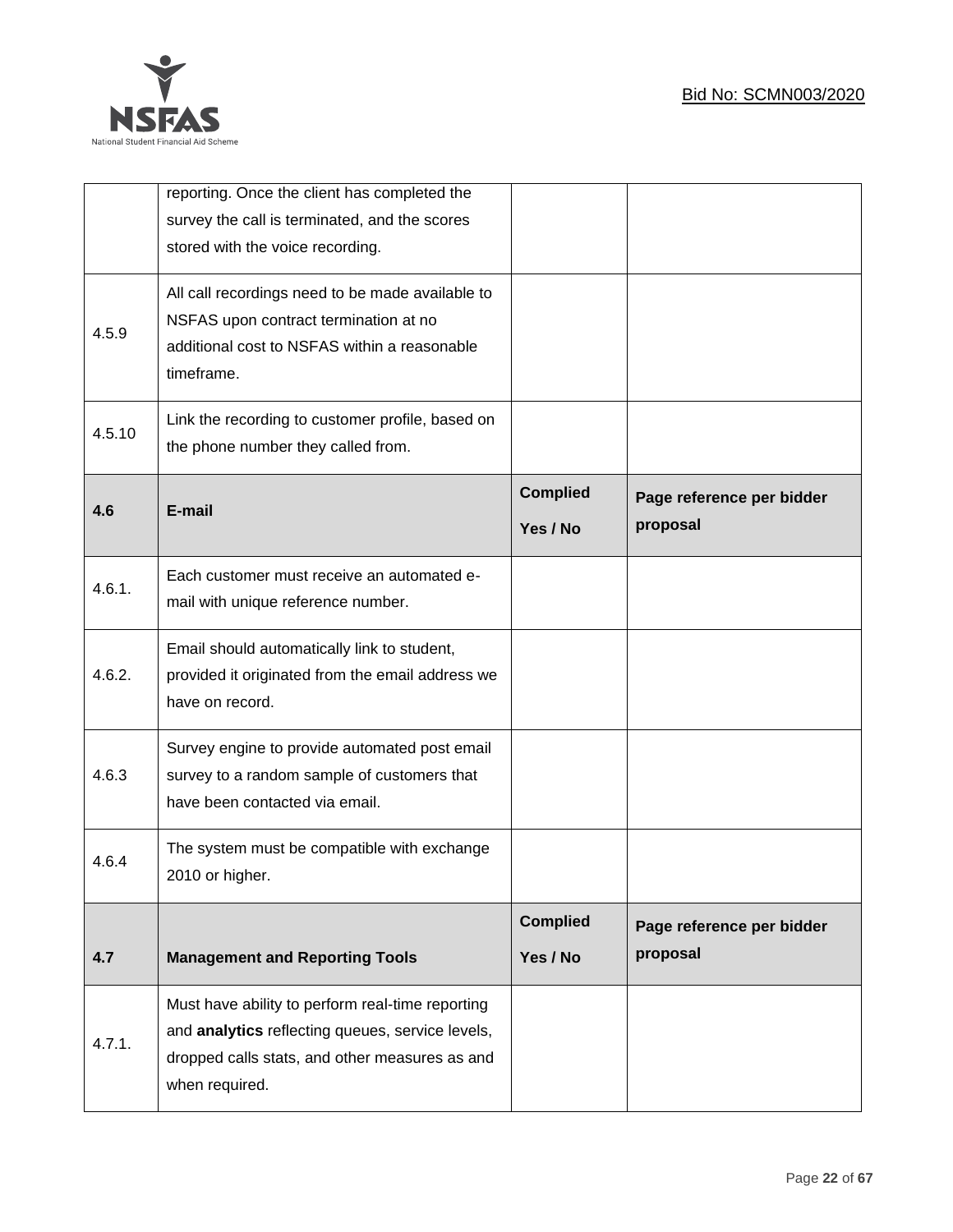

| 4.7.2. | Historical reporting, going back 12 months and<br>ability to archive previous years.                                                                                                   |                             |                                       |
|--------|----------------------------------------------------------------------------------------------------------------------------------------------------------------------------------------|-----------------------------|---------------------------------------|
| 4.7.3  | Customizable, single, unified, user-friendly<br>dashboard showing real-time statistics (stats) as<br>part of on-site support.                                                          |                             |                                       |
| 4.7.4  | Reports must display single view agent<br>performance as well as team and premise-<br>based stats.                                                                                     |                             |                                       |
| 4.7.5  | Must be able to produce interval-based reporting<br>reflecting relevant stats such as service levels,<br>volume of calls/e-mails, dropped calls, number<br>of agents.                  |                             |                                       |
| 4.7.6  | Ability for NSFAS to create custom reports and<br>Student behaviour from all channels.                                                                                                 |                             |                                       |
| 4.7.7  | Reports interface to be accessible via web,<br>anywhere via Internet.                                                                                                                  |                             |                                       |
| 4.7.8  | Secured with username and password with<br>ability to change password should one require.                                                                                              |                             |                                       |
| 4.8    | <b>Network Requirements</b>                                                                                                                                                            | <b>Complied</b><br>Yes / No | Page reference per bidder<br>proposal |
| 4.8.1. | NSFAS will provide internet access for all staff<br>accessing the system, providers must specify<br>the required Internet bandwidth per user and for<br>any system management traffic. |                             |                                       |
| 4.8.2. | Providers must specify the required Internet<br>Protocol (IP) addresses and protocols for all                                                                                          |                             |                                       |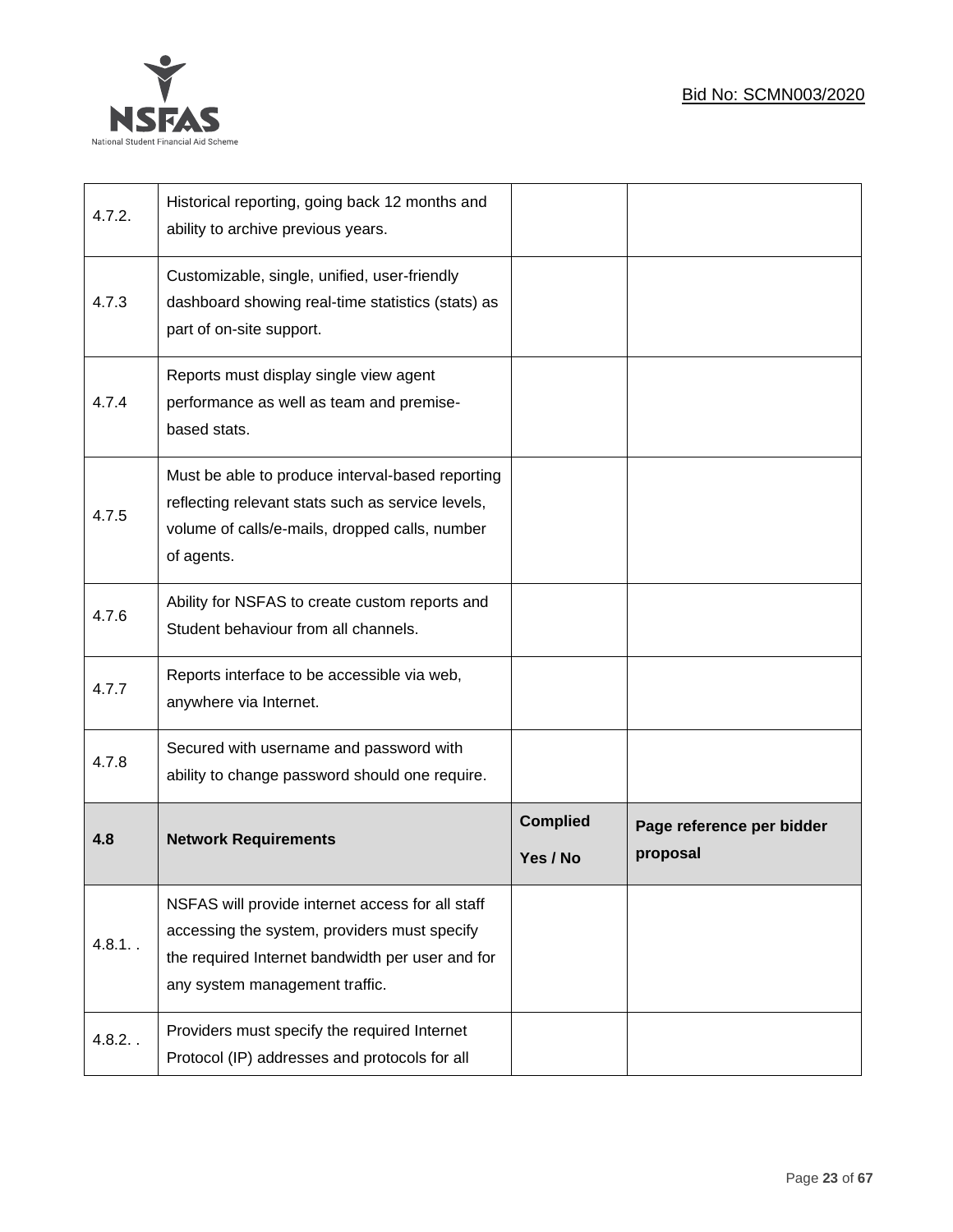

|             | system integrations through NSFAS security<br>devices such as firewalls and web proxies).                                                                                                                                       |                             |                                       |
|-------------|---------------------------------------------------------------------------------------------------------------------------------------------------------------------------------------------------------------------------------|-----------------------------|---------------------------------------|
| 4.8.3       | All client system traffic and data transmitted<br>between NSFAS and the provider must be<br>secured and encrypted.                                                                                                              |                             |                                       |
| 4.8.4       | Providers must specify the type of quality of<br>services required on NSFAS Network for<br>seamless integration to their solution, taking in<br>to account that NSFAS uses HP Switches<br>FortiGate Firewalls and Cisco Proxys. |                             |                                       |
| 4.9         | <b>Security and Data Recovery Requirements</b>                                                                                                                                                                                  | <b>Complied</b><br>Yes / No | Page reference per bidder<br>proposal |
| 4.9.1.      | NSFAS agents must authenticate by a unique<br>username and password.                                                                                                                                                            |                             |                                       |
| 4.9.2.      | Data and configuration need to be backed up<br>daily.                                                                                                                                                                           |                             |                                       |
| 4.10        | <b>Business Support</b>                                                                                                                                                                                                         | <b>Complied</b><br>Yes / No | Page reference per bidder<br>proposal |
| 4.10.1.     | Manned telephony support: 7:00 to 19:00<br>Monday to Saturday. After hours to be<br>considered as well and included in solution cost.                                                                                           |                             |                                       |
| $4.10.2.$ . | Monitored e-mail support: 7:00 to 19:00 Monday<br>to Saturday. After hours to be considered as well<br>and included in solution cost.                                                                                           |                             |                                       |
| 4.10.3      | Physical support at NSFAS premises as and<br>when required.                                                                                                                                                                     |                             |                                       |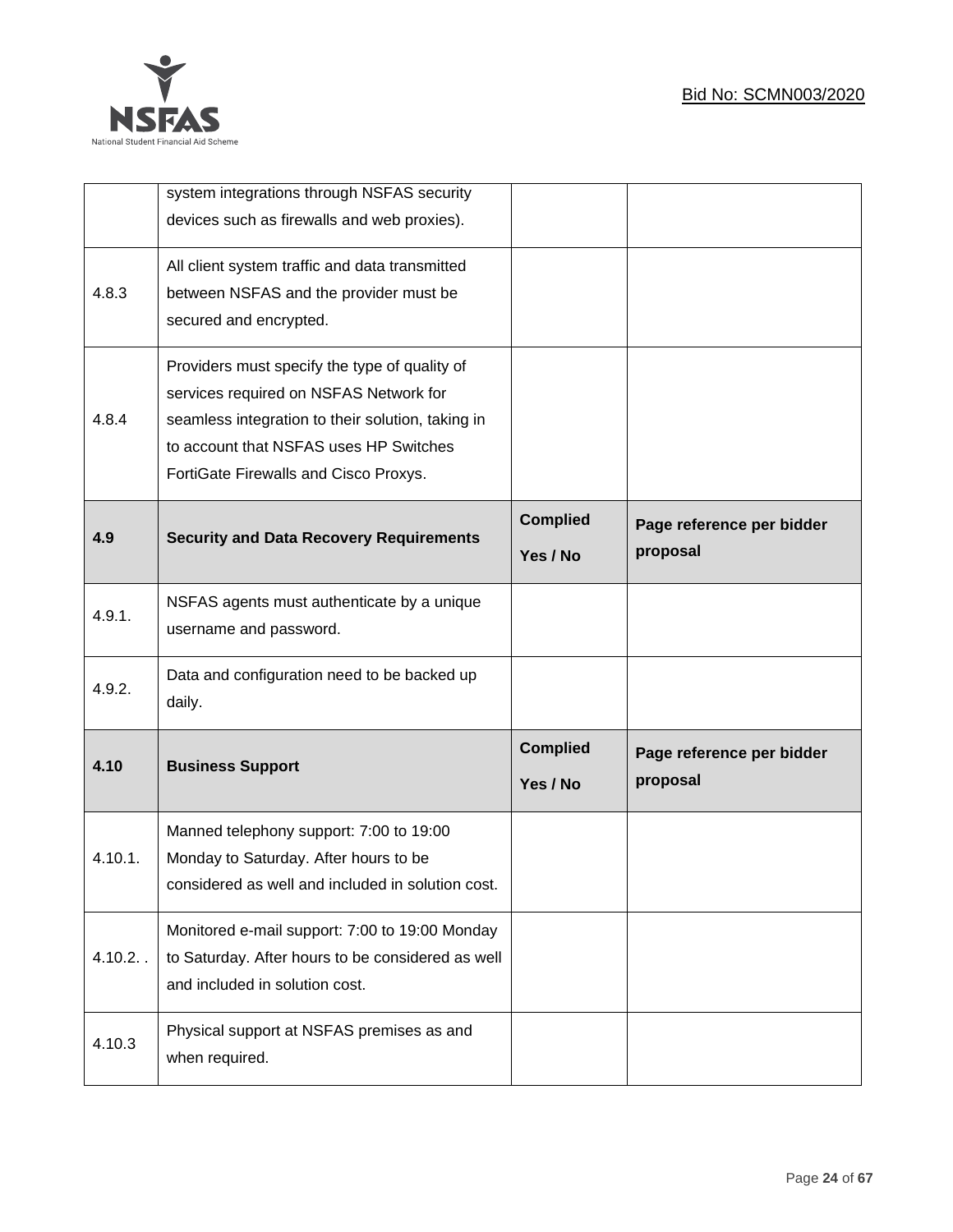

| 4.10.4  | Monthly incident report (downtime/usage and<br>total traffic to the contact center number).                                                                         |                             |                                       |
|---------|---------------------------------------------------------------------------------------------------------------------------------------------------------------------|-----------------------------|---------------------------------------|
| 4.10.5  | Time to respond to service requests: $0 - 1$ hour.                                                                                                                  |                             |                                       |
| 4.11    | <b>Training</b>                                                                                                                                                     | <b>Complied</b><br>Yes / No | Page reference per bidder<br>proposal |
| 4.11.1. | The proposal must include a training plan.<br>Training needs to cover all requested<br>components and features and occur at NSFAS<br>premises as and when required. |                             |                                       |
| 4.12    | <b>Flexibility</b>                                                                                                                                                  | <b>Complied</b><br>Yes / No | Page reference per bidder<br>proposal |
| 4.12.1. | The proposal and the solution must be flexible to<br>integrate with existing deployments.                                                                           |                             |                                       |
| 4.13    | <b>Chat Bot</b>                                                                                                                                                     | <b>Complied</b><br>Yes / No | Page reference per bidder<br>proposal |
| 4.13.1. | Automatically respond to queries via chat based<br>on keywords used to query.                                                                                       |                             |                                       |
| 4.13.2. | Use stored responses and frequently asked<br>questions to automatically respond to queries.                                                                         |                             |                                       |
| 4.14    | <b>Social Media</b>                                                                                                                                                 | <b>Complied</b><br>Yes / No | Page reference per bidder<br>proposal |
| 4.14.1. | Integrate between social media channels. This<br>must be separately costed in the pricing<br>schedule as this is an optional item for NSFAS.                        |                             |                                       |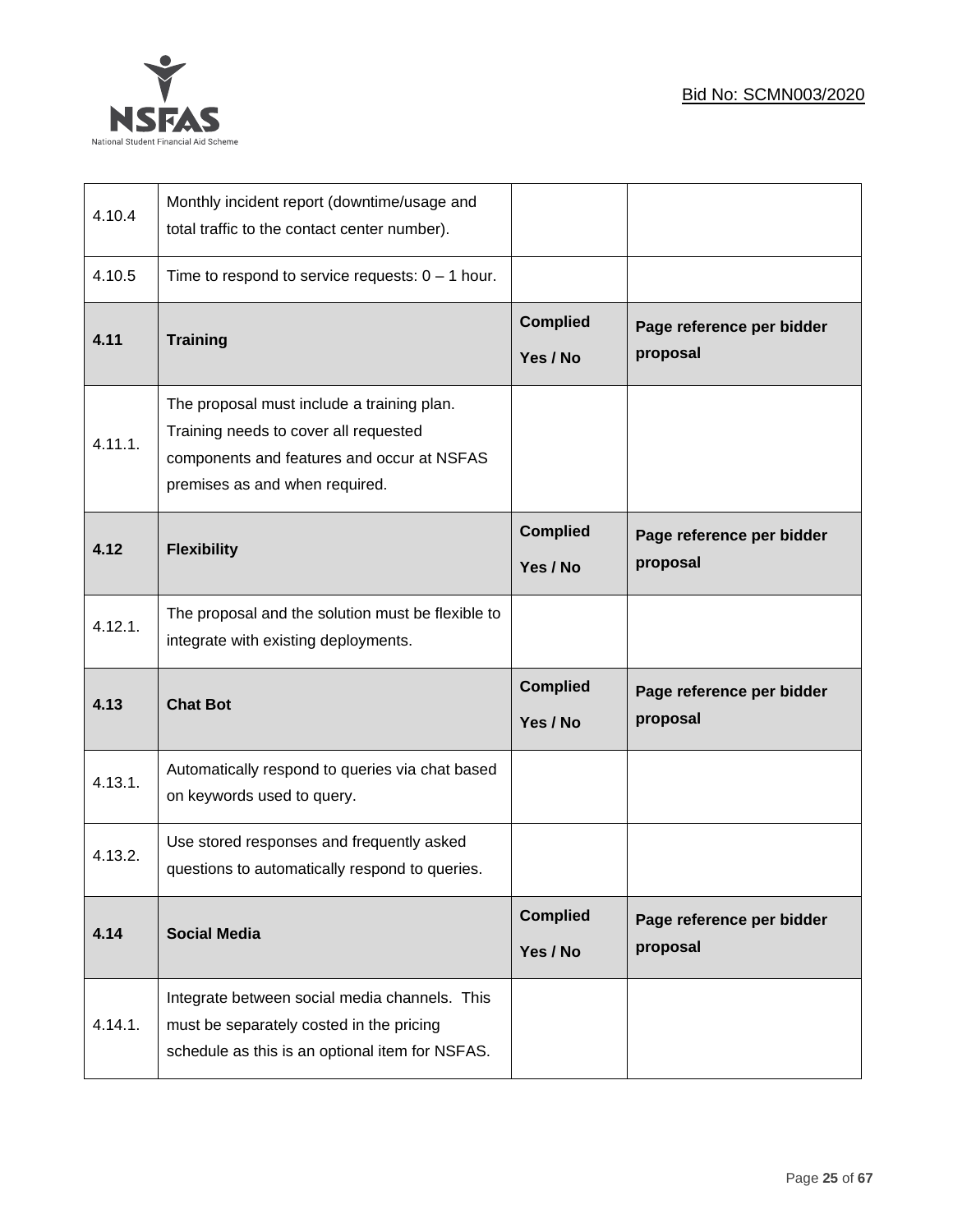

| 4.15    | <b>Workforce Management</b>                                            | <b>Complied</b><br>Yes / No | Page reference per bidder<br>proposal |
|---------|------------------------------------------------------------------------|-----------------------------|---------------------------------------|
| 4.15.1. | Generate shift roster, based on business rules.                        |                             |                                       |
| 4.15.2. | Shift roster to include breaks, lunch, coaching<br>and training times. |                             |                                       |

# **5. Evaluation Criteria**

Bidders who pass all mandatory requirements will proceed to the two stage evaluation criteria.

**Stage 1:** relates to the evaluation of the bidder's proposal (functionality) in response to the tender requirements. Bidders must score a minimum of 70% for this stage to move on to the next stage of evaluation. Only Bidders who have achieved a 70% rating score during stage 1 will be notified by NSFAS SCM that they have moved on to the second stage of evaluation.

**Stage 2:** Shortlisted bidders will be contacted / invited to present and demonstrate their proposed solution in response to the Bid, which will be conducted at the NSFAS premises in Wynberg, Cape Town before NSFAS bid evaluation committee or an online demonstration through the Microsoft teams platform (dependent on the state of the COVID 19 pandemic). The shortlisted bidders will be required to score a minimum of 80% for this stage (stage 2) in order to be evaluated on Price and BBB-EE.

| <b>Element</b>            | Weight |
|---------------------------|--------|
| <b>Company Experience</b> | 15%    |
| Project plan              | 20%    |
| Reference letters         | 15%    |
| Solution proposal         | 50%    |
| <b>TOTAL</b>              | 100%   |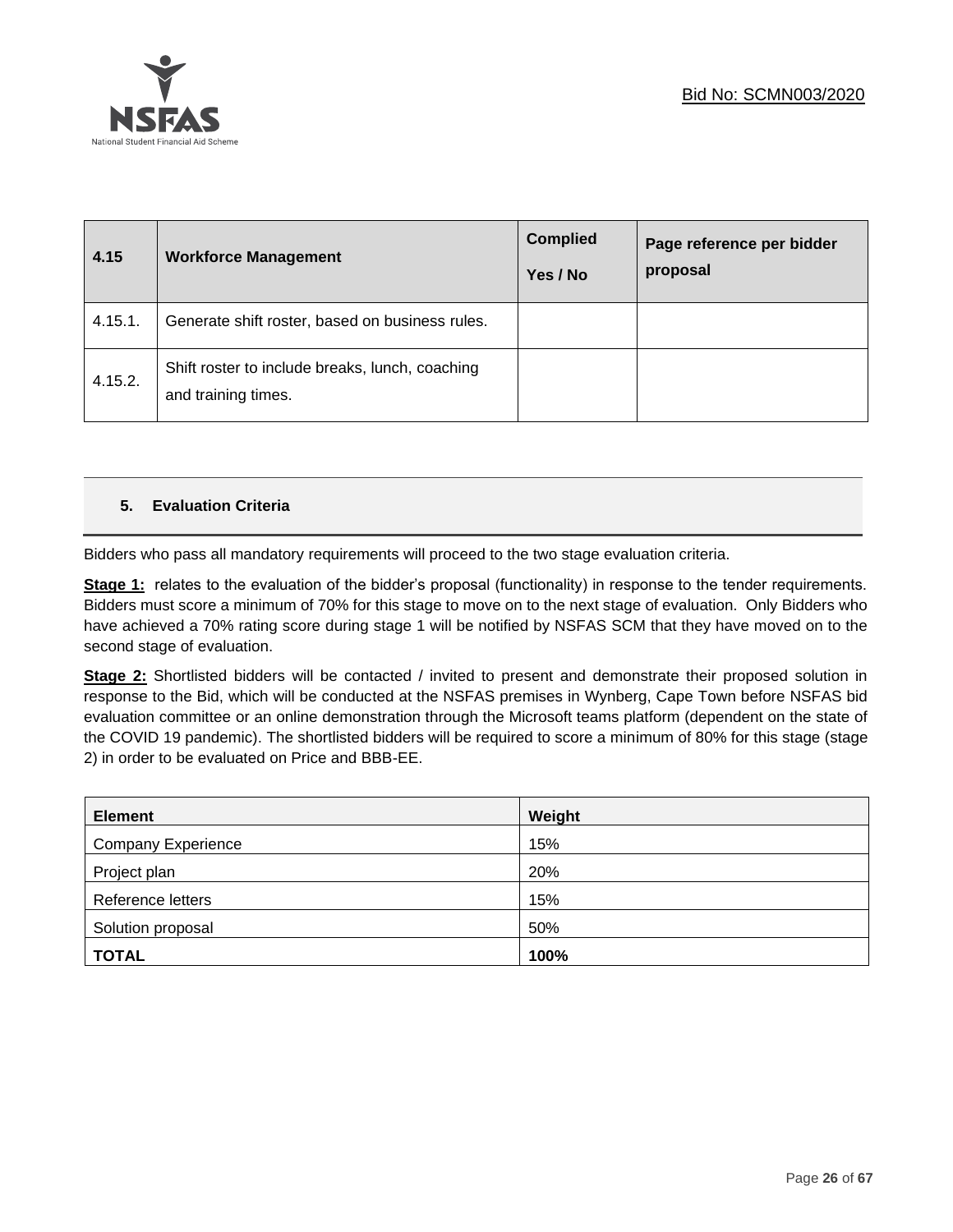

| <b>Company experience</b>                                                                                | <b>Points available</b>         | <b>Bidder scoring</b> | <b>Points scored</b> |
|----------------------------------------------------------------------------------------------------------|---------------------------------|-----------------------|----------------------|
| The bidder must have a<br>minimum of five (5) years'<br>experience in the                                | Up to 4 years = 0 points        |                       |                      |
| implementation of similar contact<br>centre solutions, evidenced by<br>either the company profile and/or | 5- to 7 years = 10 points       |                       |                      |
| proposal.                                                                                                | More than $7$ years = 15 points |                       |                      |

| <b>Project plan</b>               | <b>Points available</b>     | <b>Bidder scoring</b> | <b>Points scored</b> |
|-----------------------------------|-----------------------------|-----------------------|----------------------|
| The proposal must include a       |                             |                       |                      |
| high-level proposed project plan  |                             |                       |                      |
| for implementation. This must     | No/incomplete project plan  |                       |                      |
| include a process flow of how     | submitted $= 0$ points      |                       |                      |
| the solution will operate to      |                             |                       |                      |
| demonstrate the key milestones    |                             |                       |                      |
| and timeframes prior to go-live   |                             |                       |                      |
| with included timelines for       |                             |                       |                      |
| configuration, testing, training, |                             |                       |                      |
| amendments, go-live,              | Comprehensive project plan  |                       |                      |
| integration, reporting,           | submitted and addresses all |                       |                      |
| documentation and other           | requirements $= 20$ points  |                       |                      |
| elements of the project plan.     |                             |                       |                      |
|                                   |                             |                       |                      |
|                                   |                             |                       |                      |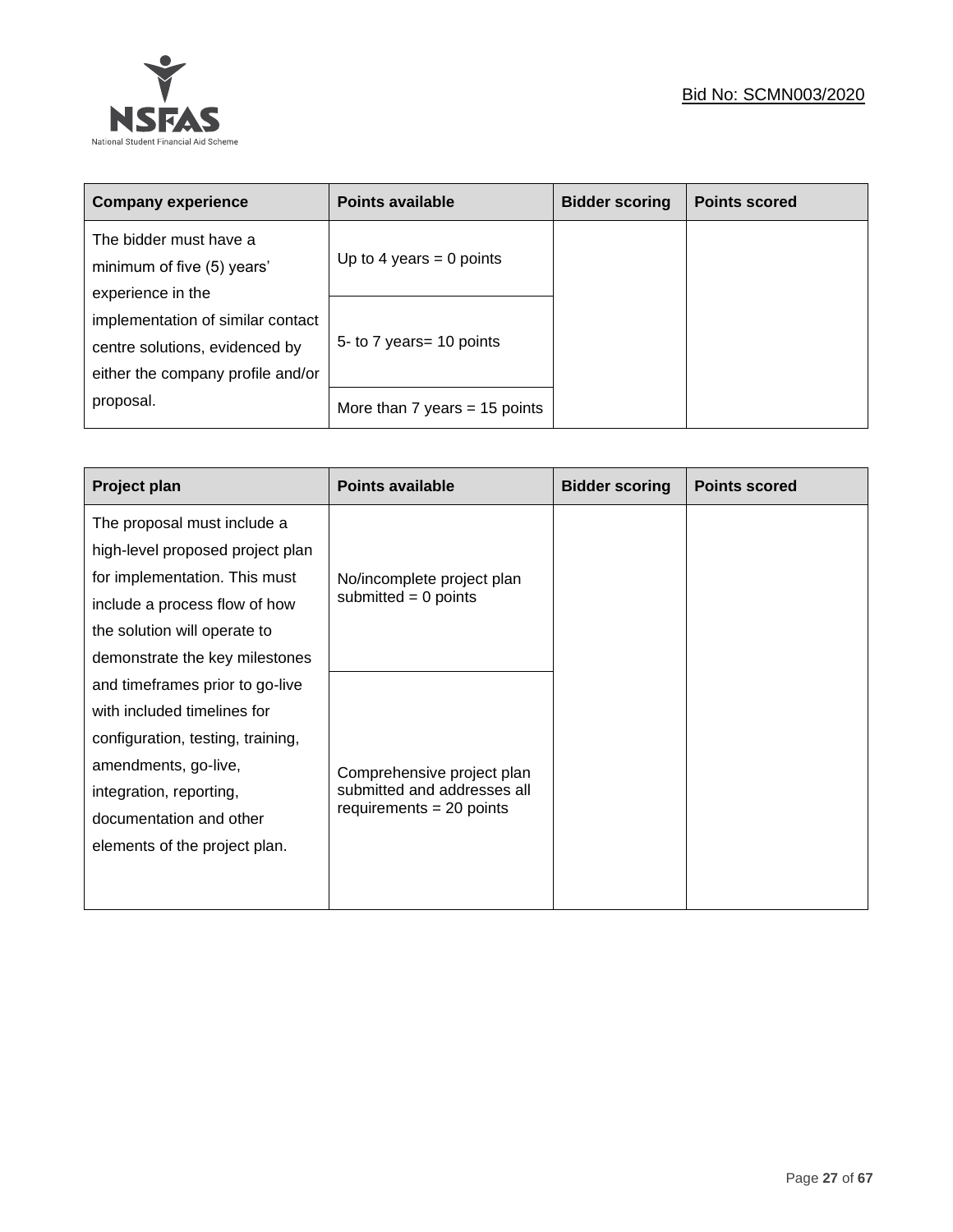

| Reference letters                             | <b>Points available</b>            | <b>Bidder scoring</b> | <b>Points scored</b> |
|-----------------------------------------------|------------------------------------|-----------------------|----------------------|
| The bidder must have a successful track       | Less than 3                        |                       |                      |
| record of implementing similar solutions and  | reference letters $=$<br>0 points  |                       |                      |
| must include the management of a system       |                                    |                       |                      |
| in a 100-seater contact centre or larger,     | 3 reference letters                |                       |                      |
| therefore the bidder must submit a minimum    | submitted = $10$<br>points         |                       |                      |
| of three (3) reference letters on a company   |                                    |                       |                      |
| letterhead, of past or current clients, which |                                    |                       |                      |
| reflects the implementation of similar        |                                    |                       |                      |
| contact centre solutions and it must note the | More than 3                        |                       |                      |
| number of seats. (NSFAS reserves the right    | reference letters<br>submitted and |                       |                      |
| to contact these companies. A reference       | meets criteria = $15$              |                       |                      |
| letter from NSFAS does not count as a         | points                             |                       |                      |
| submission).                                  |                                    |                       |                      |
|                                               |                                    |                       |                      |

| <b>Solution proposal</b>                                                       | <b>Points available</b>                                                                                                                                                                                                                | <b>Bidder</b><br>scoring | <b>Points scored</b> |
|--------------------------------------------------------------------------------|----------------------------------------------------------------------------------------------------------------------------------------------------------------------------------------------------------------------------------------|--------------------------|----------------------|
| The bidder's solution meets all                                                | The proposal does not meet all<br>the functional requirements= 0<br>points                                                                                                                                                             |                          |                      |
| the requirements as listed in the<br>functional specifications 4.1 to<br>4.15. | The proposal sufficiently meets all<br>the functional requirements (and<br>in the event where it does not<br>meet a specific point, a<br>reasonable and acceptable<br>alternative by the bidder is clearly<br>$provided) = 50 points.$ |                          |                      |

|--|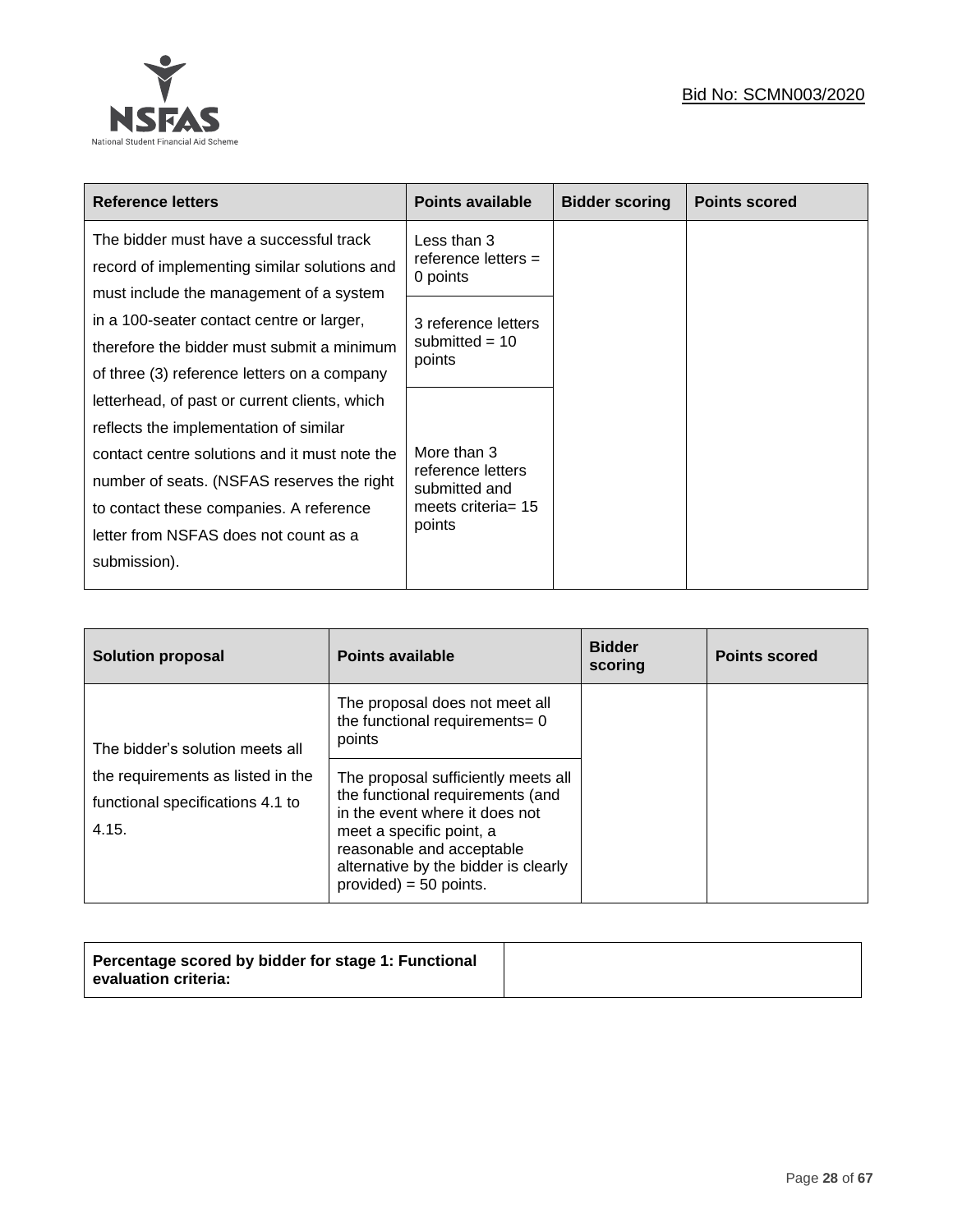

# **Stage 2: Presentation by bidders:**

| <b>Element</b>                                           | Weight |
|----------------------------------------------------------|--------|
| Demonstration of bidder's proposal and proposed solution | 100%   |

| <b>Presentation by bidder</b>                                                                                                                                       | <b>Points available</b>                                                                                                                                                                                                                             | <b>Bidder scoring</b> | <b>Points scored</b> |
|---------------------------------------------------------------------------------------------------------------------------------------------------------------------|-----------------------------------------------------------------------------------------------------------------------------------------------------------------------------------------------------------------------------------------------------|-----------------------|----------------------|
| The bidder will be required to<br>present their tender proposal<br>and demonstrate their proposed<br>solution to the bid evaluation<br>committee at NSFAS premises. | 100% is available to be<br>scored for this stage. Scoring<br>will be based on the<br>presentation of the bidder's<br>proposal and proposed<br>solution. NSFAS reserves<br>the right to send pre-defined<br>questions to the shortlisted<br>bidders. |                       |                      |

| <b>Presentation Criteria</b>                                      | Weighting |
|-------------------------------------------------------------------|-----------|
| Inbound Call Management                                           | 10%       |
| Live call monitoring and control - Supervisor functions required. | 5%        |
| Interactive Voice Response (IVR)                                  | 10%       |
| Callback Request Management (CRM)                                 | 10%       |
| Recording and quality assurance (QA)                              | 5%        |
| E-mail                                                            | 3%        |
| <b>Management and Reporting Tools</b>                             | 7%        |
| <b>Network Requirements</b>                                       | 7%        |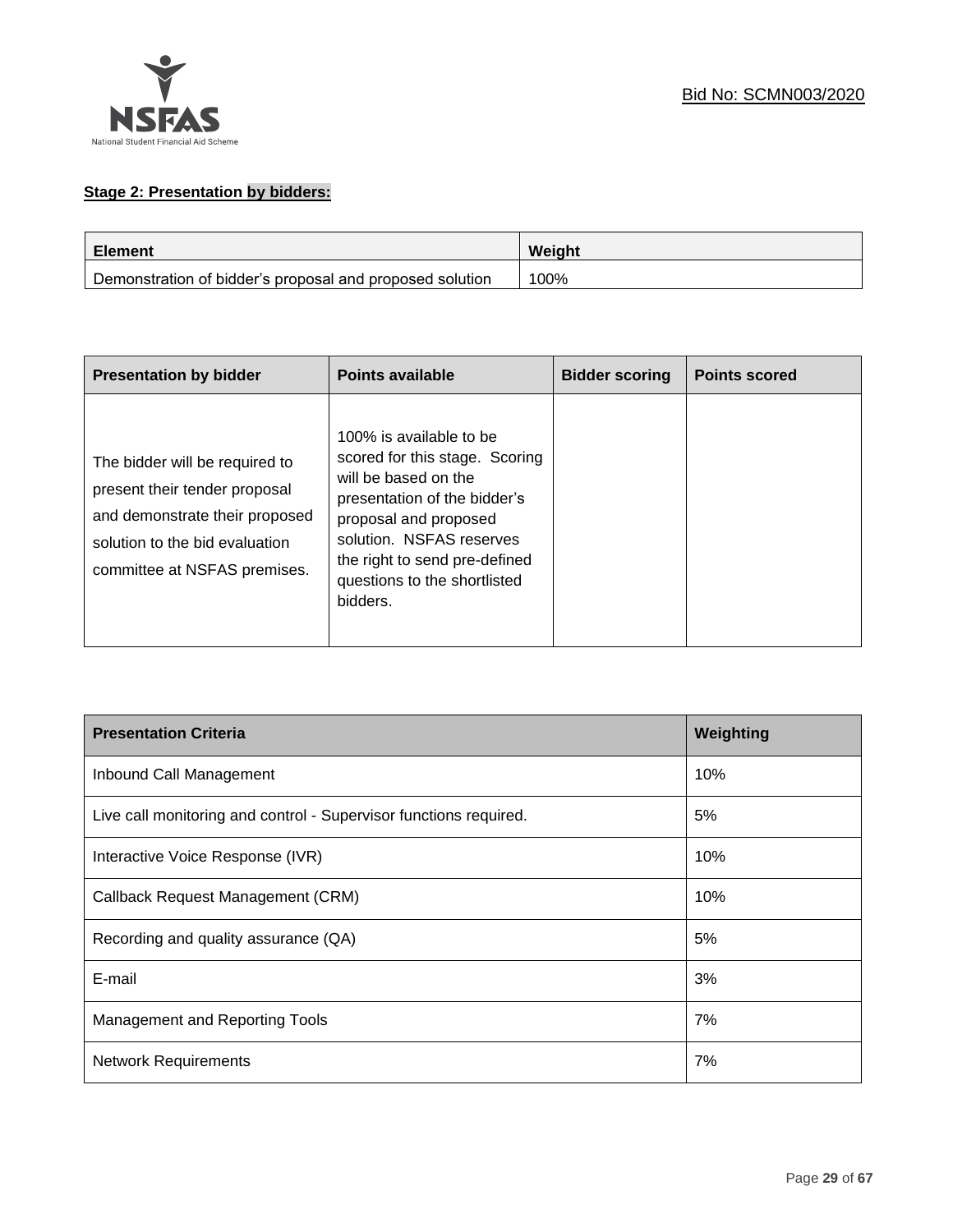

| <b>Presentation Criteria</b>            | Weighting |
|-----------------------------------------|-----------|
| Security and Data Recovery Requirements | 5%        |
| <b>Business Support</b>                 | 5%        |
| Training                                | 7%        |
| Flexibility                             | 10%       |
| Chat Bot                                | 10%       |
| Social Media                            | 2%        |
| <b>Workforce Management</b>             | 4%        |
| Total:                                  | 100%      |

# **6. Contract Period**

The contract will be for a 3-year period. NSFAS reserves the right to terminate the contract, provided a three (3) month notification is given to the appointed service provider.

# **7. Pricing Schedule**

Please consider the inevitable Consumer Price Index (CPI) increases year on year on the pricing upon the duration of the contract period being in excess of a 12-month period. The pricing must be inclusive of all costs including disbursements (travel, accommodation etc.) where applicable.

| No. | Quantity                                  | <b>Description</b>                                        | <b>Total price (VAT</b><br>including) over 3-year<br>period |
|-----|-------------------------------------------|-----------------------------------------------------------|-------------------------------------------------------------|
|     | Implementation -<br>once off specify year | This includes all design,<br>implementation, integration, |                                                             |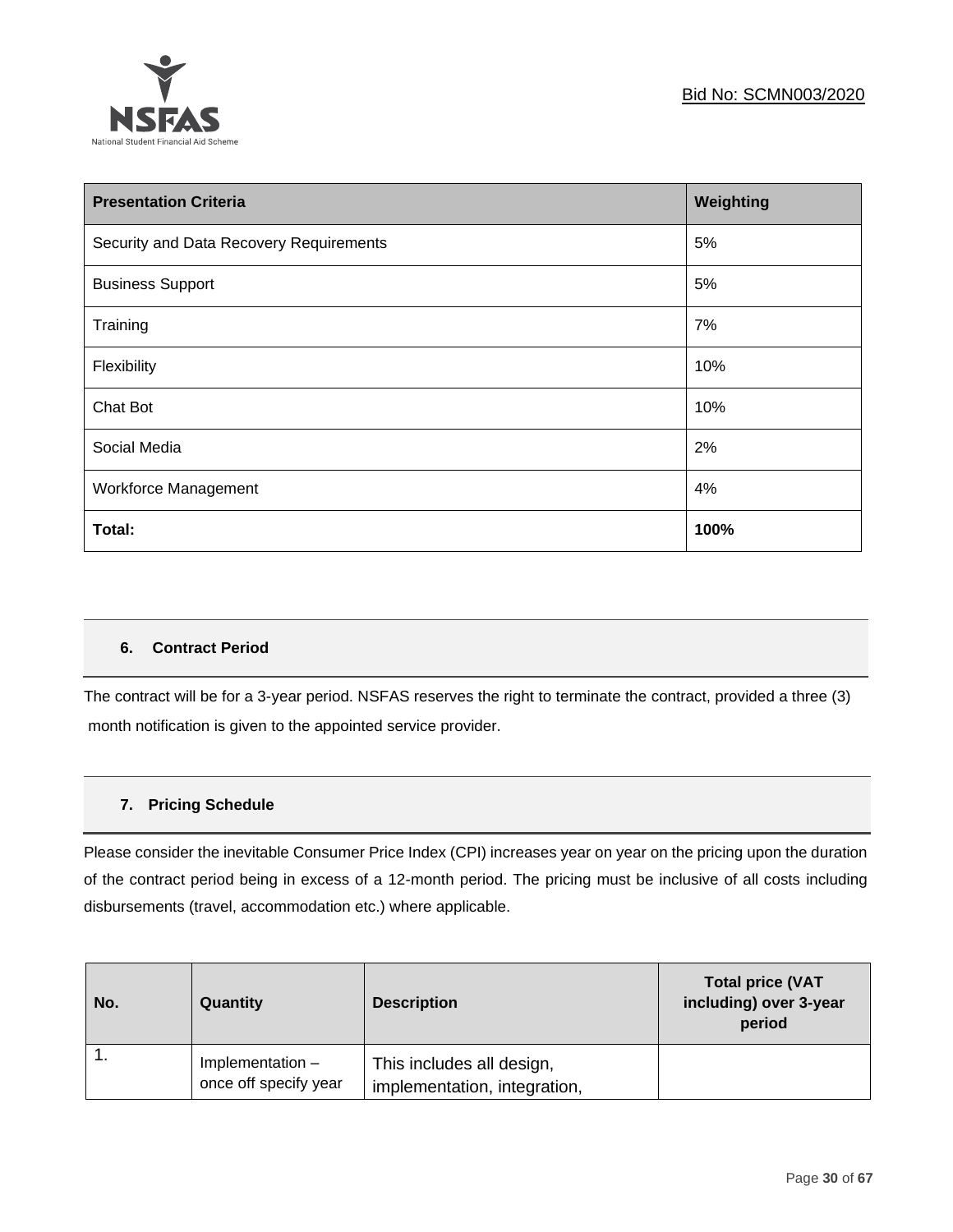

| No. | Quantity                                                                                     | <b>Description</b>                                                                                                                                                        | <b>Total price (VAT</b><br>including) over 3-year<br>period |
|-----|----------------------------------------------------------------------------------------------|---------------------------------------------------------------------------------------------------------------------------------------------------------------------------|-------------------------------------------------------------|
|     | 1, 2 and 3 if costs<br>vary over the term                                                    | configuration, project management,<br>technical, professional services, travel<br>and associated on-boarding costs<br>(including after-hours work)                        |                                                             |
| 2.  | Monthly cost for the<br>solution (specify year<br>1, 2 and 3 if costs<br>vary over the term) | This cost must include the monthly<br>cost to cover all mandatory and<br>functional requirements as set out in<br>the bid document (excluding the<br>points 1,3,4 and 5). |                                                             |
| 3.  | Unit cost for outbound<br>calls                                                              | This cost must include the unit cost for<br>an outbound call (local and international<br>calls).                                                                          |                                                             |
| 4.  | Unit cost for<br>automated email<br>generation                                               | This cost must include the unit cost for<br>an automatic email generation as per<br>functional specification point 4.6                                                    |                                                             |
| 5.  | Training costs<br>((specify year 1, 2 and<br>3 if costs vary over<br>the term)               | This cost must include the unit cost for<br>initial training required for NSFAS staff.                                                                                    |                                                             |
| 6.  | Travel to consult<br>((specify year 1, 2 and<br>3 if costs vary over<br>the term)            | This cost must include all anticipated<br>travel cost to consult with NSFAS<br>delegates to ensure smooth go live of<br>solution.                                         |                                                             |
| 7.  | Post Go-live<br>consultation ((specify<br>year 1, 2 and 3 if<br>costs vary over the<br>term) | This cost must include all anticipated<br>travel cost to consult with NSFAS post<br>go-live to resolve problems                                                           |                                                             |
| 8.  | System Maintenance<br>(specify year 1, 2 and<br>3 if costs vary over<br>the term)            | This cost must include all anticipated<br>system maintenance.                                                                                                             |                                                             |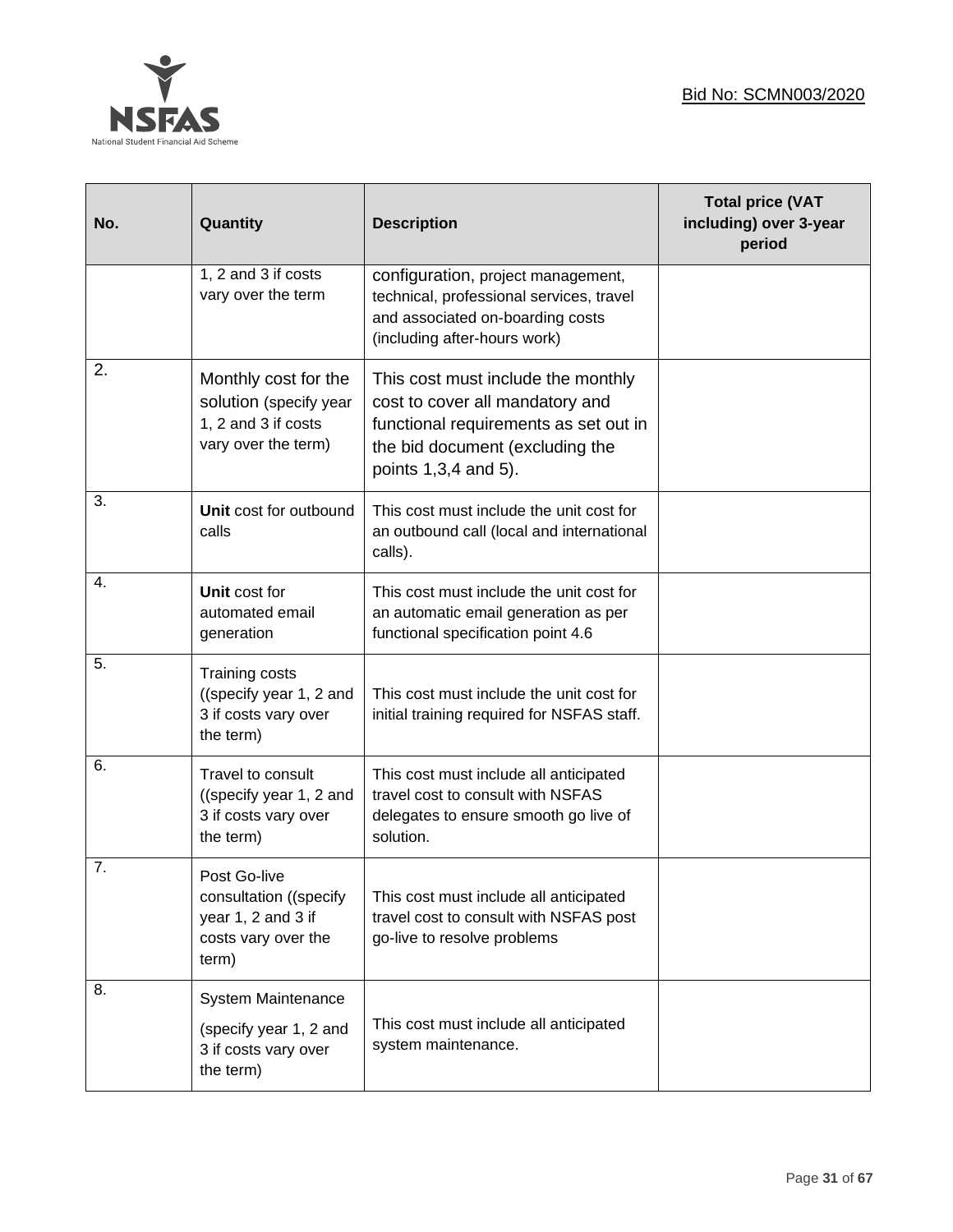

| No. | Quantity                                                           | <b>Description</b>                                                                                                                                                                                                       | <b>Total price (VAT</b><br>including) over 3-year<br>period |
|-----|--------------------------------------------------------------------|--------------------------------------------------------------------------------------------------------------------------------------------------------------------------------------------------------------------------|-------------------------------------------------------------|
| 9.  | Social media (optional<br>item) cost                               | This cost must include the total costs for<br>the social media integration. Note that<br>this is an optional item for NSFAS and<br>will be communicated to the awarded<br>bidder should NSFAS require these<br>services. |                                                             |
| 10. | Value Added<br>Media Monitoring<br>Reporting<br>Automated response |                                                                                                                                                                                                                          |                                                             |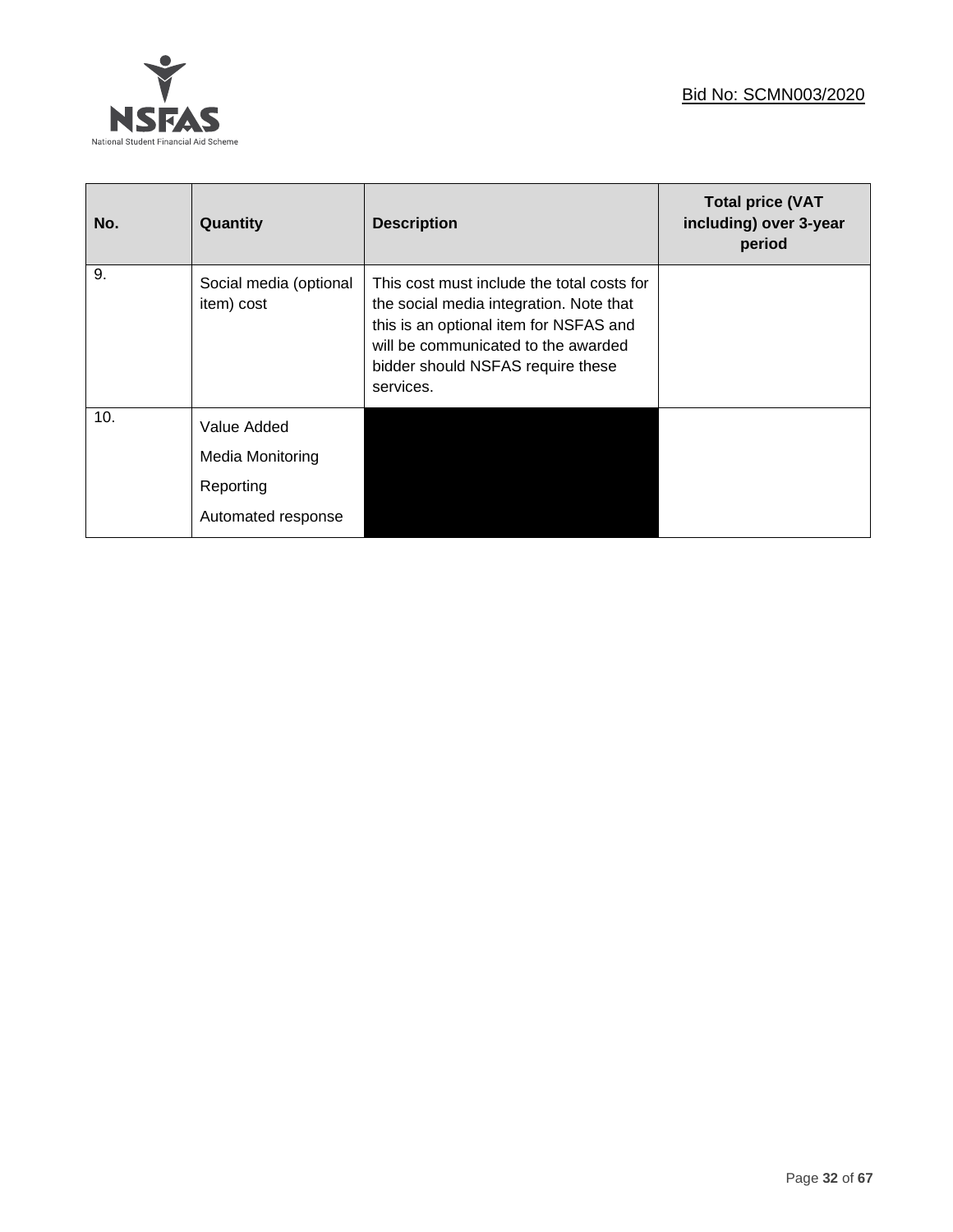

## **1. Declaration of Interest**

This declaration will be used by institutions to ensure that when goods and services are being procured, all reasonable steps are taken to combat the abuse of the supply chain management system.

The bid of any bidder may be disregarded if that bidder, or any of its directors have:

- A. abused the NSFAS's supply chain management system;
- B. committed fraud or any other improper conduct in relation to such system; or
- C. failed to perform on any previous contract.

**In order to give effect to the above, the following questionnaire must be completed and submitted with the bid**.

| The following particulars must be furnished: |                                                                                          |
|----------------------------------------------|------------------------------------------------------------------------------------------|
| 2.1                                          | Full Name of bidder or his or her representative:                                        |
|                                              |                                                                                          |
| 2.2                                          | <b>Identity Number:</b>                                                                  |
|                                              |                                                                                          |
| 2.3                                          | Position occupied in the Company (director, trustee, shareholder <sup>2</sup> , member): |
|                                              |                                                                                          |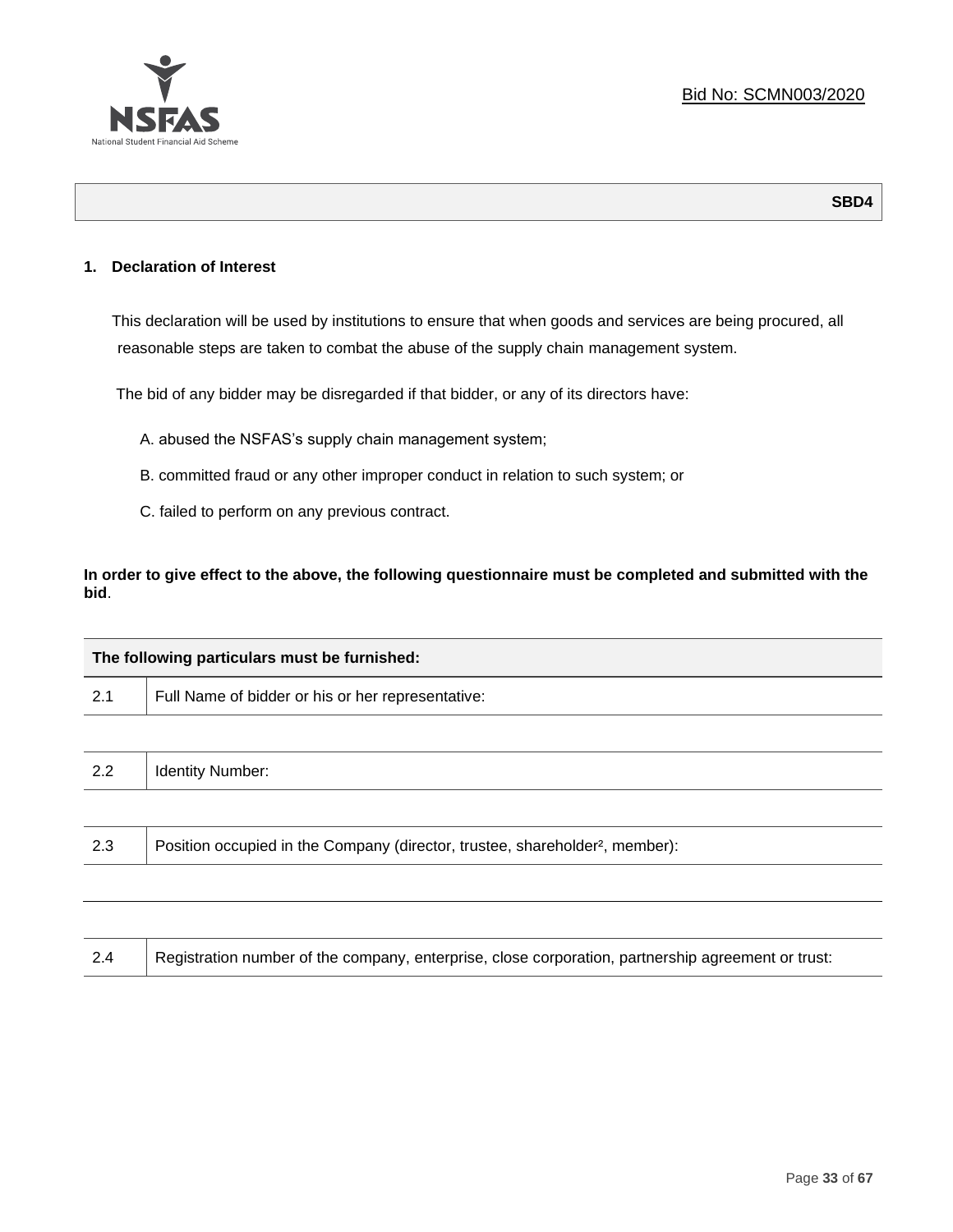

| っょ<br>ن ک | $\overline{\phantom{0}}$<br>-<br>Tax Reference<br>Number: |
|-----------|-----------------------------------------------------------|
|           |                                                           |

| 2.6 | VAT Registration Number: |
|-----|--------------------------|
|-----|--------------------------|

| 2.6.1  | The names of all directors / trustees / shareholders / members, their individual identity numbers, tax<br>reference numbers and, if applicable, employee / PESAL numbers must be indicated in paragraph 3<br>below. |     |  |  |
|--------|---------------------------------------------------------------------------------------------------------------------------------------------------------------------------------------------------------------------|-----|--|--|
| 2.7    | Are you or any person connected with the bidder presently employed by the state?                                                                                                                                    |     |  |  |
|        | Yes                                                                                                                                                                                                                 | No. |  |  |
| 2.7.2. | If yes, furnish the following particulars:                                                                                                                                                                          |     |  |  |
|        | Name of person / director / trustee / shareholder/ member:                                                                                                                                                          |     |  |  |

| Name of state institution at which you or the person connected to the bidder is employed: |
|-------------------------------------------------------------------------------------------|
|                                                                                           |

Position occupied in the state institution:

### "State" means

┱

- (a) Any national or provincial department, national or provincial public entity or constitutional institution within the meaning of the Public Finance Management Act, 1999 (Act No 1 of 1999);
- (b) Any municipality or municipal entity;
- (c) Provincial legislature;
- (d) National Assembly or the National Council of Provinces;
- (e) Parliament.

"Shareholder" means a person who owns shares in the company and is actively involved in the management of the enterprise or business and exercises control over the enterprise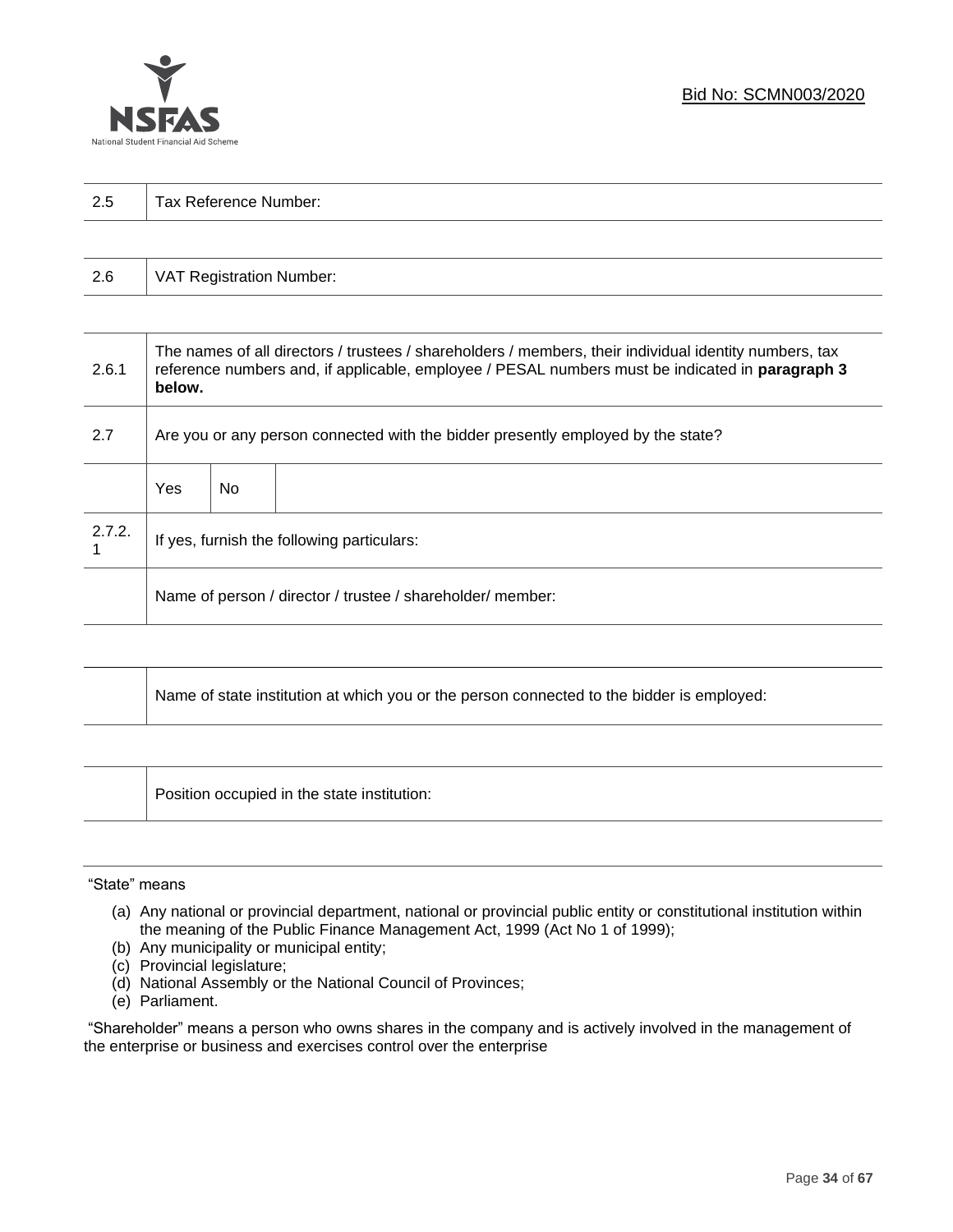

|             | Any other particulars:                                                                                                                                                                                                                           |    |                                                                     |  |  |
|-------------|--------------------------------------------------------------------------------------------------------------------------------------------------------------------------------------------------------------------------------------------------|----|---------------------------------------------------------------------|--|--|
| 2.7.2       | If you are presently employed by the state, did you obtain the appropriate authority to undertake<br>remunerative work outside employment in the public sector?                                                                                  |    |                                                                     |  |  |
|             | Yes                                                                                                                                                                                                                                              | No |                                                                     |  |  |
|             |                                                                                                                                                                                                                                                  |    | If yes, did you attach proof of such authority to the bid document? |  |  |
| 2.7.2.<br>1 | Note: Failure to submit proof of such authority, where applicable, may result in the disqualification of the<br>bid.                                                                                                                             |    |                                                                     |  |  |
|             | Yes                                                                                                                                                                                                                                              | No |                                                                     |  |  |
| 2.7.2.<br>2 |                                                                                                                                                                                                                                                  |    | If no, furnish reasons for non-submission of such proof:            |  |  |
| 2.8         | Did you or your spouse, or any of the company's directors / trustees / shareholders / members or their<br>spouses conduct business with the state in the previous twelve months?                                                                 |    |                                                                     |  |  |
|             | Yes                                                                                                                                                                                                                                              | No |                                                                     |  |  |
| 2.8.1       | If so, furnish particulars:                                                                                                                                                                                                                      |    |                                                                     |  |  |
| 2.9         | Do you, or any person connected with the bidder, have any relationship (family, friend, other) with a<br>person employed by the state and who may be involved with the evaluation and or adjudication of this<br>bid?                            |    |                                                                     |  |  |
|             | Yes                                                                                                                                                                                                                                              | No |                                                                     |  |  |
| 2.9.1       | If so, furnish particulars:                                                                                                                                                                                                                      |    |                                                                     |  |  |
| 2.10        | Are you, or any person connected with the bidder, aware of any relationship (family, friend, other)<br>between any other bidder and any person employed by the state who may be involved with the<br>evaluation and or adjudication of this bid? |    |                                                                     |  |  |
|             | Yes                                                                                                                                                                                                                                              | No |                                                                     |  |  |
| 2.10.1      | If so, furnish particulars:                                                                                                                                                                                                                      |    |                                                                     |  |  |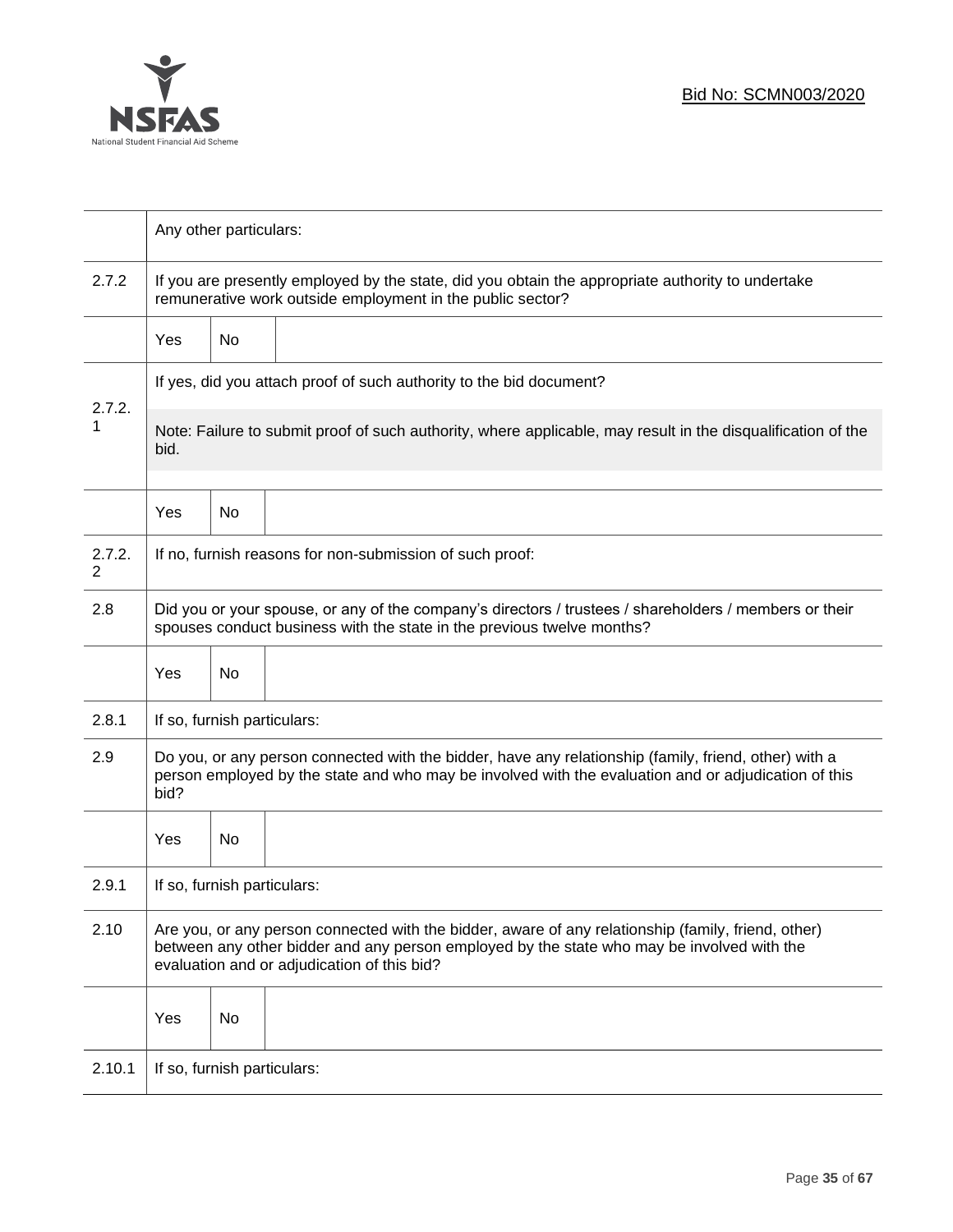

| 2.11   | Do you or any of the directors / trustees / shareholders / members of the company have any interest in<br>any other related companies whether or not they are bidding for this contract? |    |  |  |
|--------|------------------------------------------------------------------------------------------------------------------------------------------------------------------------------------------|----|--|--|
|        | Yes                                                                                                                                                                                      | No |  |  |
| 2.11.1 | If so, furnish particulars:                                                                                                                                                              |    |  |  |

# **Full details of directors / trustees / members / shareholders**.

| Full Name | <b>Identity Number</b> | Personal Income Tax<br>Reference Number | State Employee Number /<br>PERSEL Number |
|-----------|------------------------|-----------------------------------------|------------------------------------------|
|           |                        |                                         |                                          |
|           |                        |                                         |                                          |
|           |                        |                                         |                                          |
|           |                        |                                         |                                          |
|           |                        |                                         |                                          |
|           |                        |                                         |                                          |
|           |                        |                                         |                                          |
|           |                        |                                         |                                          |
|           |                        |                                         |                                          |

**Declaration**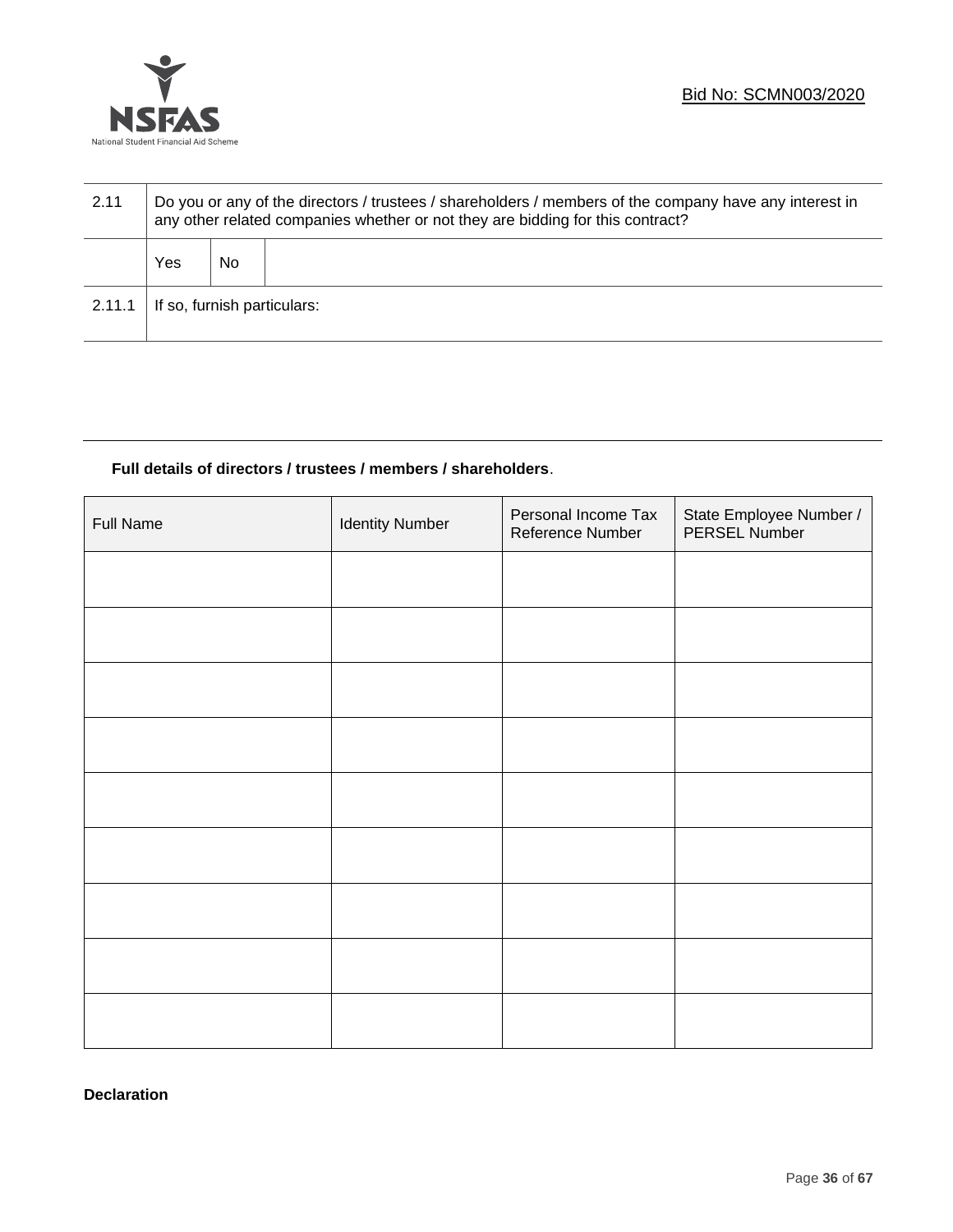# Bid No: SCMN003/2020



I, the undersigned (NAME)………………………………………………………………………

Certify that the information furnished in paragraphs 2 and 3 above is correct. I accept that the state may reject the bid or act against me should this declaration prove to be false.

| <b>Signature</b> | <b>Date</b>    |
|------------------|----------------|
|                  |                |
|                  |                |
|                  |                |
| <b>Position</b>  | Name of bidder |
| .                |                |
|                  |                |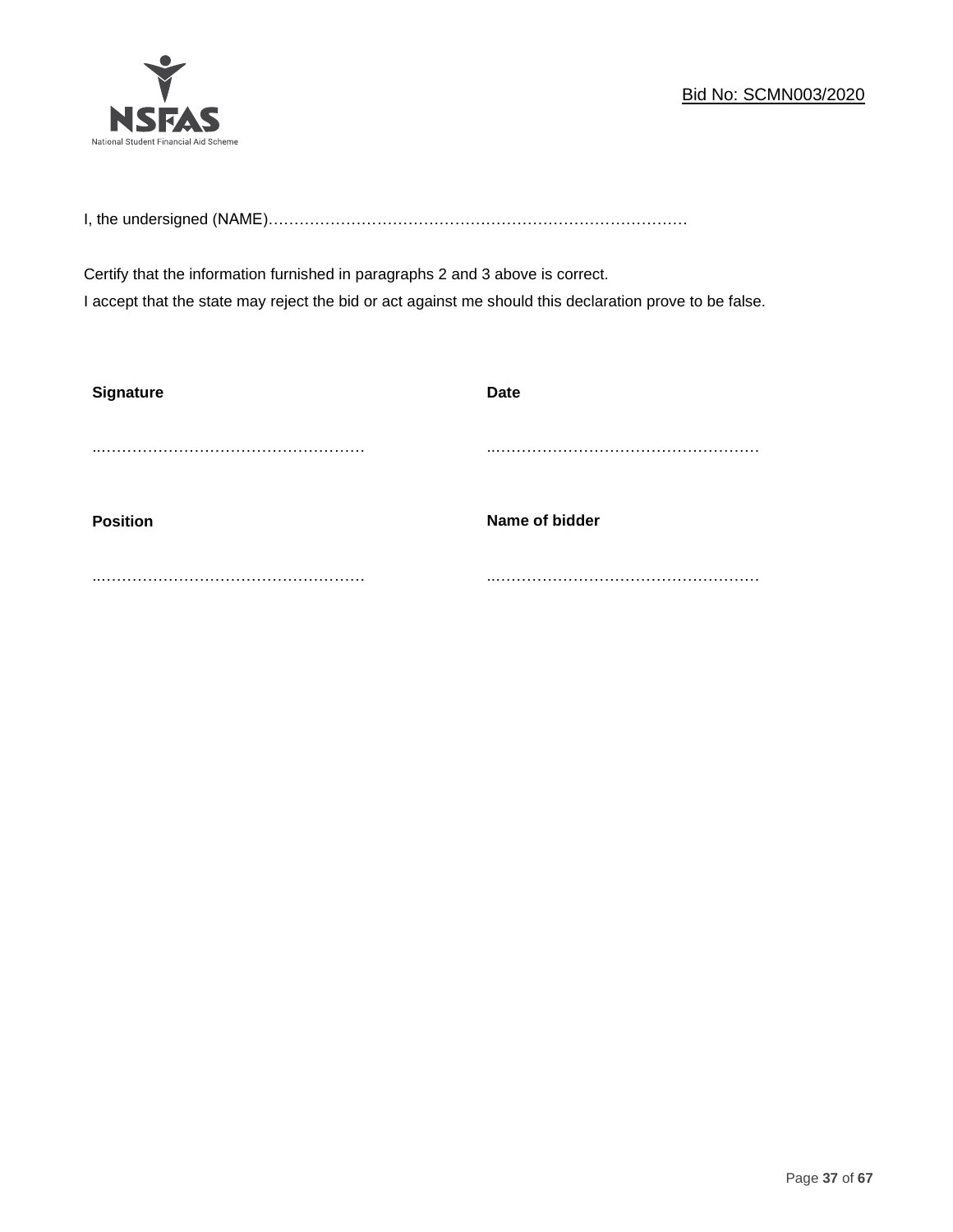

### **Declaration of bidder's past Supply Chain Management practices**

**SBD 8**

This declaration will be used by institutions to ensure that when goods and services are being procured, all reasonable steps are taken to combat the abuse of the supply chain management system.

The bid of any bidder may be disregarded if that bidder, or any of its directors have -

- (a) abused the institution's supply chain management system;
- (b) committed fraud or any other improper conduct in relation to such system; or
- (c) failed to perform on any previous contract.

In order to give effect to the above, **the following questionnaire must be completed and submitted with the bid.**

**The following particulars must be furnished:**

|      | Is the bidder or any of its directors listed on the National Treasury's Database of Restricted Suppliers as<br>companies or persons prohibited from doing business with the public sector?                                                    |                             |                                                                                                                                                                                                                                                                                                                                                                                      |  |  |
|------|-----------------------------------------------------------------------------------------------------------------------------------------------------------------------------------------------------------------------------------------------|-----------------------------|--------------------------------------------------------------------------------------------------------------------------------------------------------------------------------------------------------------------------------------------------------------------------------------------------------------------------------------------------------------------------------------|--|--|
| 1.1. | (Companies or persons who are listed on this Database were informed in writing of this restriction by the<br>Accounting Officer/Authority of the institution that imposed the restriction after the audi alteram partem<br>rule was applied). |                             |                                                                                                                                                                                                                                                                                                                                                                                      |  |  |
|      | The                                                                                                                                                                                                                                           |                             | Database of Restricted Suppliers now resides on the National Treasury's website<br>(http://www.treasury.gov.za) and can be accessed by clicking on its link at the bottom of the home page.                                                                                                                                                                                          |  |  |
|      | Yes                                                                                                                                                                                                                                           | <b>No</b>                   |                                                                                                                                                                                                                                                                                                                                                                                      |  |  |
| 1.2. |                                                                                                                                                                                                                                               | If so, furnish particulars: |                                                                                                                                                                                                                                                                                                                                                                                      |  |  |
| 1.3. | the                                                                                                                                                                                                                                           | Prevention                  | Is the bidder or any of its directors listed on the Register for Tender Defaulters in terms of section 29 of<br>Activities<br>(No<br>Combating<br>of<br>Corrupt<br>12<br>2004)?<br>and<br>Act<br>of<br>The Register for Tender Defaulters can be accessed on the National Treasury's website<br>(http://www.treasury.gov.za) by clicking on its link at the bottom of the home page. |  |  |
|      | Yes                                                                                                                                                                                                                                           | No                          |                                                                                                                                                                                                                                                                                                                                                                                      |  |  |
| 1.4. |                                                                                                                                                                                                                                               | If so, furnish particulars: |                                                                                                                                                                                                                                                                                                                                                                                      |  |  |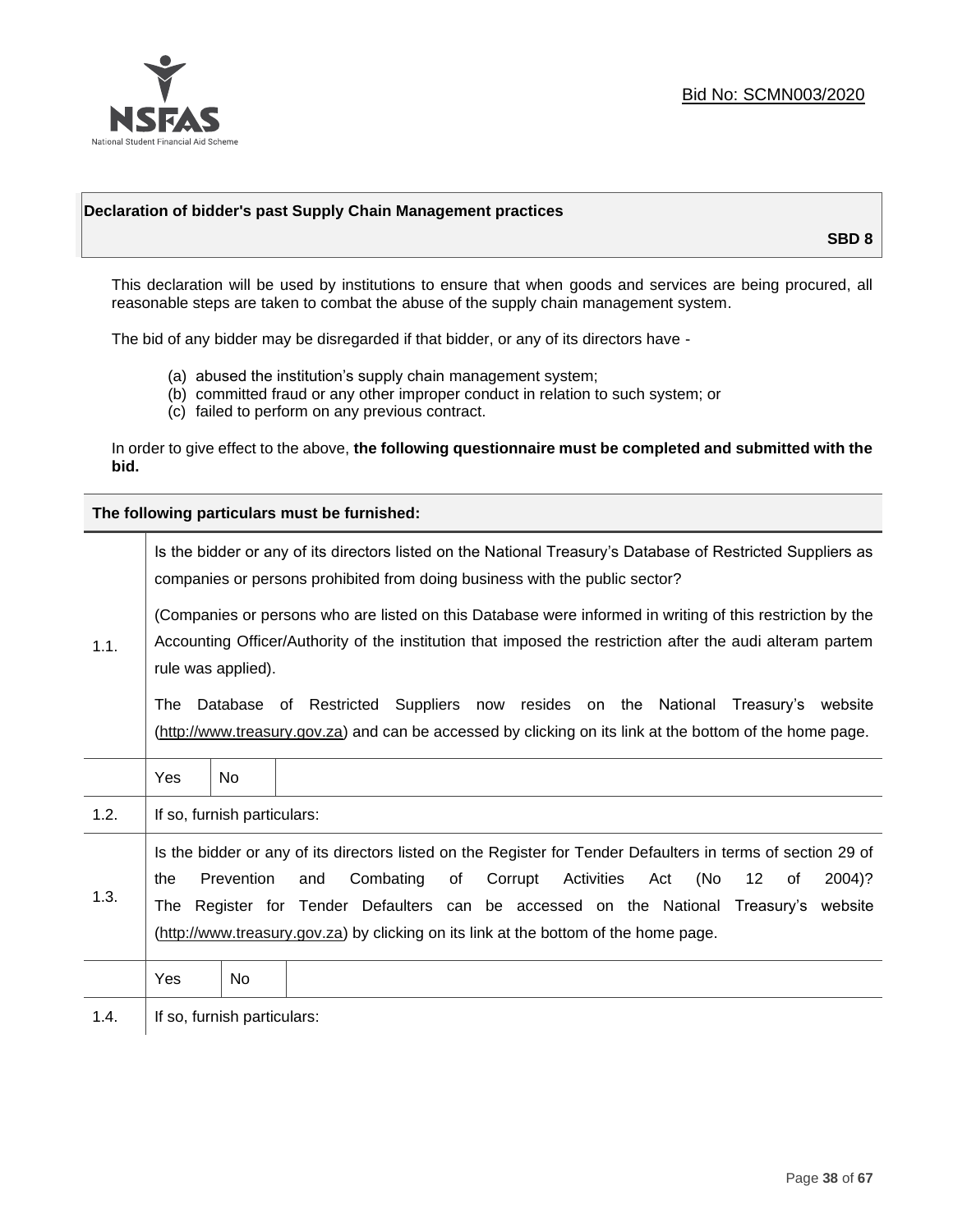

Τ

| 1.5. | Was the bidder or any of its directors convicted by a court of law (including a court outside of the<br>Republic of South Africa) for fraud or corruption during the past five years? |    |  |  |
|------|---------------------------------------------------------------------------------------------------------------------------------------------------------------------------------------|----|--|--|
|      | Yes                                                                                                                                                                                   | No |  |  |
| 1.6. | If so, furnish particulars:                                                                                                                                                           |    |  |  |
| 1.7. | Was any contract between the bidder and any organ of state terminated during the past five years on<br>account of failure to perform on or comply with the contract?                  |    |  |  |
|      | Yes                                                                                                                                                                                   | No |  |  |
| 1.8. | If so, furnish particulars:                                                                                                                                                           |    |  |  |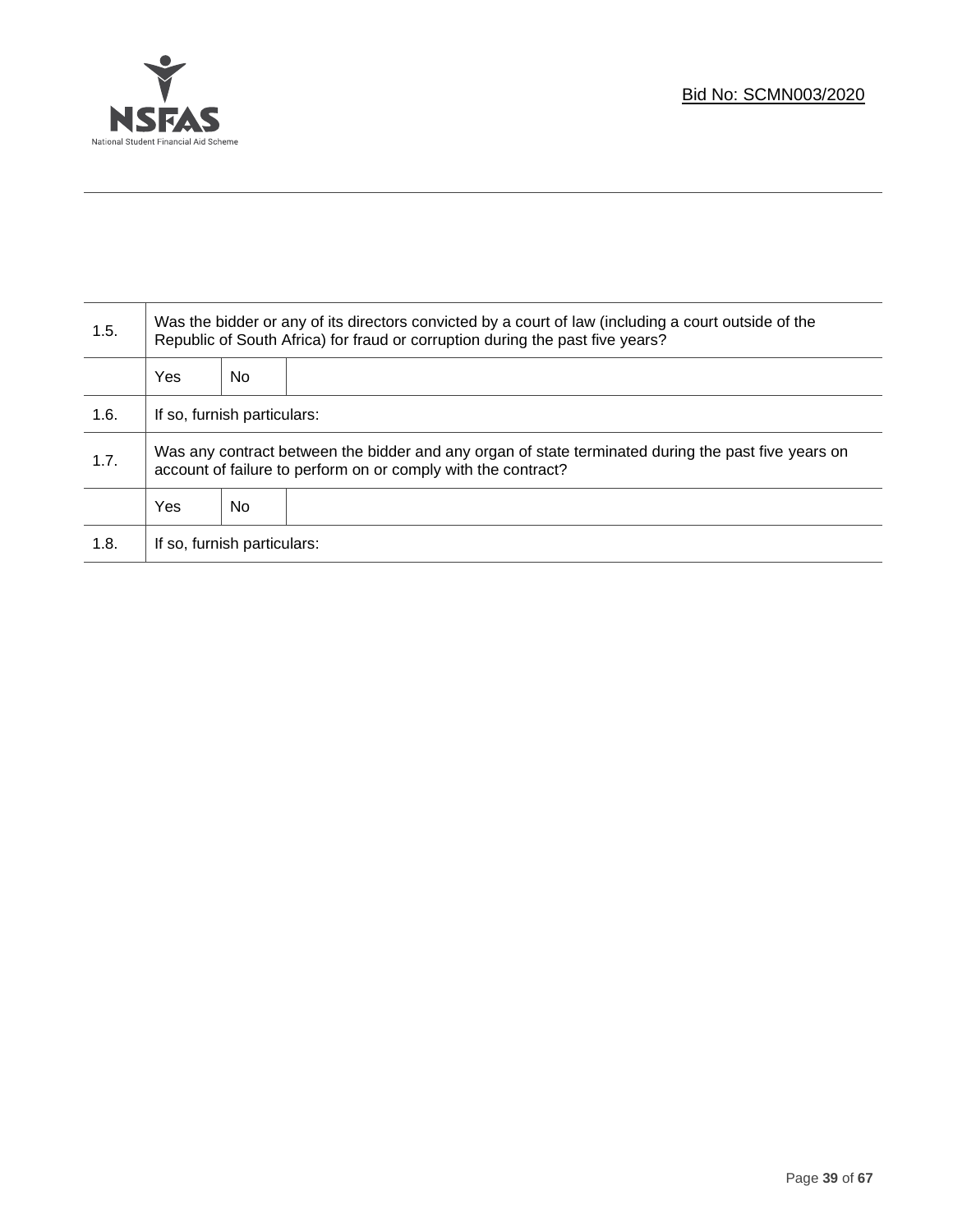

## **Declaration**

I, the undersigned (NAME)………………………………………………………………………

Certify that the information furnished on the declaration from is true and correct.

I accept that, in addition to cancellation of a contract, action may be taken against me should this declaration provide to be false.

| <b>Signature</b> | <b>Date</b>    |
|------------------|----------------|
|                  |                |
|                  |                |
| <b>Position</b>  | Name of bidder |
|                  |                |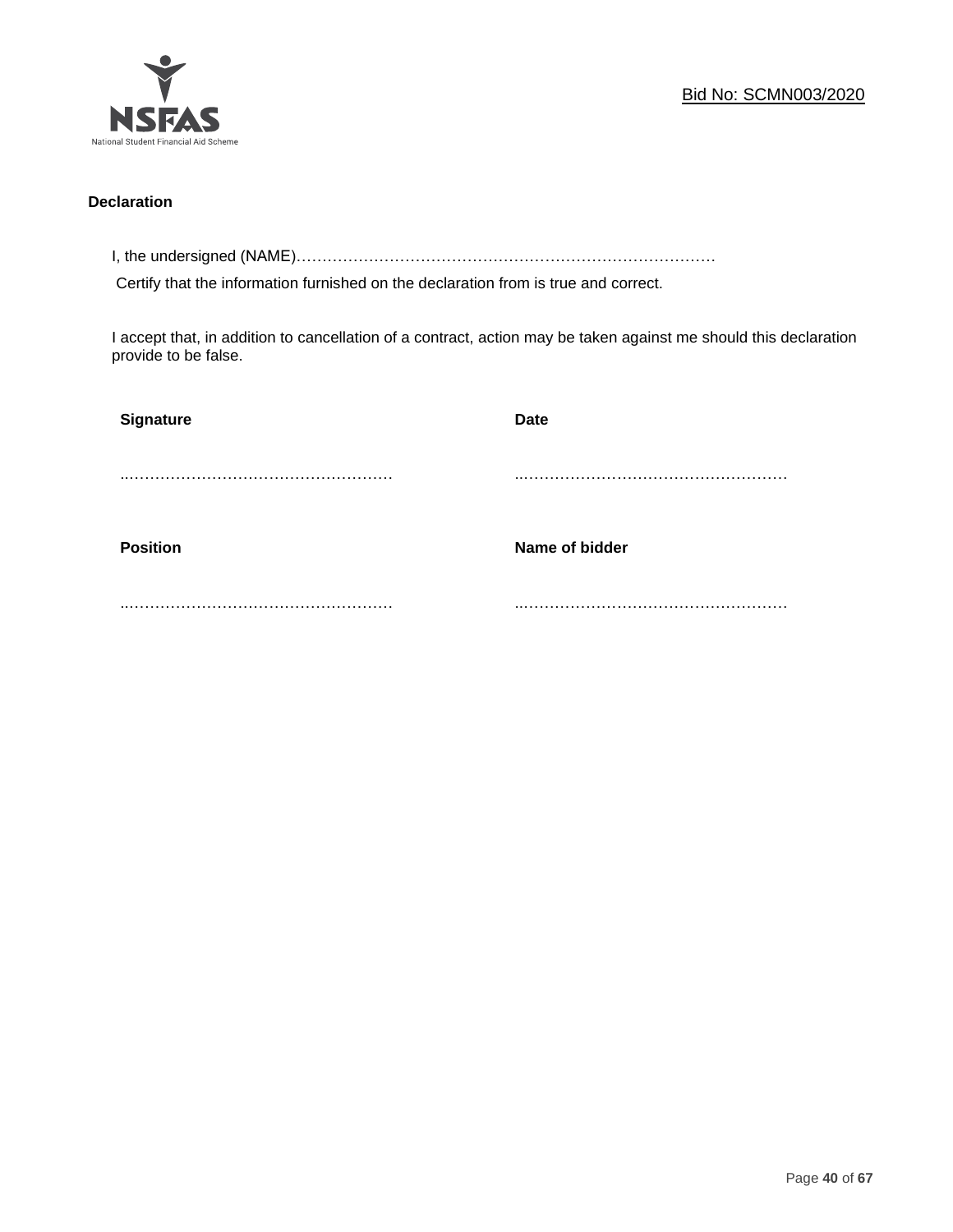

# **SBD 9**

# **CERTIFICATE OF INDEPENDENT BID DETERMINATION**

I, the undersigned, in submitting the accompanying bid in response to the invitation for the bid made by: NSFAS

(Name of Institution)

Do hereby make the following statements that I certify to be true and complete in every respect:

| I certify, on behalf of: |  |
|--------------------------|--|
| (Name of Bidder)         |  |

- 1. I have read, and I understand the contents of this Certificate;
- 6.1.I understand that the accompanying bid will be disqualified if this Certificate is found not to be true and complete in every respect;
- 6.2.I am authorized by the bidder to sign this Certificate, and to submit the accompanying bid, on behalf of the bidder;
- 6.3.Each person whose signature appears on the accompanying bid has been authorized by the bidder to determine the terms of, and to sign the bid, on behalf of the bidder;
- 6.4.For the purposes of this Certificate and the accompanying bid, I understand that the word "competitor" shall include any individual or organization, other than the bidder, whether or not affiliated with the bidder, who:
	- 6.4.1.1.1. has been requested to submit a bid in response to this bid invitation;
	- 6.4.1.1.2. could potentially submit a bid in response to this bid invitation, based on their qualifications,
	- 6.4.1.1.3. Abilities or experience;
- 6.10. Provides the same goods and services as the bidder and/or is in the same line of business as the bidder.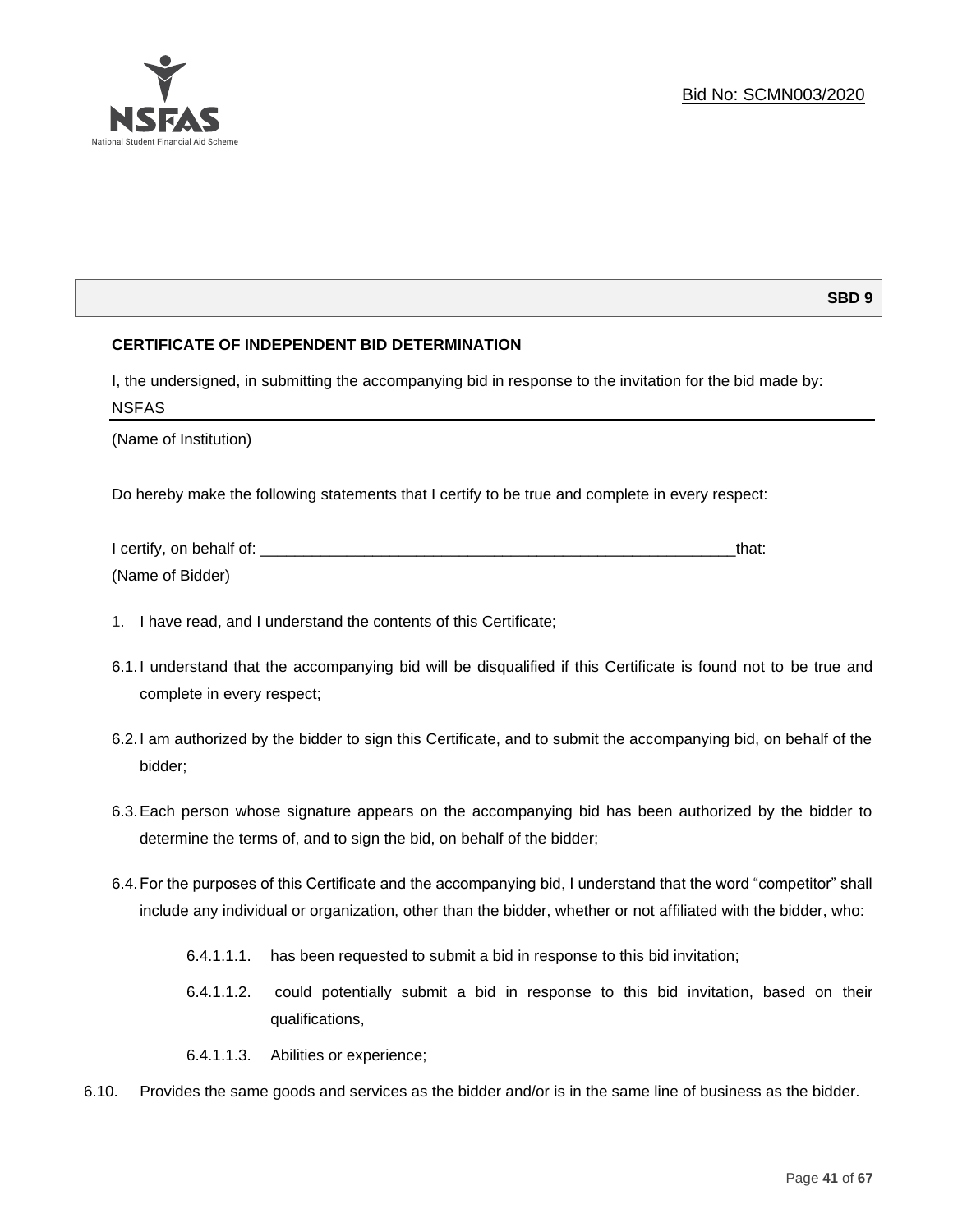

6.11. The bidder has arrived at the accompanying bid independently from, and without consultation, communication, agreement or arrangement with any competitor. However, communication between partners in a joint venture or consortium<sup>3</sup> will not be construed as collusive bidding.

<sup>3</sup> Joint venture or Consortium means an association of persons for the purpose of combining their expertise, property, capital, efforts, skill and knowledge in an activity for the execution of a contract.

- 6.12. In particular, without limiting the generality of paragraphs 6 above, there has been no consultation, communication, agreement or arrangement with any competitor regarding:
	- (a) prices
	- (b) geographical area where product or service will be rendered (market allocation)
	- (c) methods, factors or formulas used to calculate prices;
	- (d) the intention or decision to submit or not to submit, a bid;
	- (e) the submission of a bid which does not meet the specifications and conditions of the bid; or
	- (f) bidding with the intention not to win the bid.
- 6.13. In addition, there have been no consultations, communications, agreements or arrangements with any competitor regarding the quality, quantity, specifications and conditions or delivery particulars of the products or services to which this bid invitation relates.
- 6.14. The terms of the accompanying bid have not been, and will not be, disclosed by the bidder, directly or indirectly, to any competitor, prior to the date and time of the official bid opening or of the awarding of the contract.
- 6.15. I am aware that, in addition and without prejudice to any other remedy provided to combat any restrictive practices related to bids and contracts, bids that are suspicious will be reported to the Competition Commission for investigation and possible imposition of administrative penalties in terms of section 59 of the Competition Act No 89 of 1998 and or may be reported to the National Prosecuting Authority (NPA) for criminal investigation and or may be restricted from conducting business with the public sector for a period not exceeding ten (10) years in terms of the Prevention and Combating of Corrupt Activities Act No 12 of 2004 or any other applicable legislation.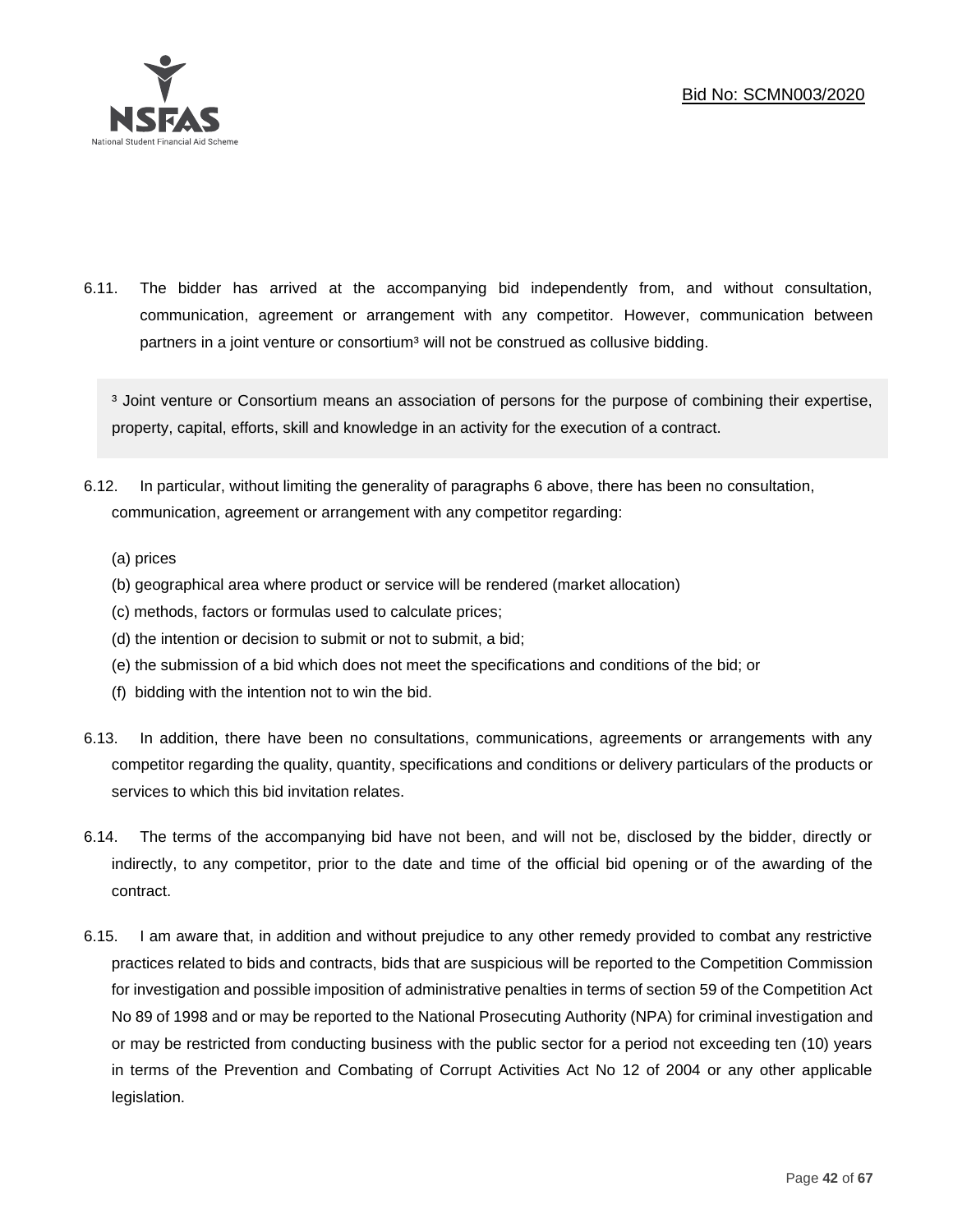

| Signature | Date           |
|-----------|----------------|
|           |                |
|           |                |
|           |                |
| Position  | Name of bidder |
|           |                |
|           |                |
|           |                |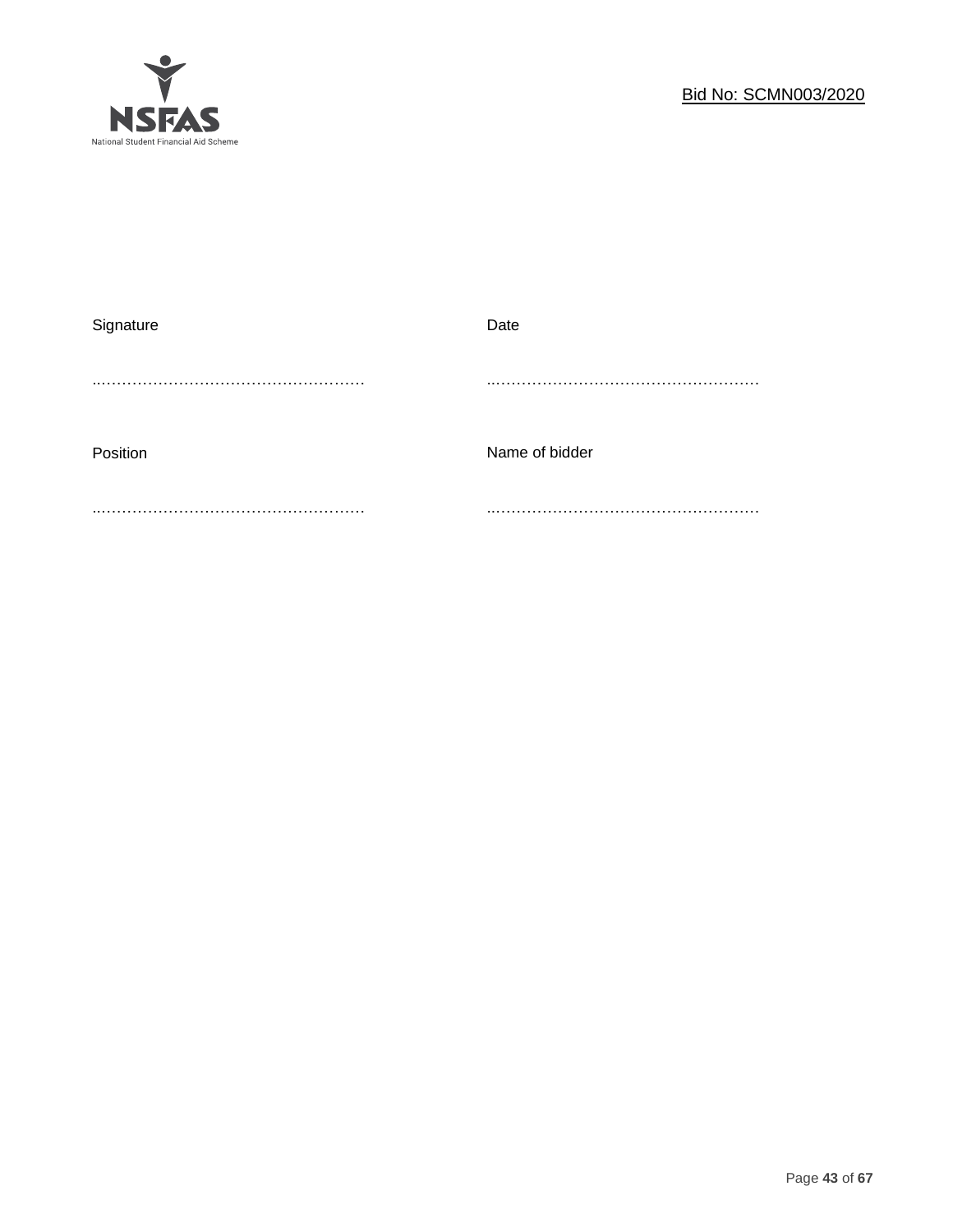

# **1. PREFERENCE POINTS CLAIM FORM IN TERMS OF THE PREFERENTIAL PROCUREMENT REGULATIONS 2017**

This preference form must form part of all bids invited. It contains general information and serves as a claim form for preference points for Broad-Based Black Economic Empowerment (B-BBEE) Status Level of Contribution

### **NB: BEFORE COMPLETING THIS FORM, BIDDERS MUST STUDY THE GENERAL CONDITIONS, DEFINITIONS AND DIRECTIVES APPLICABLE IN RESPECT OF B-BBEE, AS PRESCRIBED IN THE PREFERENTIAL PROCUREMENT REGULATIONS, 2017.**

### **1. GENERAL CONDITIONS**

- 1.1 The following preference point systems are applicable to all bid:
	- the 80/20 system for requirements with a Rand value of up to R50 000 000 (all applicable taxes included); and
- 1.2
- a) The value of this bid is estimated not to exceed R50 000 000 (all applicable taxes included) and therefore the 80/20 Preference point system shall be applicable; or
- b) The 80/20 preference point system will be applicable to this tender
- 1.3 Points for this bid shall be awarded for:
	- (a) Price; and
	- (b) B-BBEE Status Level of Contributor.
- 1.4 The maximum points for this bid are allocated as follows:

|                                                   | <b>POINTS</b> |
|---------------------------------------------------|---------------|
| <b>PRICE</b>                                      |               |
| <b>B-BBEE STATUS LEVEL OF CONTRIBUTOR</b>         | 20            |
| Total points for Price and B-BBEE must not exceed | 100           |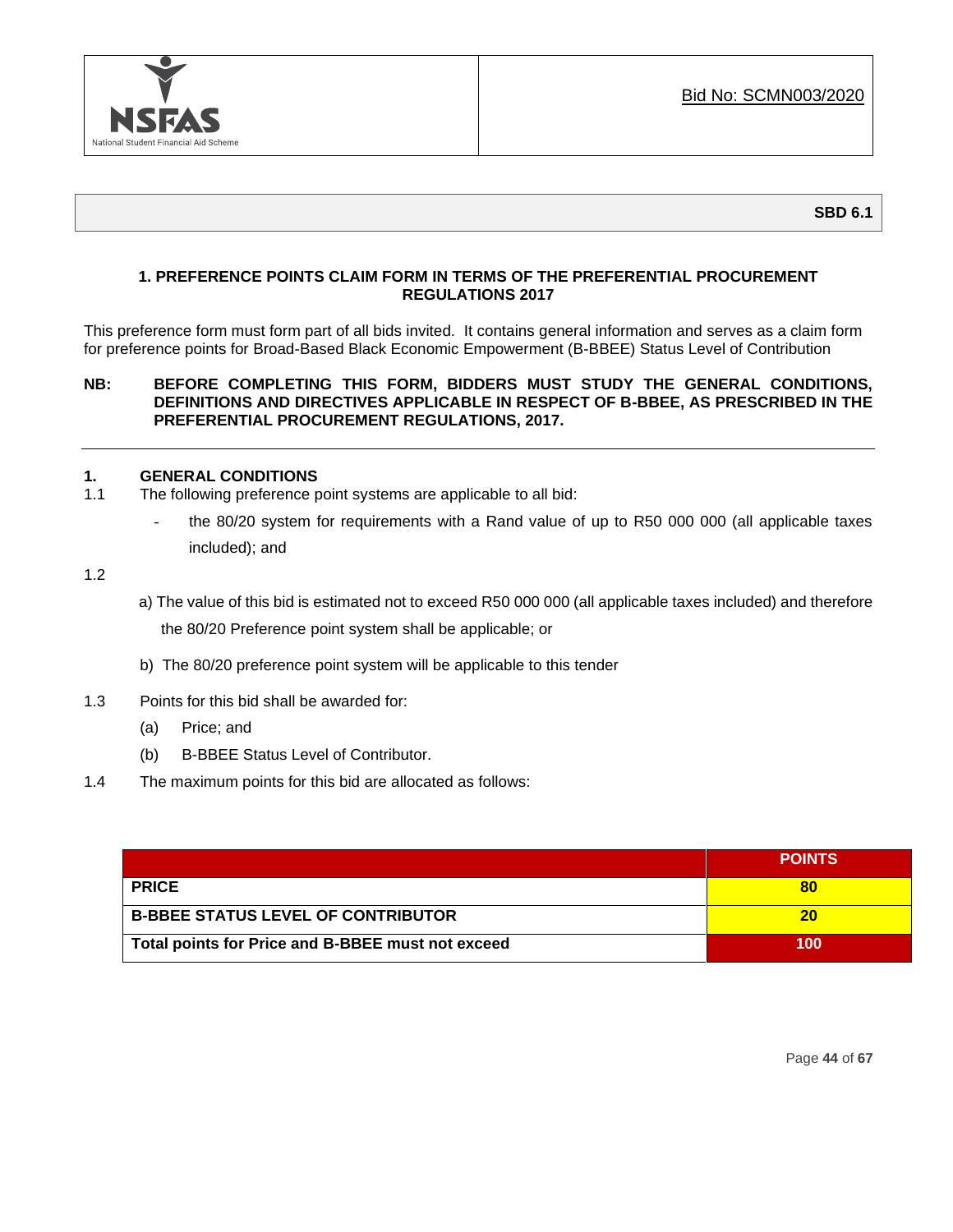

- 1.5 Failure on the part of a bidder to submit proof of B-BBEE Status level of contributor together with the bid, will be interpreted to mean that preference points for B-BBEE status level of contribution are not claimed.
- 1.6 The purchaser reserves the right to require of a bidder, either before a bid is adjudicated or at any time subsequently, to substantiate any claim in regard to preferences, in any manner required by the purchaser.

# **2. DEFINITIONS**

- (a) **"B-BBEE"** means broad-based black economic empowerment as defined in section 1 of the Broad-Based Black Economic Empowerment Act;
- (b) "**B-BBEE status level of contributor"** means the B-BBEE status of an entity in terms of a code of good practice on black economic empowerment, issued in terms of section 9(1) of the Broad-Based Black Economic Empowerment Act;
- (c) **"bid"** means a written offer in a prescribed or stipulated form in response to an invitation by an organ of state for the provision of goods or services, through price quotations, advertised competitive bidding processes or proposals;
- (d) **"Broad-Based Black Economic Empowerment Act"** means the Broad-Based Black Economic Empowerment Act, 2003 (Act No. 53 of 2003);
- **(e) "EME"** means an Exempted Micro Enterprise in terms of a code of good practice on black economic empowerment issued in terms of section 9 (1) of the Broad-Based Black Economic Empowerment Act;
- (f) **"functionality"** means the ability of a tenderer to provide goods or services in accordance with specifications as set out in the tender documents.
- (g) **"prices"** includes all applicable taxes less all unconditional discounts;
- (h) **"proof of B-BBEE status level of contributor"** means:
	- **1)** B-BBEE Status level certificate issued by an authorized body or person;
	- **2)** A sworn affidavit as prescribed by the B-BBEE Codes of Good Practice;
	- **3)** Any other requirement prescribed in terms of the B-BBEE Act;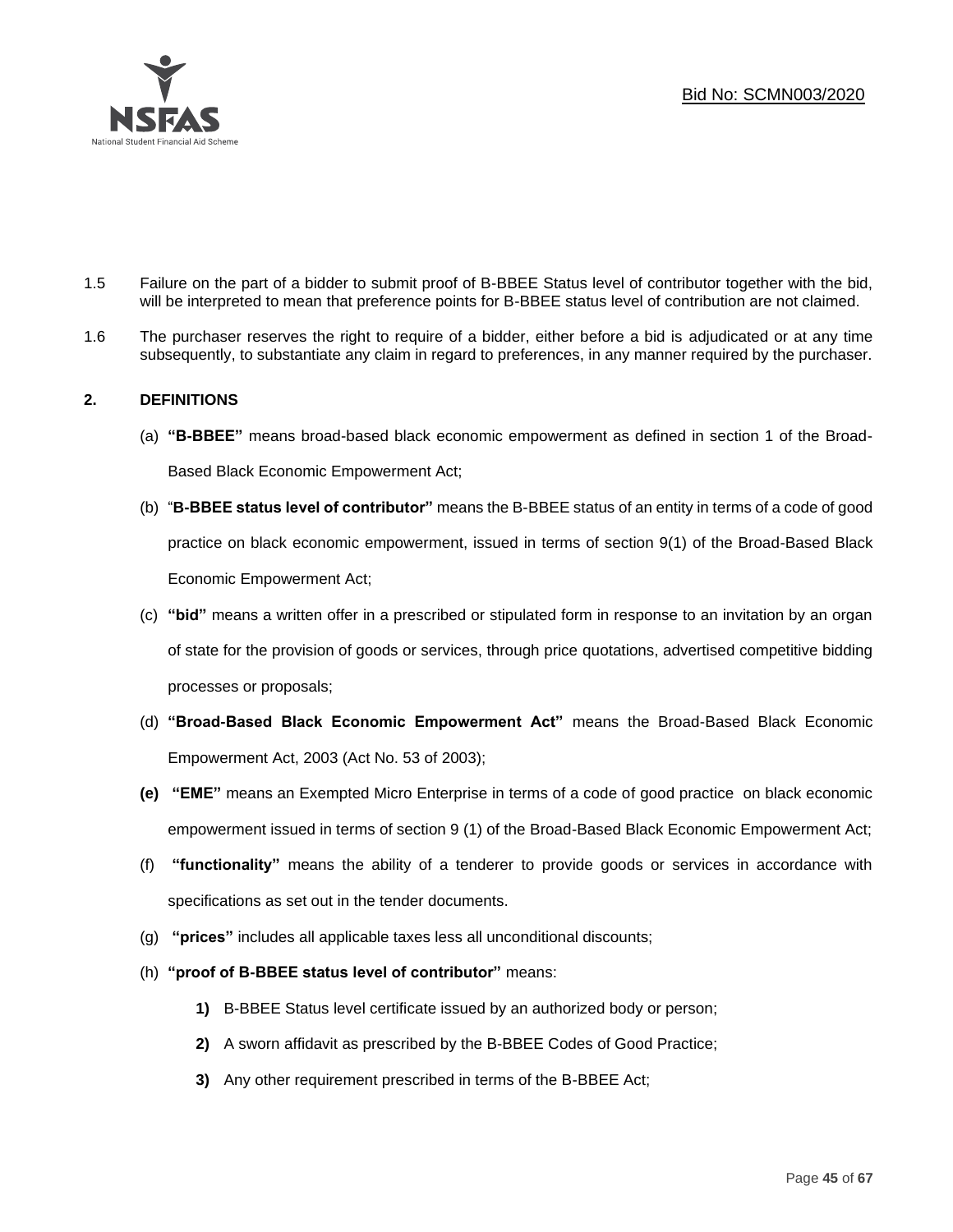

- (i) **"QSE"** means a qualifying small business enterprise in terms of a code of good practice on black economic empowerment issued in terms of section 9 (1) of the Broad-Based Black Economic Empowerment Act;
- *(j)* **"rand value"** means the total estimated value of a contract in Rand, calculated at the time of bid invitation, and includes all applicable taxes;

# **3. POINTS AWARDED FOR PRICE**

# 3.1 **THE 80/20 PREFERENCE POINT SYSTEMS**

A maximum of 80 points is allocated for price on the following basis:

**80/20**

$$
Ps = 80 \left( 1 - \frac{Pt - P \min}{P \min} \right)
$$

Where

- Ps = Points scored for price of bid under consideration
- Pt = Price of bid under consideration

Pmin = Price of lowest acceptable bid

# **4. POINTS AWARDED FOR B-BBEE STATUS LEVEL OF CONTRIBUTOR**

4.1 In terms of Regulation 6 (2) and 7 (2) of the Preferential Procurement Regulations, preference points must be awarded to a bidder for attaining the B-BBEE status level of contribution in accordance with the table below: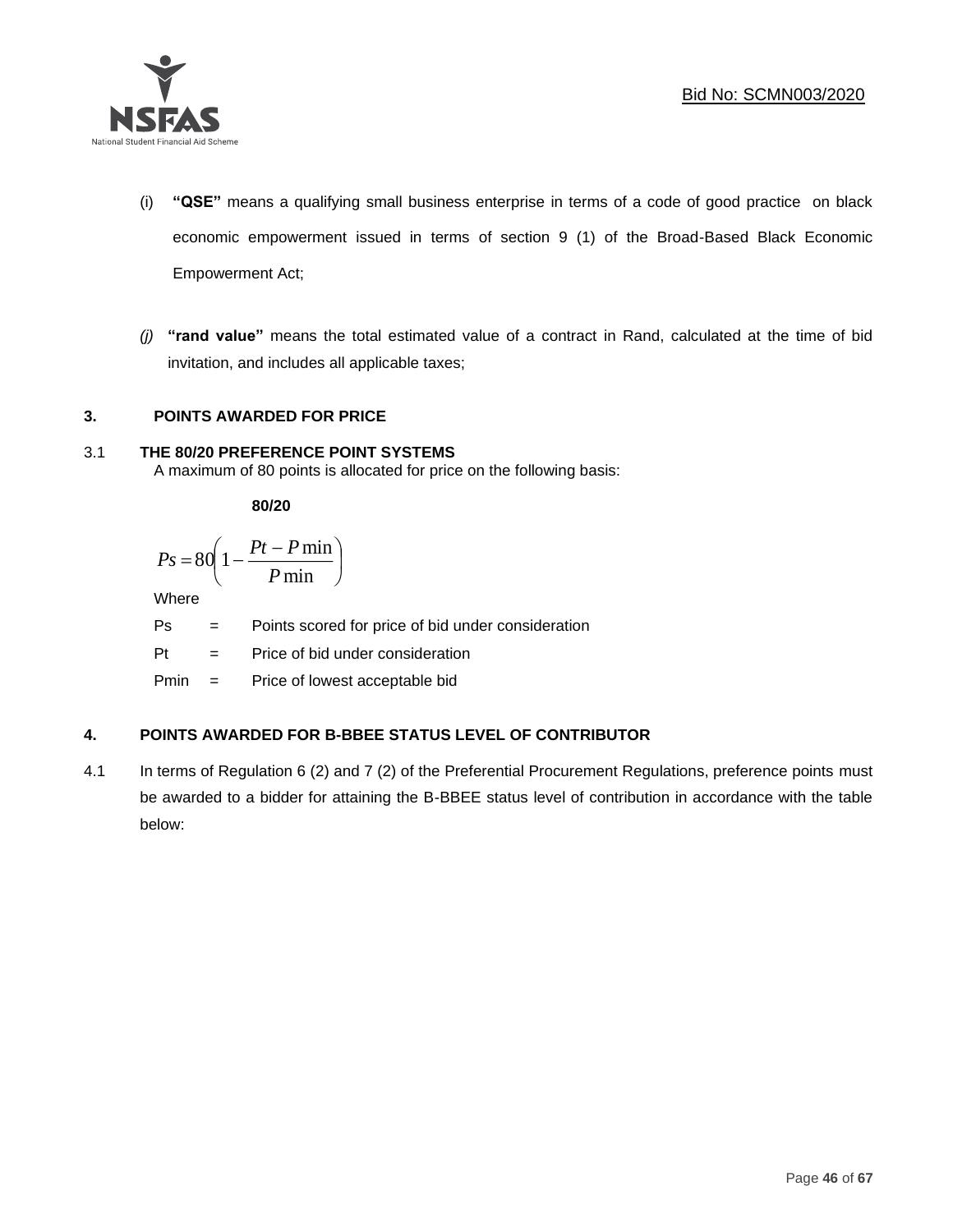

| <b>B-BBEE Status Level of</b><br><b>Contributor</b> | <b>Number of points</b><br>(90/10 system) | <b>Number of points</b><br>(80/20 system) |
|-----------------------------------------------------|-------------------------------------------|-------------------------------------------|
|                                                     | 10                                        | 20                                        |
| າ                                                   | 9                                         | 18                                        |
| 3                                                   | 6                                         | 14                                        |
|                                                     | 5                                         | 12                                        |
| 5                                                   |                                           | 8                                         |
| 6                                                   |                                           | 6                                         |
|                                                     |                                           |                                           |
| 8                                                   |                                           | ົ                                         |
| Non-compliant contributor                           |                                           |                                           |

### **5. BID DECLARATION**

5.1 Bidders who claim points in respect of B-BBEE Status Level of Contribution must complete the following:

# **6. B-BBEE STATUS LEVEL OF CONTRIBUTOR CLAIMED IN TERMS OF PARAGRAPHS 1.4 AND 4.1**

6.1 B-BBEE Status Level of Contributor: = ……… (maximum of 20 points)

(Points claimed in respect of paragraph 7.1 must be in accordance with the table reflected in paragraph

4.1 and must be substantiated by relevant proof of B-BBEE status level of contributor.

# **7. SUB-CONTRACTING**

7.1 Will any portion of the contract be sub-contracted?

# (*Tick applicable box*)



7.1.1 If yes, indicate:

- i) What percentage of the contract will be subcontracted............…………….…………%
- ii) The name of the sub-contractor…………………………………………………………...
- iii) The B-BBEE status level of the sub-contractor......................................……………...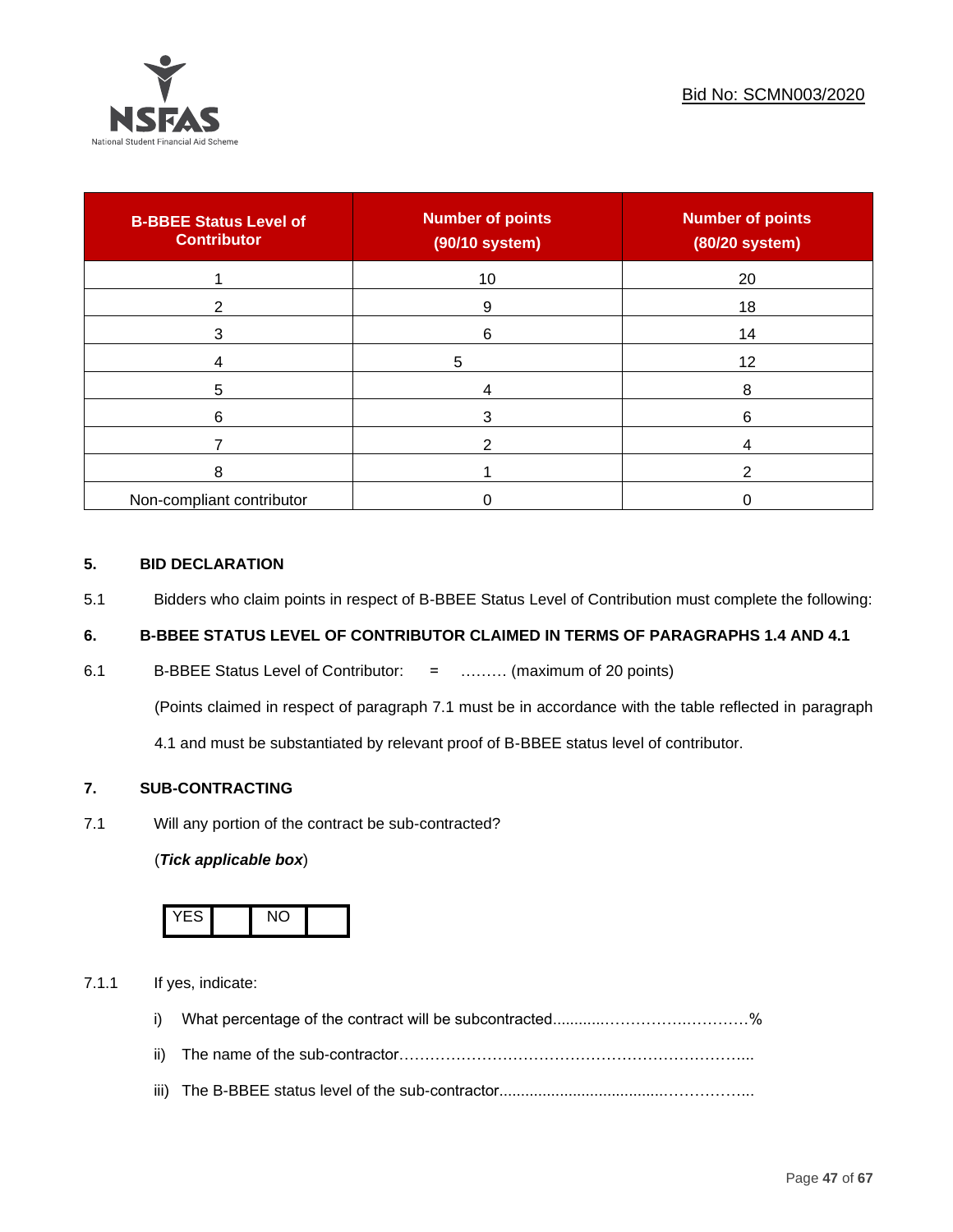

iv) Whether the sub-contractor is an EME or QSE

# *(Tick applicable box*)



v) Specify, by ticking the appropriate box, if subcontracting with an enterprise in terms of Preferential

Procurement Regulations,2017:

| Designated Group: An EME or QSE which is at last 51% owned by:    | <b>EME</b> | <b>QSE</b> |
|-------------------------------------------------------------------|------------|------------|
|                                                                   | $\sqrt{ }$ | V          |
| <b>Black people</b>                                               |            |            |
| Black people who are youth                                        |            |            |
| Black people who are women                                        |            |            |
| Black people with disabilities                                    |            |            |
| Black people living in rural or underdeveloped areas or townships |            |            |
| Cooperative owned by black people                                 |            |            |
| Black people who are military veterans                            |            |            |
| <b>OR</b>                                                         |            |            |
| Any EME                                                           |            |            |
| Any QSE                                                           |            |            |

# 8. **DECLARATION WITH REGARD TO COMPANY/FIRM**

- 8.1 Name of company/firm………………………………………………………………………….
- 8.2 VAT registration number…………………………………….…………………………………
- 8.3 Company registration number…………….……………………….…………………………….

# 8.4 TYPE OF COMPANY/ FIRM

- D Partnership/Joint Venture / Consortium
- □ One-person business/sole propriety
- **Close corporation**
- D Company
- (Pty) Limited

[TICK APPLICABLE BOX]

# 8.5 DESCRIBE PRINCIPAL BUSINESS ACTIVITIES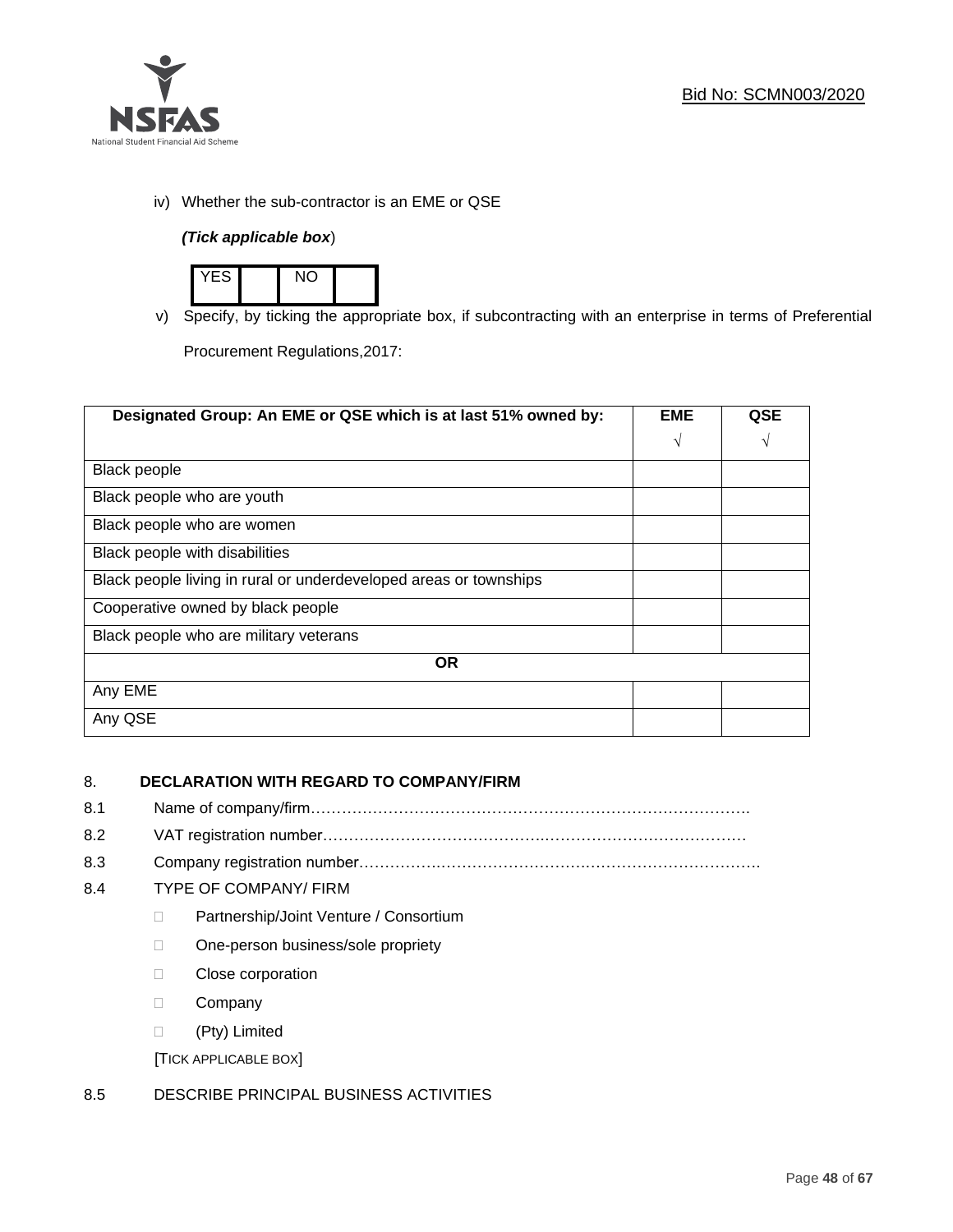# Bid No: SCMN003/2020



………………………………………………………………………………………………………………………… ………………………………………………………………………………………………………………………… ………………………………………….. 8.6 COMPANY CLASSIFICATION Manufacturer **Supplier** □ Professional service provider □ Other service providers, e.g. transporter, etc. [*TICK APPLICABLE BOX*] 8.7 Total number of years the company/firm has been in business:………………………… 8.8 I/we, the undersigned, who is / are duly authorised to do so on behalf of the company/firm, certify that the points claimed, based on the B-BBE status level of contributor indicated in paragraphs 1.4 and 6.1 of the foregoing certificates, qualifies the company/ firm for the preference(s) shown and I / we acknowledge that: i) The information furnished is true and correct;

- ii) The preference points claimed are in accordance with the General Conditions as indicated in paragraph 1 of this form;
- iii) In the event of a contract being awarded as a result of points claimed as shown in paragraphs 1.4 and 6.1, the contractor may be required to furnish documentary proof to the satisfaction of the purchaser that the claims are correct;
- iv) If the B-BBEE status level of contributor has been claimed or obtained on a fraudulent basis or any of the conditions of contract have not been fulfilled, the purchaser may, in addition to any other remedy it may have –
	- (a) disqualify the person from the bidding process;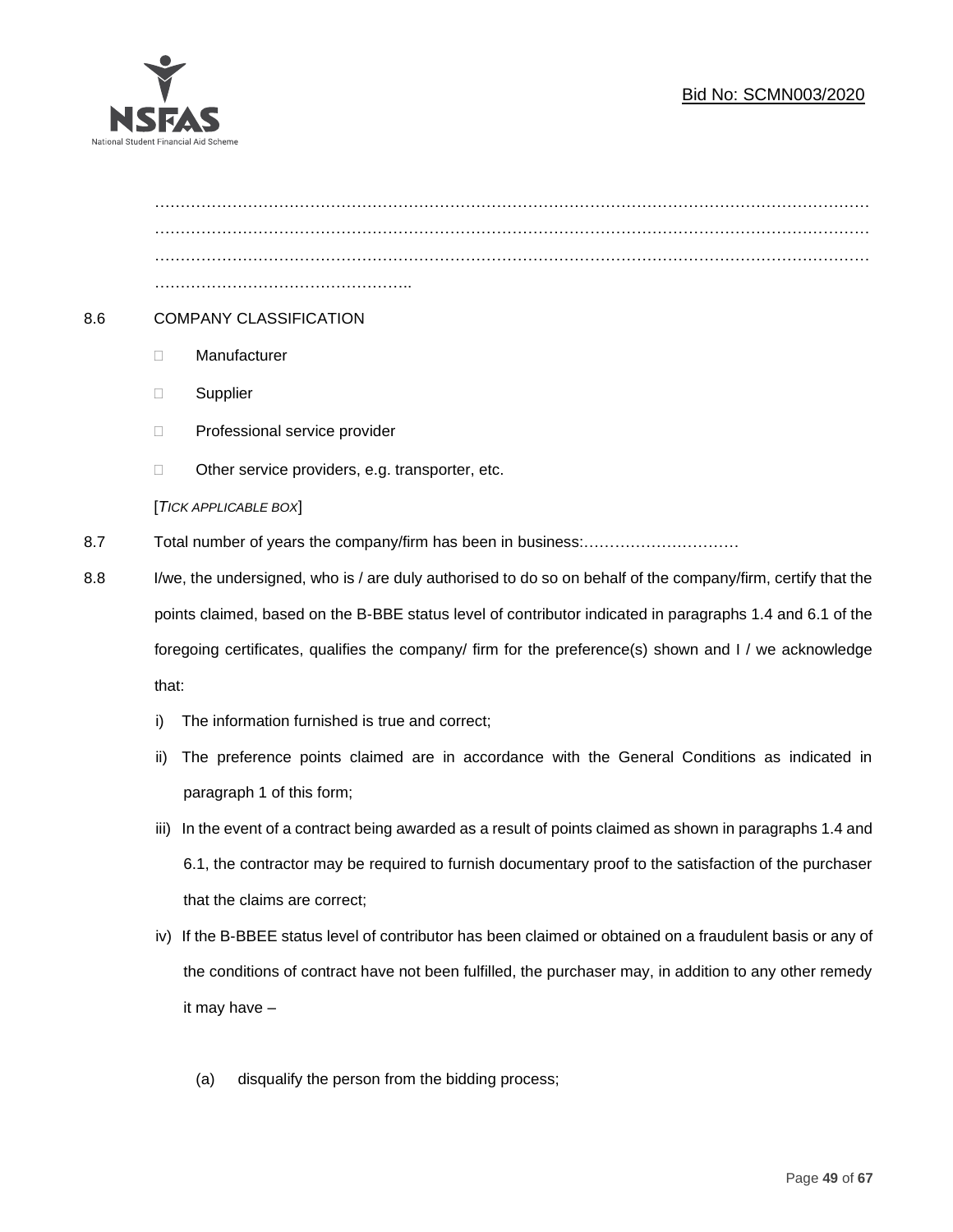

- (b) recover costs, losses or damages it has incurred or suffered as a result of that person's conduct;
- (c) cancel the contract and claim any damages which it has suffered as a result of having to make less favourable arrangements due to such cancellation;
- (d) recommend that the bidder or contractor, its shareholders and directors, or only the shareholders and directors who acted on a fraudulent basis, be restricted by the National Treasury from obtaining business from any organ of state for a period not exceeding 10 years, after the *audi alteram partem* (hear the other side) rule has been applied; and
- (e) forward the matter for criminal prosecution.

| <b>WITNESSES</b> |                              |
|------------------|------------------------------|
|                  | SIGNATURE(S) OF BIDDERS(S)   |
|                  | DATE:<br>.<br><b>ADDRESS</b> |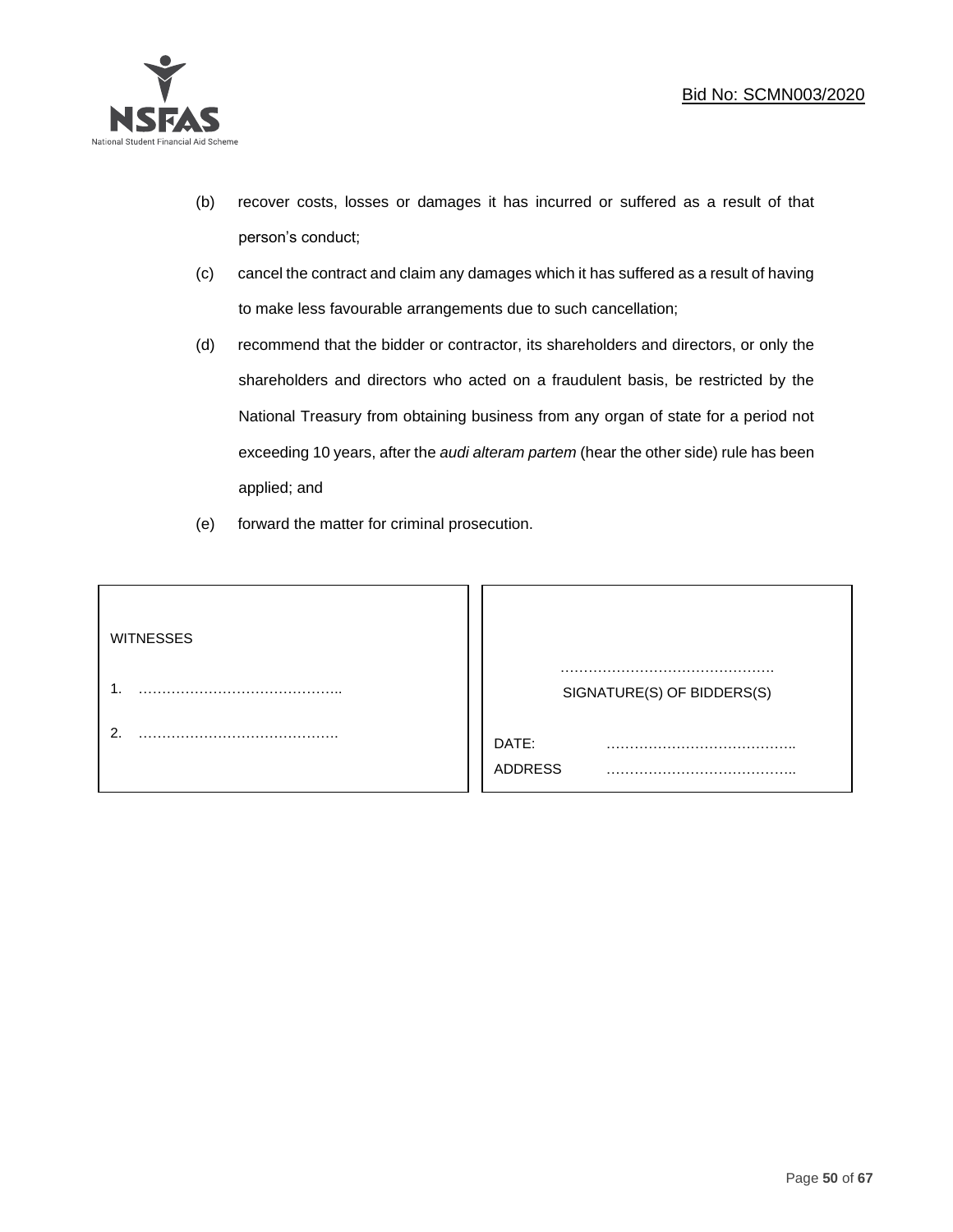

# GOVERNMENT PROCUREMENT

# **GENERAL CONDITIONS OF CONTRACT July 2010**

# **NOTES**

The purpose of this document is to:

(i) Draw special attention to certain general conditions applicable to government bids, contracts and orders; and

(ii) To ensure that clients be familiar with regard to the rights and obligations of all parties involved in doing business with government.

In this document words in the singular also mean in the plural and vice versa and words in the masculine also mean in the feminine and neuter.

• The General Conditions of Contract will form part of all bid documents and may not be amended.

Special Conditions of Contract (SCC) relevant to a specific bid, should be compiled separately for every bid (if applicable) and will supplement the General Conditions of Contract. Whenever there is a conflict, the provisions in the SCC shall prevail.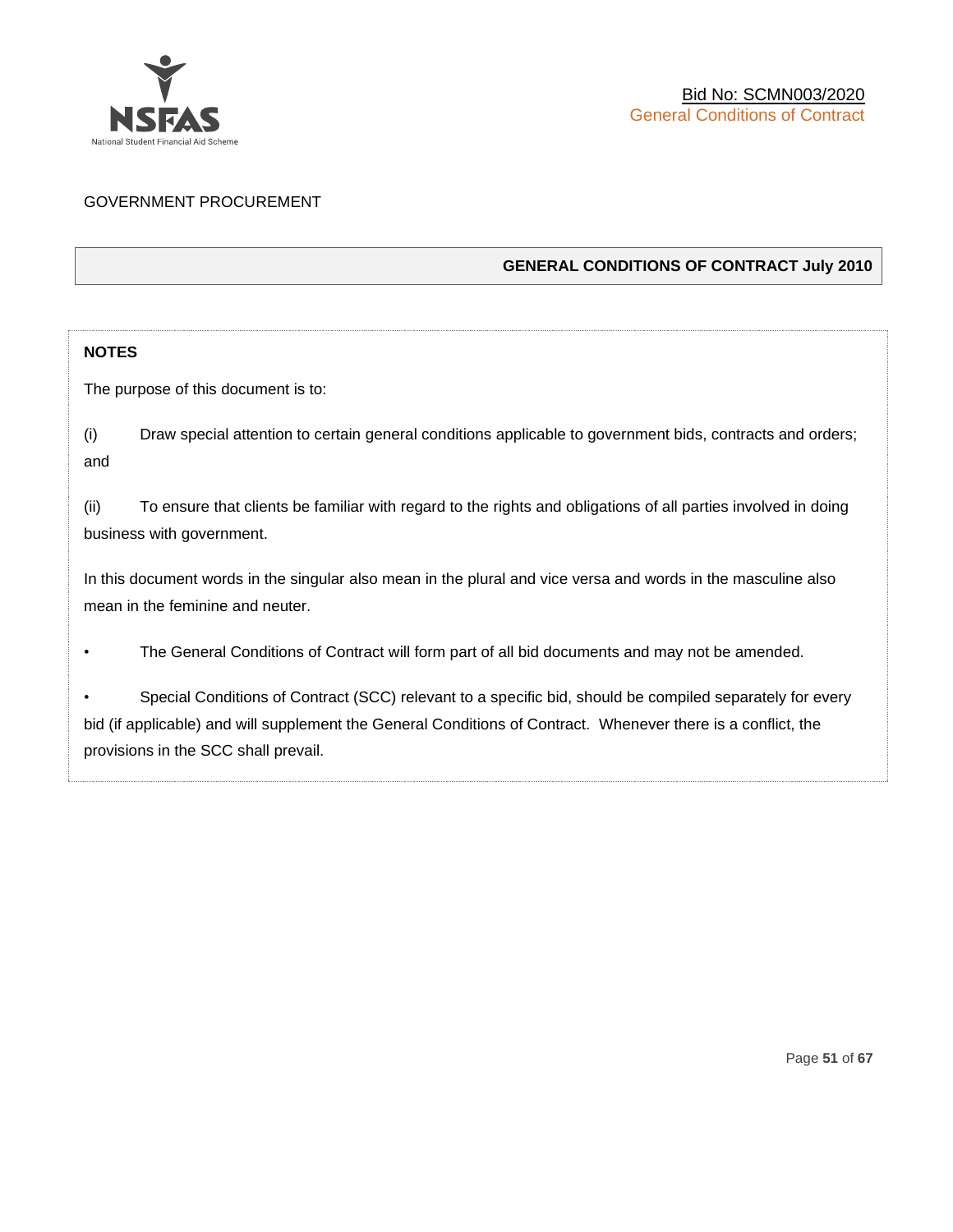

# TABLE OF CLAUSES

- 1. Definitions
- 2. Application
- 3. General
- 4. Standards
- 5. Use of contract documents and information; inspection
- 6. Patent rights
- 7. Performance security
- 8. Inspections, tests and analysis
- 9. Packing
- 10. Delivery and documents
- 11. Insurance
- 12. Transportation
- 13. Incidental services
- 14. Spare parts
- 15. Warranty
- 16. Payment
- 17. Prices
- 18. Contract amendments
- 19. Assignment
- 20. Subcontracts
- 21. Delays in the supplier's performance
- 22. Penalties
- 23. Termination for default
- 24. Dumping and countervailing duties
- 25. Force Majeure
- 26. Termination for insolvency
- 27. Settlement of disputes
- 28. Limitation of liability
- 29. Governing language
- 30. Applicable law
- 31. Notices
- 32. Taxes and duties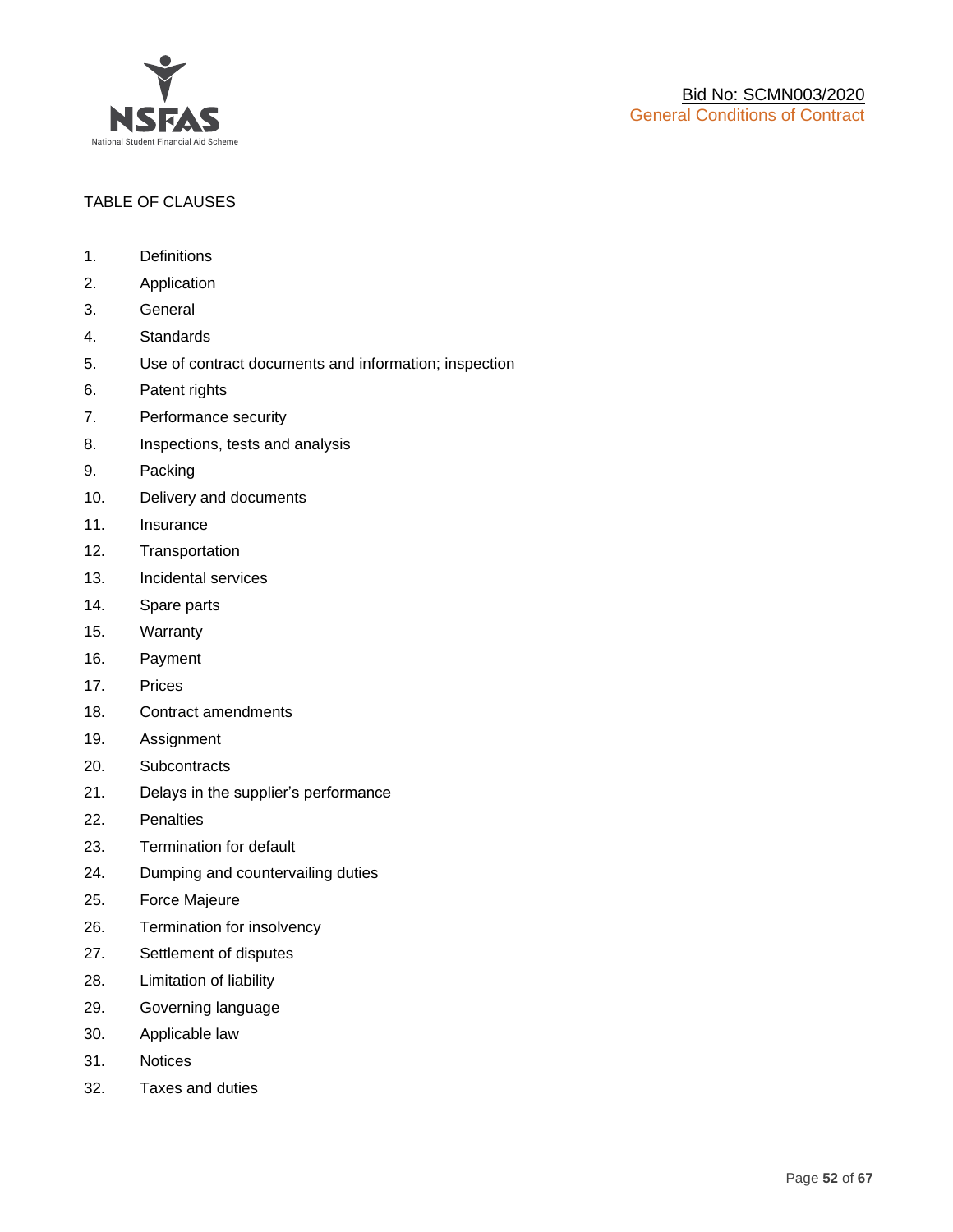

- 33. National Industrial Participation Programme (NIPP)
- 34. Prohibition of restrictive practices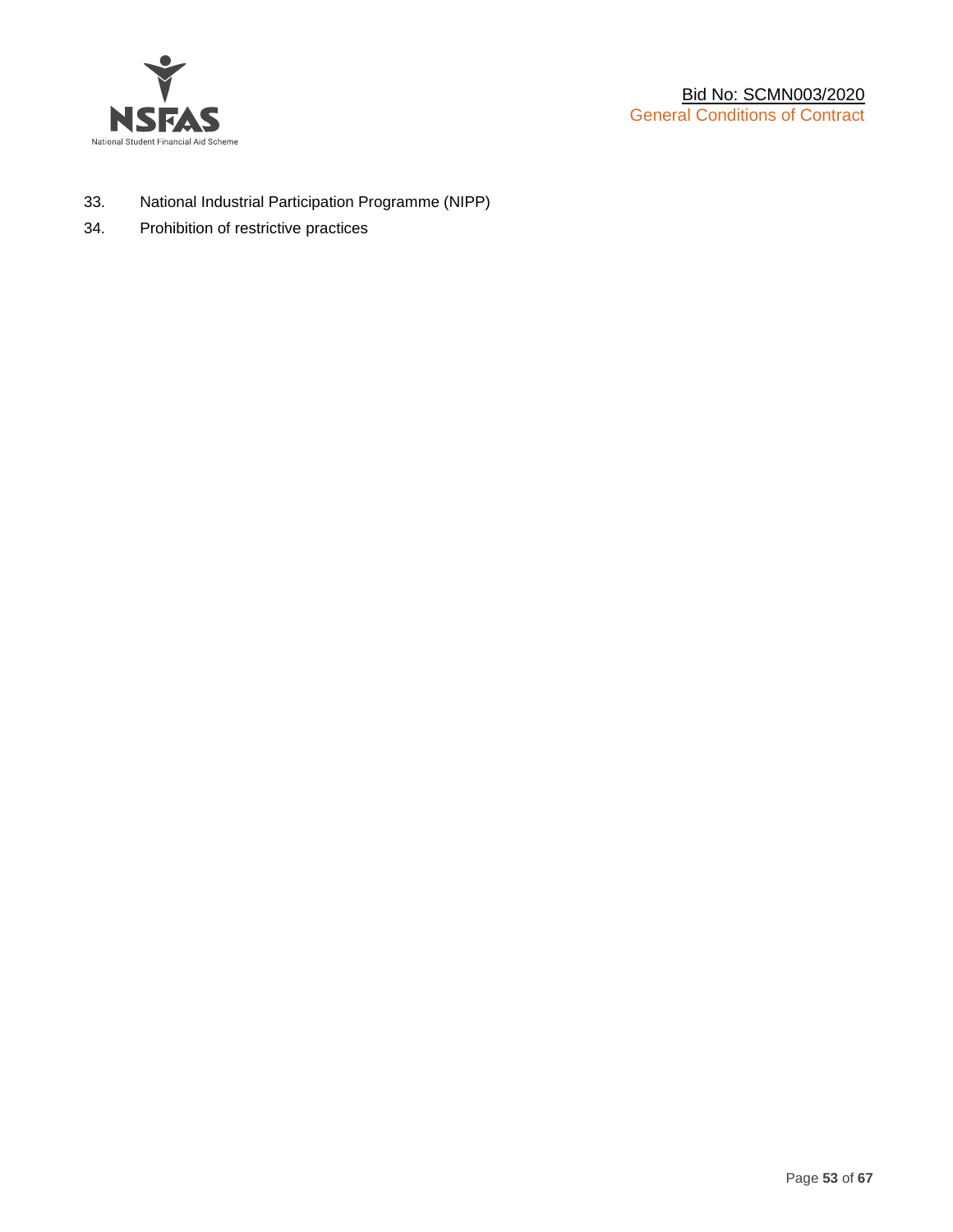

### **General Conditions of Contract**

### **1. Definitions**

- 1. The following terms shall be interpreted as indicated:
- 1.1 "Closing time" means the date and hour specified in the bidding documents for the receipt of bids.
- 1.2 "Contract" means the written agreement entered into between the purchaser and the supplier, as recorded in the contract form signed by the parties, including all attachments and appendices thereto and all documents incorporated by reference therein.
- 1.3 "Contract price" means the price payable to the supplier under the contract for the full and proper performance of his contractual obligations.
- 1.4 "Corrupt practice" means the offering, giving, receiving, or soliciting of anything of value to influence the action of a public official in the procurement process or in contract execution.
- 1.5 "Countervailing duties" are imposed in cases where an enterprise abroad is subsidized by its government and encouraged to market its products internationally.
- 1.6 "Country of origin" means the place where the goods were mined, grown or produced or from which the services are supplied. Goods are produced when, through manufacturing, processing or substantial and major assembly of components, a commercially recognized new product results that is substantially different in basic characteristics or in purpose or utility from its components.
- 1.7 "Day" means calendar day.
- 1.8 "Delivery" means delivery in compliance of the conditions of the contract or order.
- 1.9 "Delivery ex stock" means immediate delivery directly from stock actually on hand.
- 1.10 "Delivery into consignees store or to his site" means delivered and unloaded in the specified store or depot or on the specified site in compliance with the conditions of the contract or order, the supplier bearing all risks and charges involved until the supplies are so delivered and a valid receipt is obtained.
- 1.11 "Dumping" occurs when a private enterprise abroad market its goods on own initiative in the RSA at lower prices than that of the country of origin and which have the potential to harm the local industries in the RSA.
- 1.12 " Force majeure" means an event beyond the control of the supplier and not involving the supplier's fault or negligence and not foreseeable. Such events may include, but is not restricted to, acts of the purchaser in its sovereign capacity, wars or revolutions, fires, floods, epidemics, quarantine restrictions and freight embargoes.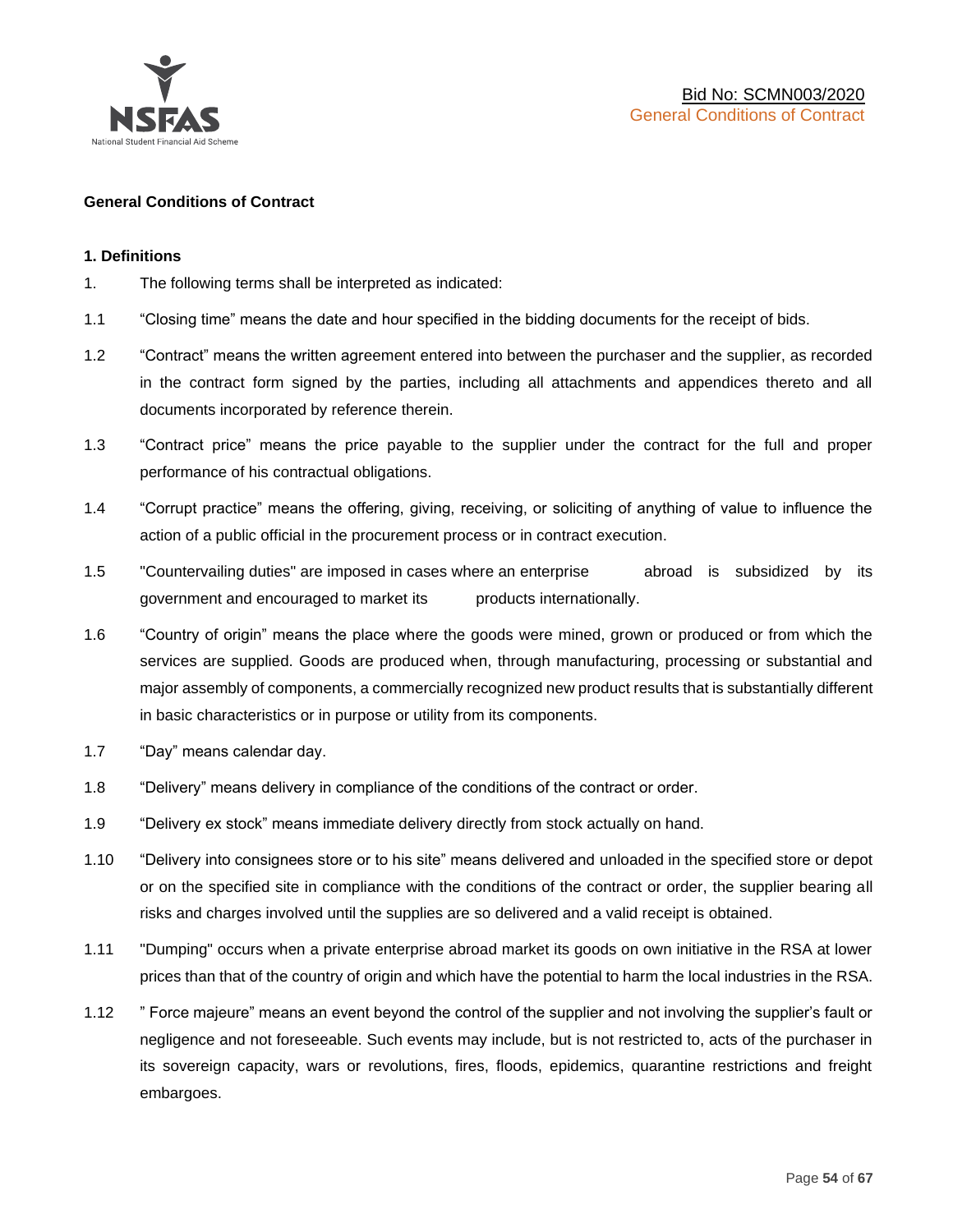

- 1.13 "Fraudulent practice" means a misrepresentation of facts in order to influence a procurement process or the execution of a contract to the detriment of any bidder and includes collusive practice among bidders (prior to or after bid submission) designed to establish bid prices at artificial non-competitive levels and to deprive the bidder of the benefits of free and open competition.
- 1.14 "GCC" means the General Conditions of Contract.
- 1.15 "Goods" means all of the equipment, machinery, and/or other materials that the supplier is required to supply to the purchaser under the contract.
- 1.16 "Imported content" means that portion of the bidding price represented by the cost of components, parts or materials which have been or are still to be imported (whether by the supplier or his subcontractors) and which costs are inclusive of the costs abroad, plus freight and other direct importation costs such as landing costs, dock dues, import duty, sales duty or other similar tax or duty at the South African place of entry as well as transportation and handling charges to the factory in the Republic where the supplies covered by the bid will be manufactured.
- 1.17 "Local content" means that portion of the bidding price which is not included in the imported content provided that local manufacture does take place.
- 1.18 "Manufacture" means the production of products in a factory using labour, materials, components and machinery and includes other related value-adding activities.
- 1.19 "Order" means an official written order issued for the supply of goods or works or the rendering of a service.
- 1.20 "Project site," where applicable, means the place indicated in bidding documents.
- 1.21 "Purchaser" means the organization purchasing the goods.
- 1.22 "Republic" means the Republic of South Africa.
- 1.23 "SCC" means the Special Conditions of Contract.
- 1.24 "Services" means those functional services ancillaries to the supply of the goods, such as transportation and any other incidental services, such as installation, commissioning, provision of technical assistance, training, catering, gardening, security, maintenance and other such obligations of the supplier covered under the contract.
- 1.25 "Written" or "in writing" means handwritten in ink or any form of electronic or mechanical writing.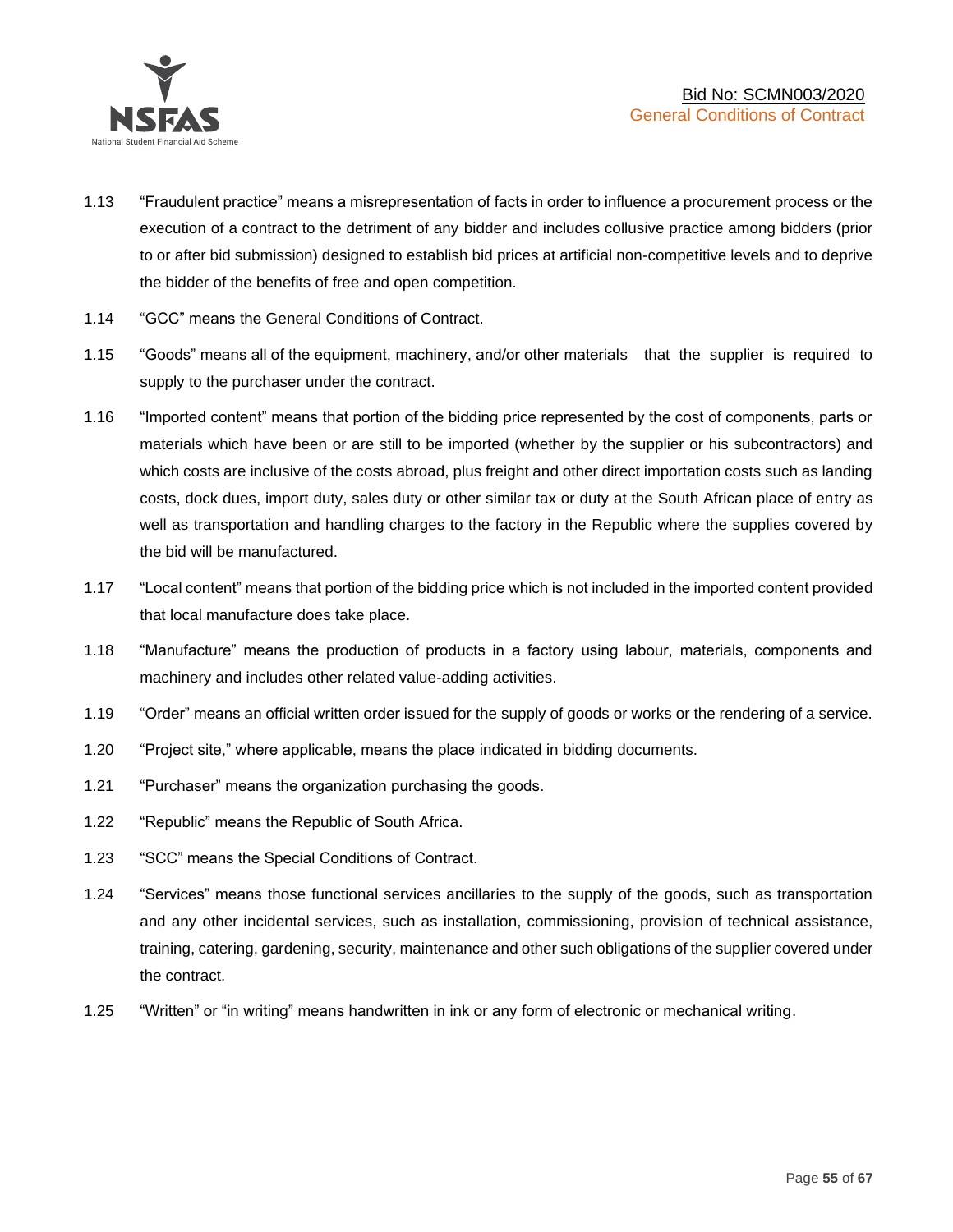

## **2. Application**

- 2.1 These general conditions are applicable to all bids, contracts and orders including bids for functional and professional services, sales, hiring, letting and the granting or acquiring of rights, but excluding immovable property, unless otherwise indicated in the bidding documents.
- 2.2 Where applicable, special conditions of contract are also laid down to cover specific supplies, services or works.
- 2.3 Where such special conditions of contract are in conflict with these general conditions, the special conditions shall apply.

### **3 General**

- 3.1 Unless otherwise indicated in the bidding documents, the purchaser shall not be liable for any expense incurred in the preparation and submission of a bid. Where applicable a non-refundable fee for documents may be charged.
- 3.2 With certain exceptions, invitations to bid are only published in the Government Tender Bulletin. The Government Tender Bulletin may be obtained directly from the Government Printer, Private Bag X85, Pretoria 0001, or accessed electronically from [www.treasury.gov.za](http://www.treasury.gov.za/)

### **4. Standards**

4.1 The goods supplied shall conform to the standards mentioned in the bidding documents and specifications.

### **5. Use of contract documents and information; inspection**.

- 5.1 The supplier shall not, without the purchaser's prior written consent, disclose the contract, or any provision thereof, or any specification, plan, drawing, pattern, sample, or information furnished by or on behalf of the purchaser in connection therewith, to any person other than a person employed by the supplier in the performance of the contract. Disclosure to any such employed person shall be made in confidence and shall extend only so far as may be necessary for purposes of such performance.
- 5.2 The supplier shall not, without the purchaser's prior written consent, make use of any document or information mentioned in GCC clause 5.1 except for purposes of performing the contract.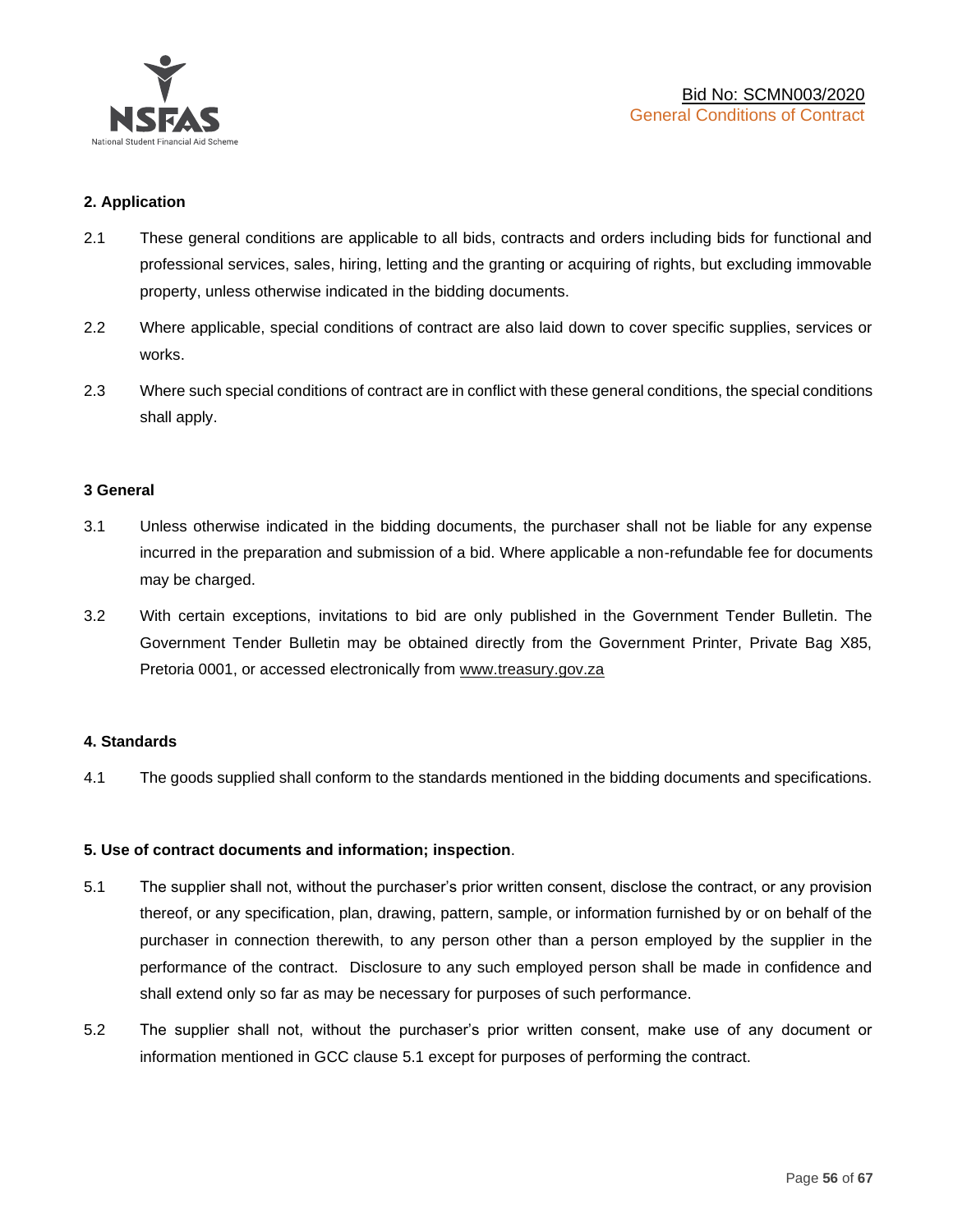

- 5.3 Any document, other than the contract itself mentioned in GCC clause 5.1 shall remain the property of the purchaser and shall be returned (all copies) to the purchaser on completion of the supplier's performance under the contract if so, required by the purchaser.
- 5.4 The supplier shall permit the purchaser to inspect the supplier's records relating to the performance of the supplier and to have them audited by auditors appointed by the purchaser, if so, required by the purchaser.

### **6. Patent rights**

6.1 The supplier shall indemnify the purchaser against all third-party claims of infringement of patent, trademark, or industrial design rights arising from use of the goods or any part thereof by the purchaser.

### **7. Performance security**

- 7.1 Within thirty (30) days of receipt of the notification of contract award, the successful bidder shall furnish to the purchaser the performance security of the amount specified in SCC.
- 7.2 The proceeds of the performance security shall be payable to the purchaser as compensation for any loss resulting from the supplier's failure to complete his obligations under the contract.
- 7.3 The performance security shall be denominated in the currency of the contract, or in a freely convertible currency acceptable to the purchaser and shall be in one of the following forms:
	- (a) a bank guarantee or an irrevocable letter of credit issued by a reputable bank located in the purchaser's country or abroad, acceptable to the purchaser, in the form provided in the bidding documents or another form acceptable to the purchaser; or
	- (b) a cashier's or certified cheque
- 7.4 The performance security will be discharged by the purchaser and returned to the supplier not later than thirty (30) days following the date of completion of the supplier's performance obligations under the contract, including any warranty obligations, unless otherwise specified in SCC.

### **8. Inspections, tests and analyses**

- 8.1 All pre-bidding testing will be for the account of the bidder.
- 8.2 If it is a bid condition that supplies to be produced or services to be rendered should at any stage during production or execution or on completion be subject to inspection, the premises of the bidder or contractor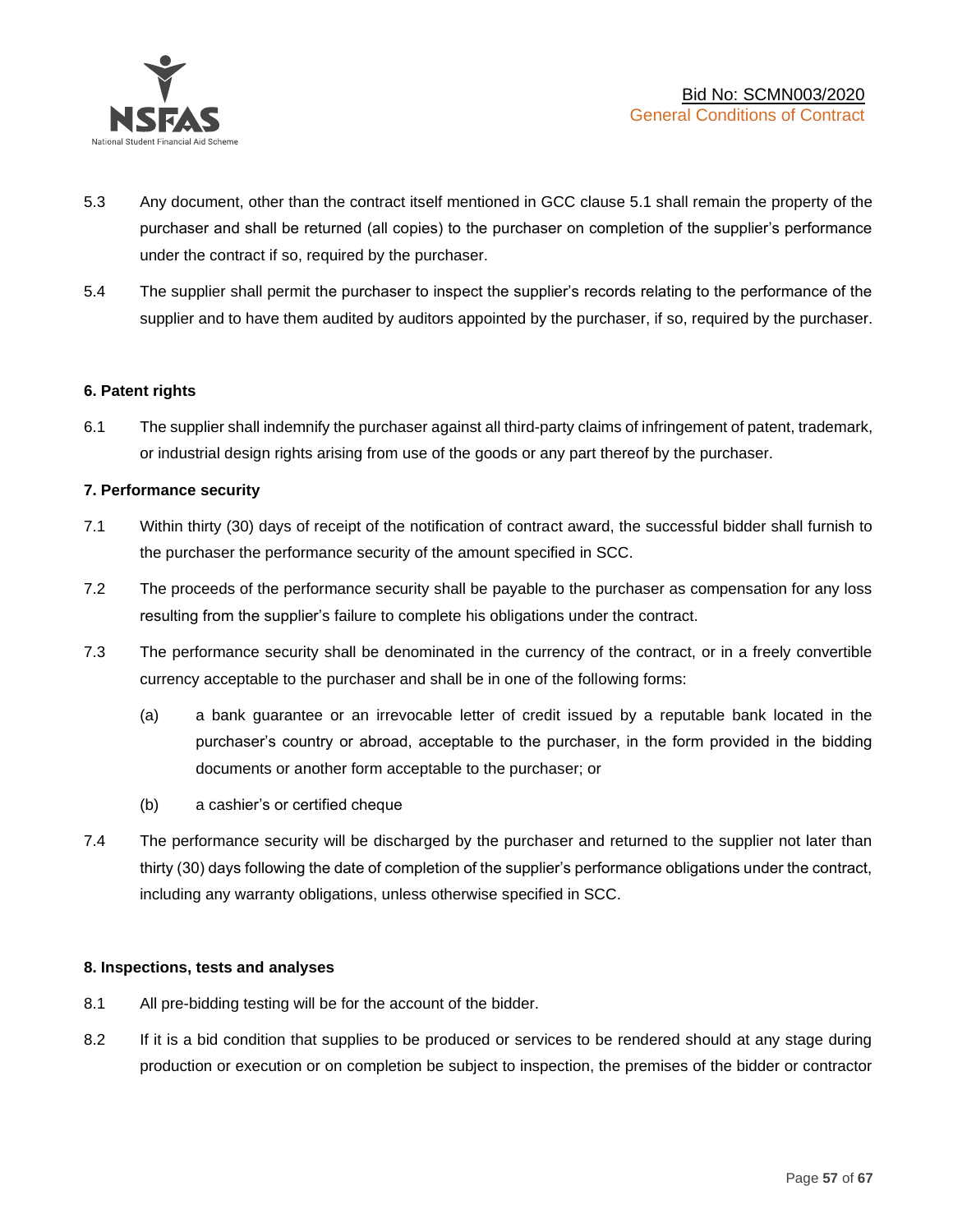shall be open, at all reasonable hours, for inspection by a representative of the Department or an organization acting on behalf of the Department.

- 8.3 If there are no inspection requirements indicated in the bidding documents and no mention is made in the contract, but during the contract period it is decided that inspections shall be carried out, the purchaser shall itself make the necessary arrangements, including payment arrangements with the testing authority concerned.
- 8.4 If the inspections, tests and analyses referred to in clauses 8.2 and 8.3 show the supplies to be in accordance with the contract requirements, the cost of the inspections, tests and analyses shall be defrayed by the purchaser.
- 8.5 Where the supplies or services referred to in clauses 8.2 and 8.3 do not comply with the contract requirements, irrespective of whether such supplies or services are accepted or not, the cost in connection with these inspections, tests or analyses shall be defrayed by the supplier.
- 8.6 Supplies and services which are referred to in clauses 8.2 and 8.3 and which do not comply with the contract requirements may be rejected.
- 8.7 Any contract supplies may on or after delivery be inspected, tested or analysed and may be rejected if found not to comply with the requirements of the contract. Such rejected supplies shall be held at the cost and risk of the supplier who shall, when called upon, remove them immediately at his own cost and forthwith substitute them with supplies which do comply with the requirements of the contract. Failing such removal, the rejected supplies shall be returned at the supplier's cost and risk. Should the supplier fail to provide the substitute supplies forthwith, the purchaser may, without giving the supplier further opportunity to substitute the rejected supplies, purchase such supplies as may be necessary at the expense of the supplier.
- 8.8 The provisions of clauses 8.4 to 8.7 shall not prejudice the right of the purchaser to cancel the contract on account of a breach of the conditions thereof, or to act in terms of Clause 23 of GCC.

# **9. Packing**

9.1 The supplier shall provide such packing of the goods as is required to prevent their damage or deterioration during transit to their final destination, as indicated in the contract. The packing shall be sufficient to withstand, without limitation, rough handling during transit and exposure to extreme temperatures, salt and precipitation during transit, and open storage. Packing, case size and weights shall take into consideration, where appropriate, the remoteness of the goods' final destination and the absence of heavy handling facilities at all points in transit.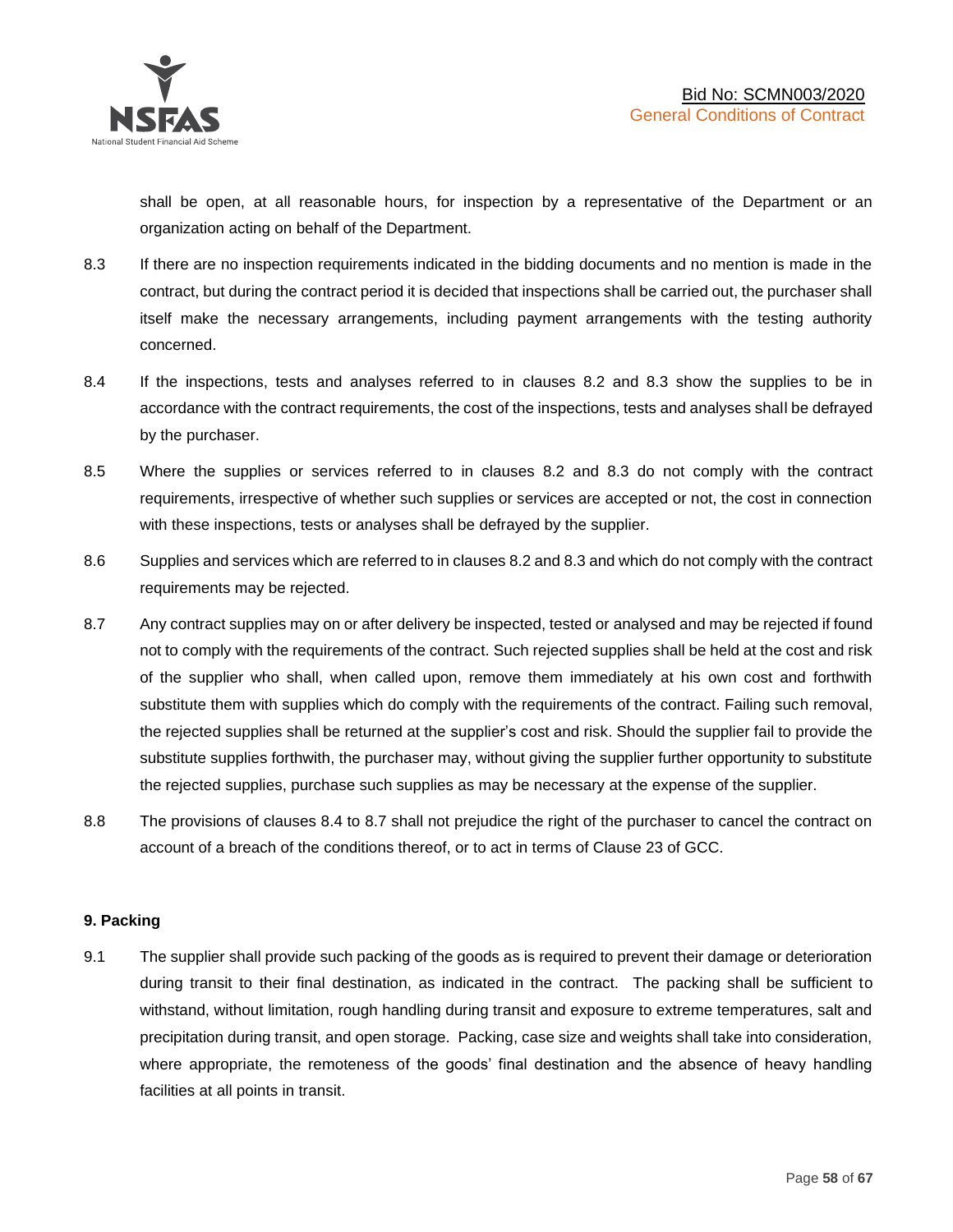

9.2 The packing, marking, and documentation within and outside the packages shall comply strictly with such special requirements as shall be expressly provided for in the contract, including additional requirements, if any, specified in SCC, and in any subsequent instructions ordered by the purchaser.

### **10. Delivery and documents**

- 10.1 Delivery of the goods shall be made by the supplier in accordance with the terms specified in the contract. The details of shipping and/or other documents to be furnished by the supplier are specified in SCC.
- 10.2 Documents to be submitted by the supplier are specified in SCC.

### **11. Insurance**

11.1 The goods supplied under the contract shall be fully insured in a freely convertible currency against loss or damage incidental to manufacture or acquisition, transportation, storage and delivery in the manner specified in the SCC.

### **12. Transportation**

12.1 Should a price other than an all-inclusive delivered price be required, this shall be specified in the SCC.

### **13. Incidental services**

13.1 The supplier may be required to provide any or all of the following services, including additional services, if any, specified in SCC:

(a) performance or supervision of on-site assembly and/or commissioning of the supplied ` goods;

- (b) furnishing of tools required for assembly and/or maintenance of the supplied goods;
- (c) furnishing of a detailed operations and maintenance manual for each appropriate unit of the supplied goods;
- (d) performance or supervision or maintenance and/or repair of the supplied goods, for a period of time agreed by the parties, provided that this service shall not relieve the supplier of any warranty obligations under this contract; and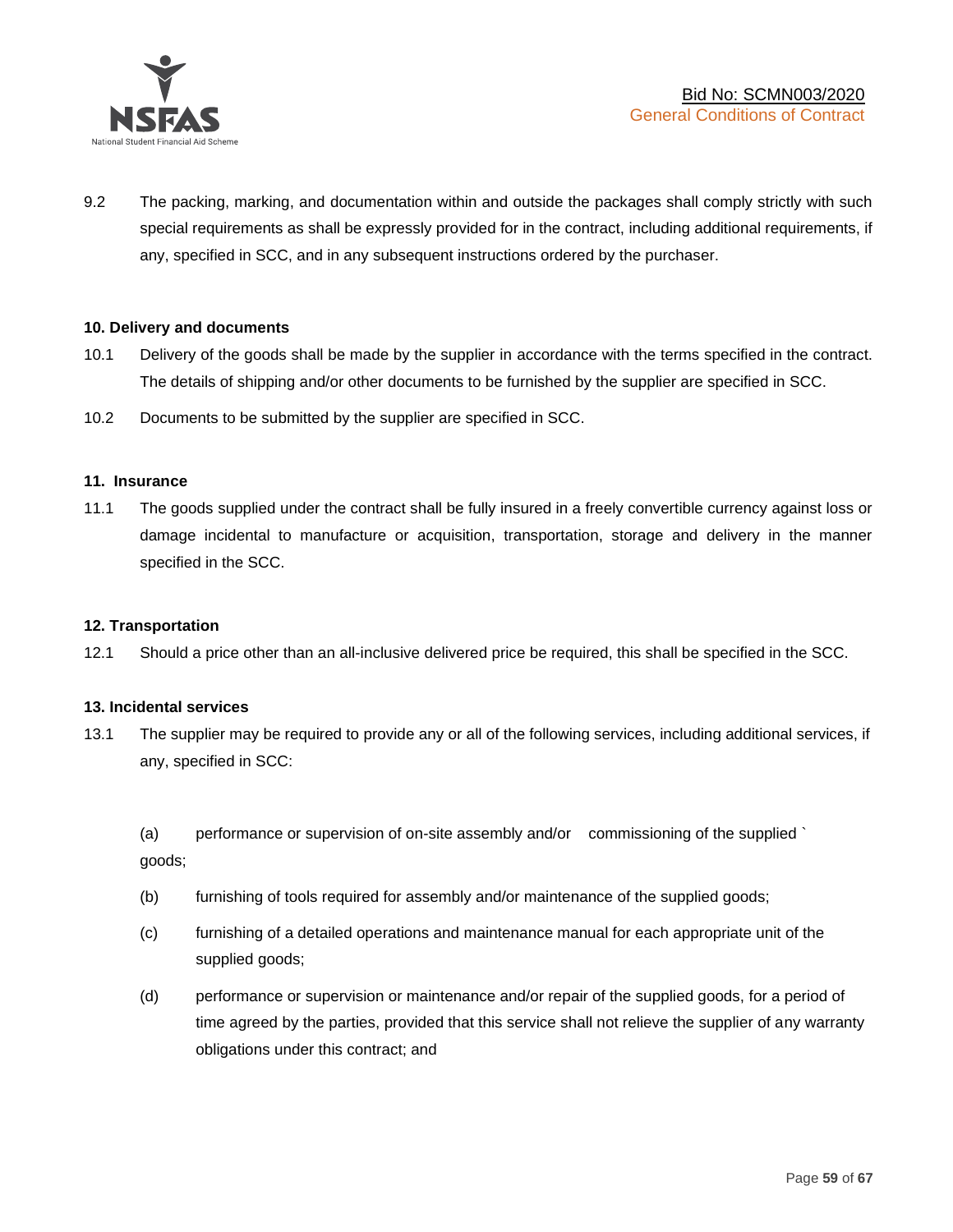

- (e) training of the purchaser's personnel, at the supplier's plant and/or on-site, in assembly, start-up, operation, maintenance, and/or repair of the supplied goods.
- 13.2 Prices charged by the supplier for incidental services, if not included in the contract price for the goods, shall be agreed upon in advance by the parties and shall not exceed the prevailing rates charged to other parties by the supplier for similar services.

### **14. Spare parts**

- 14.1 As specified in SCC, the supplier may be required to provide any or all of the following materials, notifications, and information pertaining to spare parts manufactured or distributed by the supplier:
	- (a) such spare parts as the purchaser may elect to purchase from the supplier, provided that this election shall not relieve the supplier of any warranty obligations under the contract; and
	- (b) in the event of termination of production of the spare parts:

(i) Advance notification to the purchaser of the pending termination, in sufficient time to permit the purchaser to procure needed requirements; and

(ii) following such termination, furnishing at no cost to the purchaser, the blueprints, drawings, and specifications of the spare parts, if requested.

### **15. Warranty**

- 15.1 The supplier warrants that the goods supplied under the contract are new, unused, of the most recent or current models, and that they incorporate all recent improvements in design and materials unless provided otherwise in the contract. The supplier further warrants that all goods supplied under this contract shall have no defect, arising from design, materials, or workmanship (except when the design and/or material is required by the purchaser's specifications) or from any act or omission of the supplier, that may develop under normal use of the supplied goods in the conditions prevailing in the country of final destination.
- 15.2 This warranty shall remain valid for twelve (12) months after the goods, or any portion thereof as the case may be, have been delivered to and accepted at the final destination indicated in the contract, or for eighteen (18) months after the date of shipment from the port or place of loading in the source country, whichever period concludes earlier, unless specified otherwise in SCC.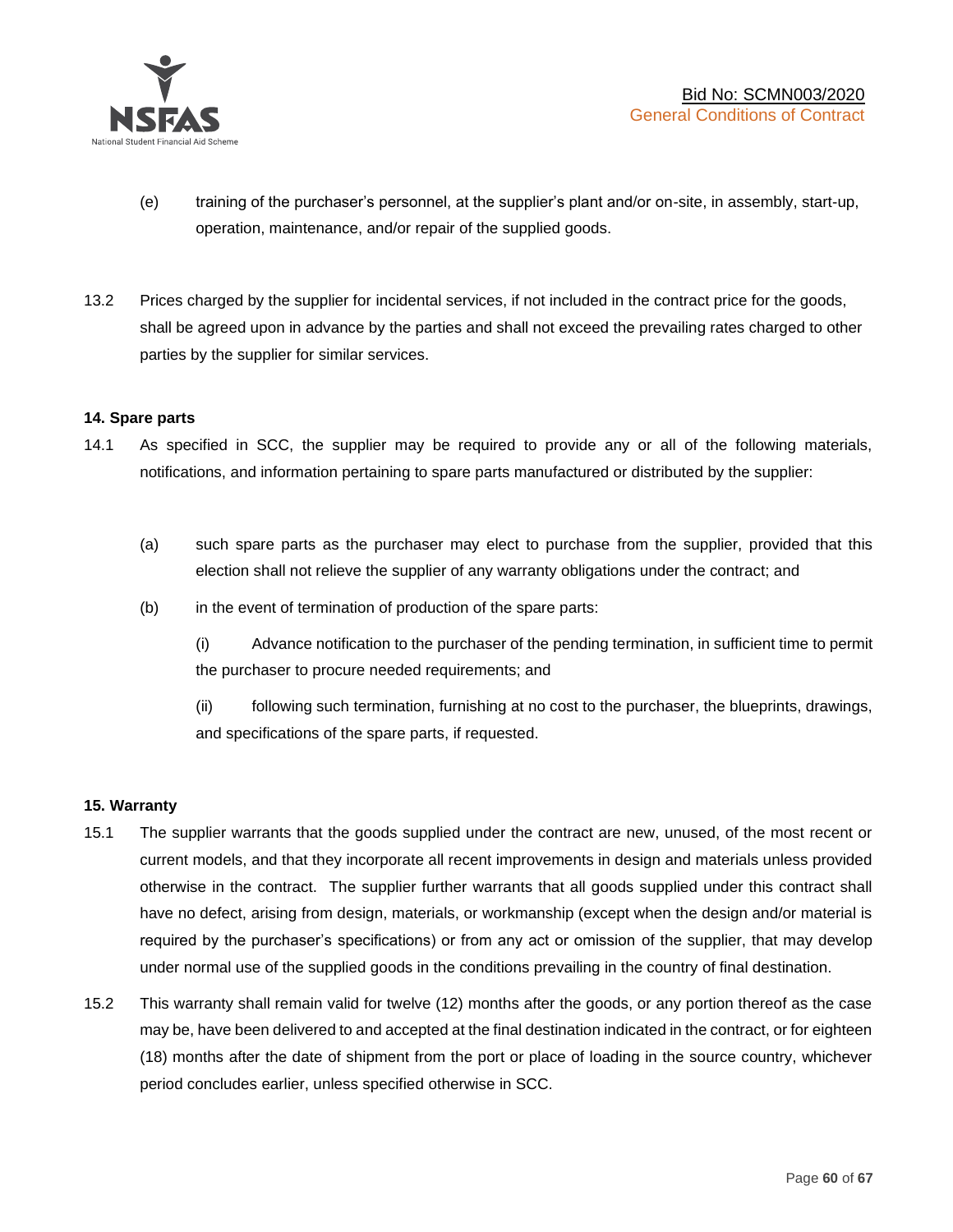

- 15.3 The purchaser shall promptly notify the supplier in writing of any claims arising under this warranty.
- 15.4 Upon receipt of such notice, the supplier shall, within the period specified in SCC and with all reasonable speed, repair or replace the defective goods or parts thereof, without costs to the purchaser.
- 15.5 If the supplier, having been notified, fails to remedy the defect(s) within the period specified in SCC, the purchaser may proceed to take such remedial action as may be necessary, at the supplier's risk and expense and without prejudice to any other rights which the purchaser may have against the supplier under the contract.

### **16. Payment**

- 16.1 The method and conditions of payment to be made to the supplier under this contract shall be specified in SCC.
- 16.2 The supplier shall furnish the purchaser with an invoice accompanied by a copy of the delivery note and upon fulfilment of other obligations stipulated in the contract.
- 16.3 Payments shall be made promptly by the purchaser, but in no case later than thirty (30) days after submission of an invoice or claim by the supplier.
- 16.4 Payment will be made in Rand unless otherwise stipulated in SCC.

### **17. Prices**

17.1 Prices charged by the supplier for goods delivered and services performed under the contract shall not vary from the prices quoted by the supplier in his bid, with the exception of any price adjustments authorized in SCC or in the purchaser's request for bid validity extension, as the case may be.

### **18. Contract amendments**

18.1 No variation in or modification of the terms of the contract shall be made except by written amendment signed by the parties concerned.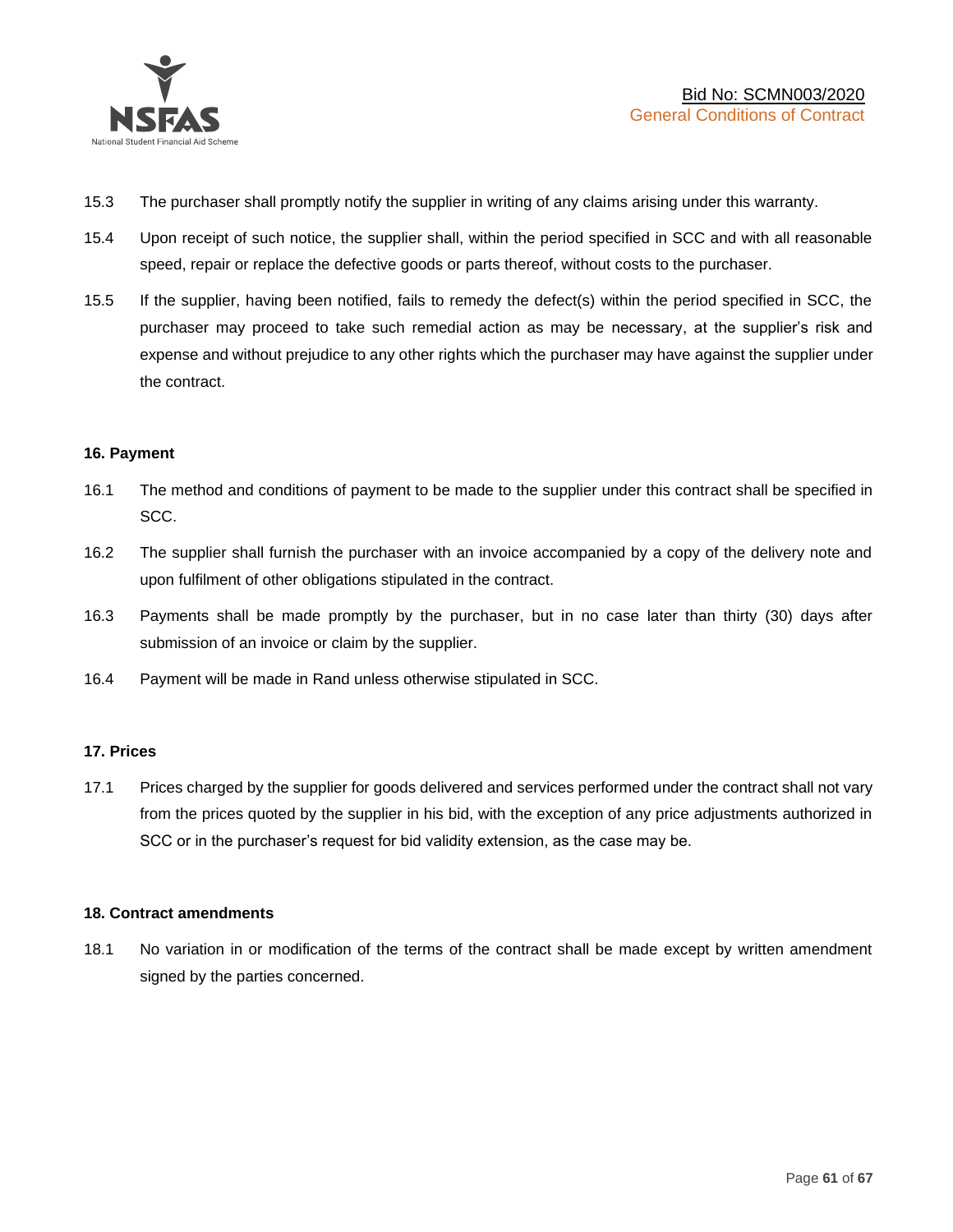

### **19. Assignment**

19.1 The supplier shall not assign, in whole or in part, its obligations to perform under the contract, except with the purchaser's prior written consent.

#### **20. Subcontracts**

20.1 The supplier shall notify the purchaser in writing of all subcontracts awarded under this contract if not already specified in the bid. Such notification, in the original bid or later, shall not relieve the supplier from any liability or obligation under the contract.

### **21. Delays in the supplier's performance**

- 21.1 Delivery of the goods and performance of services shall be made by the supplier in accordance with the time schedule prescribed by the purchaser in the contract.
- 21.2 If at any time during performance of the contract, the supplier or its subcontractor(s) should encounter conditions impeding timely delivery of the goods and performance of services, the supplier shall promptly notify the purchaser in writing of the fact of the delay, its likely duration and its cause(s). As soon as practicable after receipt of the supplier's notice, the purchaser shall evaluate the situation and may at his discretion extend the supplier's time for performance, with or without the imposition of penalties, in which case the extension shall be ratified by the parties by amendment of contract.
- 21.3 No provision in a contract shall be deemed to prohibit the obtaining of supplies or services from a national department, provincial department, or a local authority.
- 21.4 The right is reserved to procure outside of the contract small quantities or to have minor essential services executed if an emergency arises, the supplier's point of supply is not situated at or near the place where the supplies are required, or the supplier's services are not readily available.
- 21.5 Except as provided under GCC Clause 25, a delay by the supplier in the performance of its delivery obligations shall render the supplier liable to the imposition of penalties, pursuant to GCC Clause 22, unless an extension of time is agreed upon pursuant to GCC Clause 21.2 without the application of penalties.
- 21.6 Upon any delay beyond the delivery period in the case of a supplies contract, the purchaser shall, without cancelling the contract, be entitled to purchase supplies of a similar quality and up to the same quantity in substitution of the goods not supplied in conformity with the contract and to return any goods delivered later at the supplier's expense and risk, or to cancel the contract and buy such goods as may be required to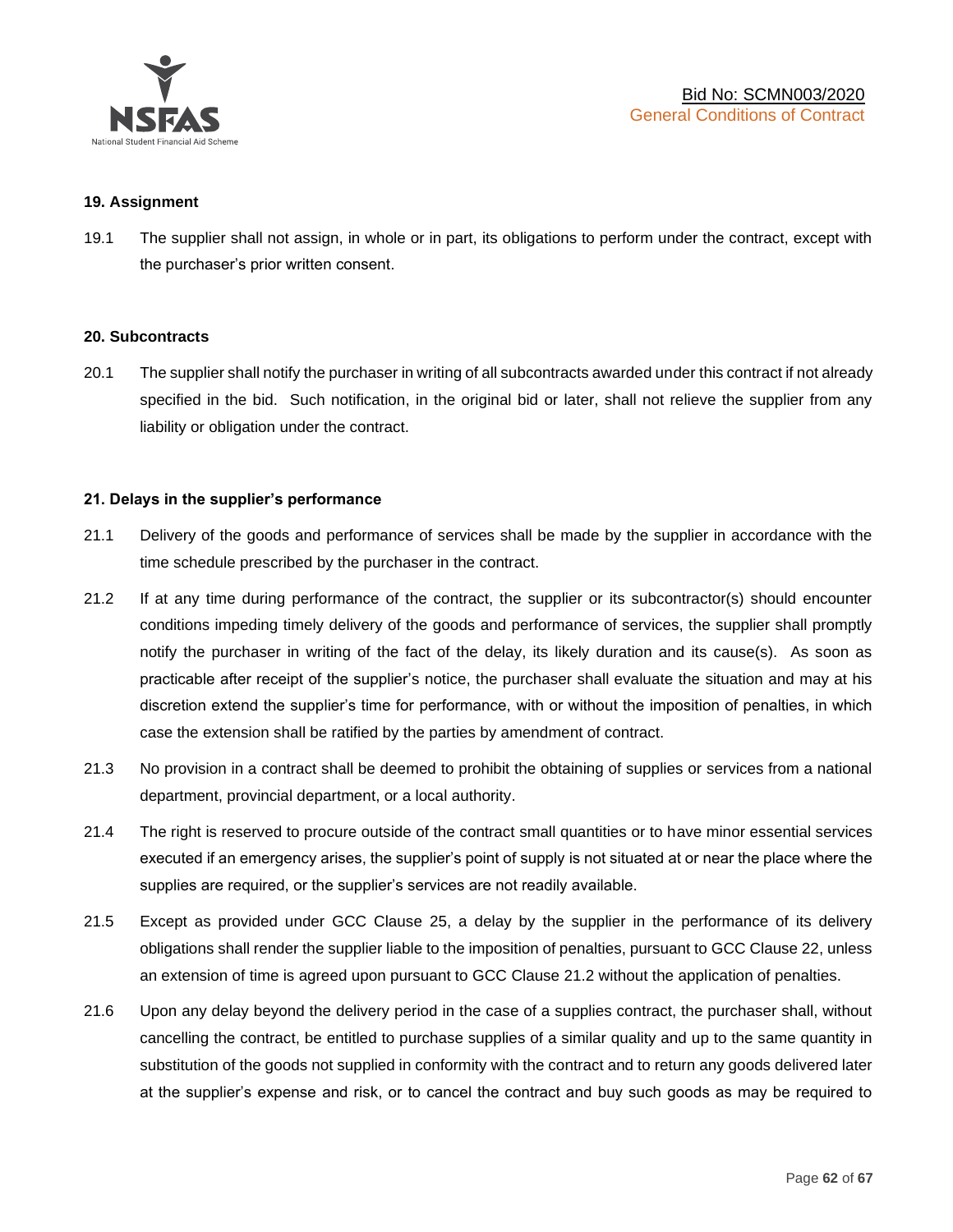

complete the contract and without prejudice to his other rights, be entitled to claim damages from the supplier.

### **22. Penalties**

22.1 Subject to GCC Clause 25, if the supplier fails to deliver any or all of the goods or to perform the services within the period(s) specified in the contract, the purchaser shall, without prejudice to its other remedies under the contract, deduct from the contract price, as a penalty, a sum calculated on the delivered price of the delayed goods or unperformed services using the current prime interest rate calculated for each day of the delay until actual delivery or performance. The purchaser may also consider termination of the contract pursuant to GCC Clause 23.

### **23. Termination for default**

- 23.1 The purchaser, without prejudice to any other remedy for breach of contract, by written notice of default sent to the supplier, may terminate this contract in whole or in part:
	- (a) if the supplier fails to deliver any or all of the goods within the period(s) specified in the contract, or within any extension thereof granted by the purchaser pursuant to GCC Clause 21.2;
	- (b) if the Supplier fails to perform any other obligation(s) under the contract; or
	- (c) if the supplier, in the judgment of the purchaser, has engaged in corrupt or fraudulent practices in competing for or in executing the contract.
- 23.2 In the event the purchaser terminates the contract in whole or in part, the purchaser may procure, upon such terms and in such manner as it deems appropriate, goods, works or services similar to those undelivered, and the supplier shall be liable to the purchaser for any excess costs for such similar goods, works or services. However, the supplier shall continue performance of the contract to the extent not terminated.
- 23.3 Where the purchaser terminates the contract in whole or in part, the purchaser may decide to impose a restriction penalty on the supplier by prohibiting such supplier from doing business with the public sector for a period not exceeding 10 years.
- 23.4 If a purchaser intends imposing a restriction on a supplier or any person associated with the supplier, the supplier will be allowed a time period of not more than fourteen (14) days to provide reasons why the envisaged restriction should not be imposed. Should the supplier fail to respond within the stipulated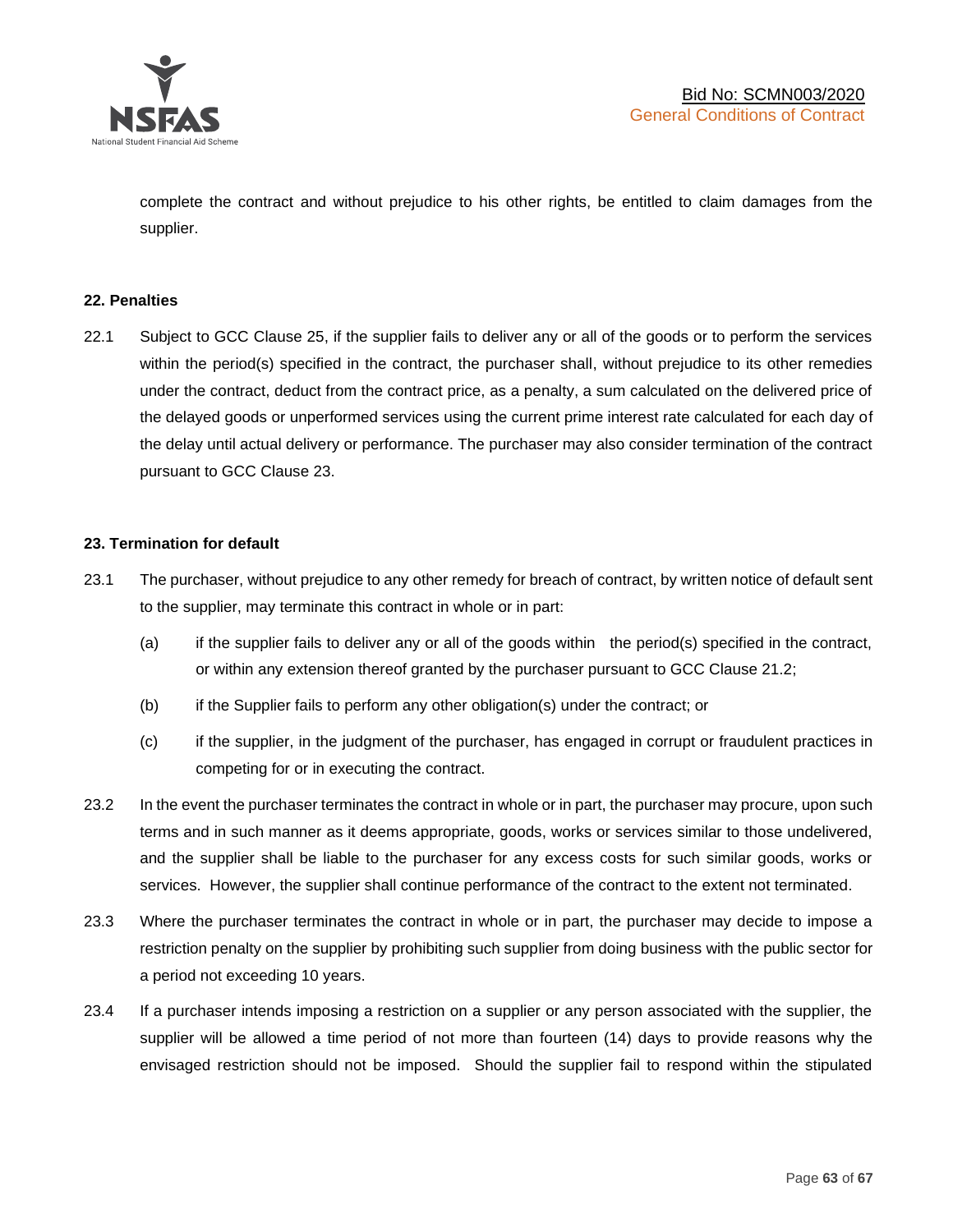

fourteen (14) days the purchaser may regard the intended penalty as not objected against and may impose it on the supplier.

- 23.5 Any restriction imposed on any person by the Accounting Officer / Authority will, at the discretion of the Accounting Officer / Authority, also be applicable to any other enterprise or any partner, manager, director or other person who wholly or partly exercises or exercised or may exercise control over the enterprise of the first-mentioned person, and with which enterprise or person the first-mentioned person, is or was in the opinion of the Accounting Officer / Authority actively associated.
- 23.6 If a restriction is imposed, the purchaser must, within five (5) working days of such imposition, furnish the National Treasury, with the following information:
	- (i) the name and address of the supplier and / or person restricted by the purchaser;
	- (ii) the date of commencement of the restriction
	- (iii) the period of restriction; and
	- (iv) the reasons for the restriction.

These details will be loaded in the National Treasury's central database of suppliers or persons prohibited from doing business with the public sector.

23.7 If a court of law convicts a person of an offence as contemplated in sections 12 or 13 of the Prevention and Combating of Corrupt Activities Act, No. 12 of 2004, the court may also rule that such person's name be endorsed on the Register for Tender Defaulters. When a person's name has been endorsed on the Register, the person will be prohibited from doing business with the public sector for a period not less than five years and not more than 10 years. The National Treasury is empowered to determine the period of restriction and each case will be dealt with on its own merits. According to section 32 of the Act the Register must be open to the public. The Register can be perused on the National Treasury website.

# **24. Anti- dumping and countervailing duties and rights**

24.1 When, after the date of bid, provisional payments are required, or anti-dumping or countervailing duties are imposed, or the amount of a provisional payment or anti-dumping or countervailing right is increased in respect of any dumped or subsidized import, the State is not liable for any amount so required or imposed, or for the amount of any such increase. When, after the said date, such a provisional payment is no longer required or any such anti-dumping or countervailing right is abolished, or where the amount of such provisional payment or any such right is reduced, any such favourable difference shall on demand be paid forthwith by the contractor to the State or the State may deduct such amounts from moneys (if any) which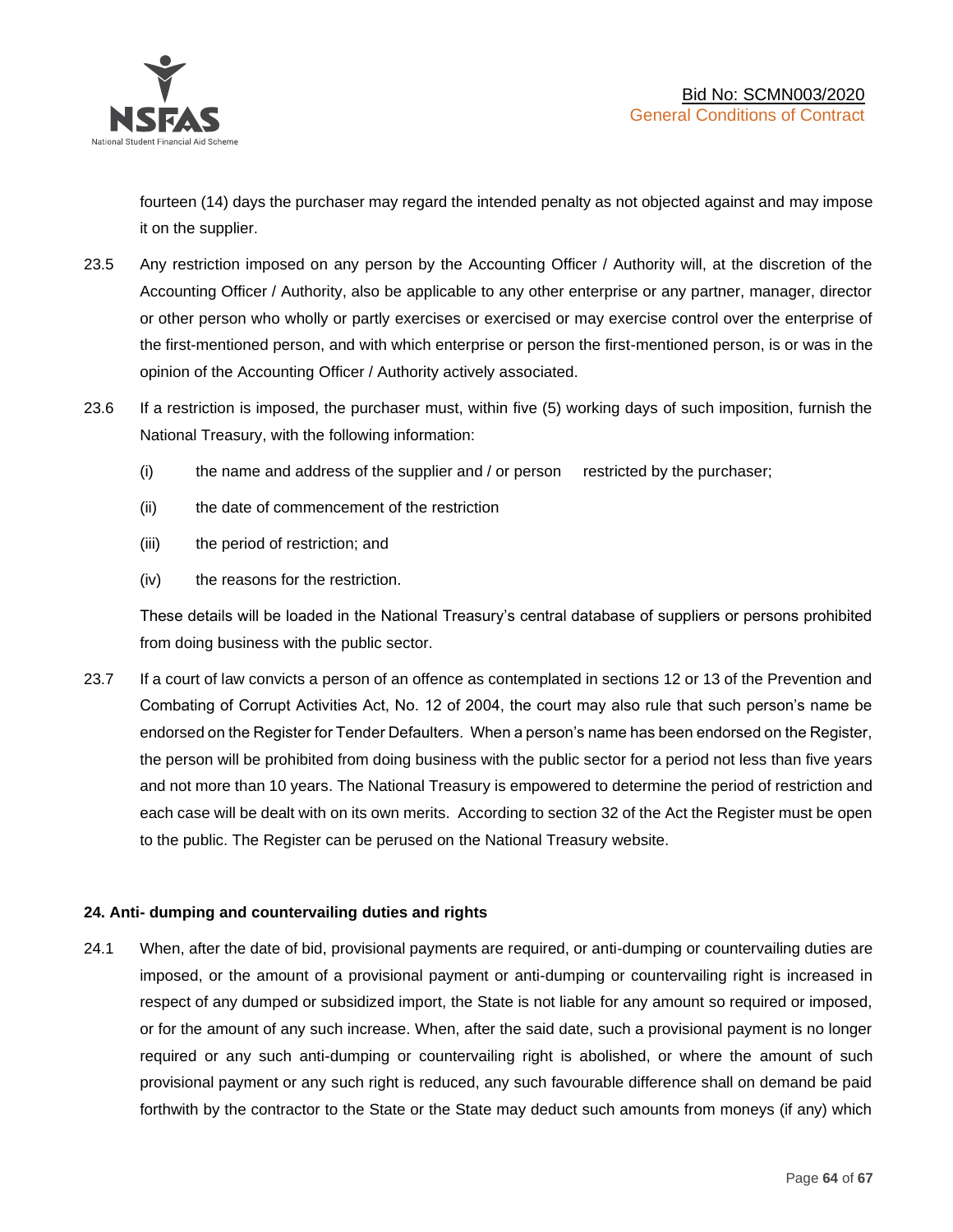

may otherwise be due to the contractor in regard to supplies or services which he delivered or rendered, or is to deliver or render in terms of the contract or any other contract or any other amount which may be due to him

### **25. Force Majeure**

- 25.1 Notwithstanding the provisions of GCC Clauses 22 and 23, the supplier shall not be liable for forfeiture of its performance security, damages, or termination for default if and to the extent that his delay in performance or other failure to perform his obligations under the contract is the result of an event of force majeure.
- 25.2 If a force majeure situation arises, the supplier shall promptly notify the purchaser in writing of such condition and the cause thereof. Unless otherwise directed by the purchaser in writing, the supplier shall continue to perform its obligations under the contract as far as is reasonably practical, and shall seek all reasonable alternative means for performance not prevented by the force majeure event.

#### **26. Termination for insolvency**

26.1 The purchaser may at any time terminate the contract by giving written notice to the supplier if the supplier becomes bankrupt or otherwise insolvent. In this event, termination will be without compensation to the supplier, provided that such termination will not prejudice or affect any right of action or remedy which has accrued or will accrue thereafter to the purchaser.

#### **27. Settlement of Disputes**

- 27.1 If any dispute or difference of any kind whatsoever arises between the purchaser and the supplier in connection with or arising out of the contract, the parties shall make every effort to resolve amicably such dispute or difference by mutual consultation.
- 27.2 If, after thirty (30) days, the parties have failed to resolve their dispute or difference by such mutual consultation, then either the purchaser or the supplier may give notice to the other party of his intention to commence with mediation. No mediation in respect of this matter may be commenced unless such notice is given to the other party.
- 27.3 Should it not be possible to settle a dispute by means of mediation, it may be settled in a South African court of law.
- 27.4 Mediation proceedings shall be conducted in accordance with the rules of procedure specified in the SCC.
- 27.5 Notwithstanding any reference to mediation and/or court proceedings herein,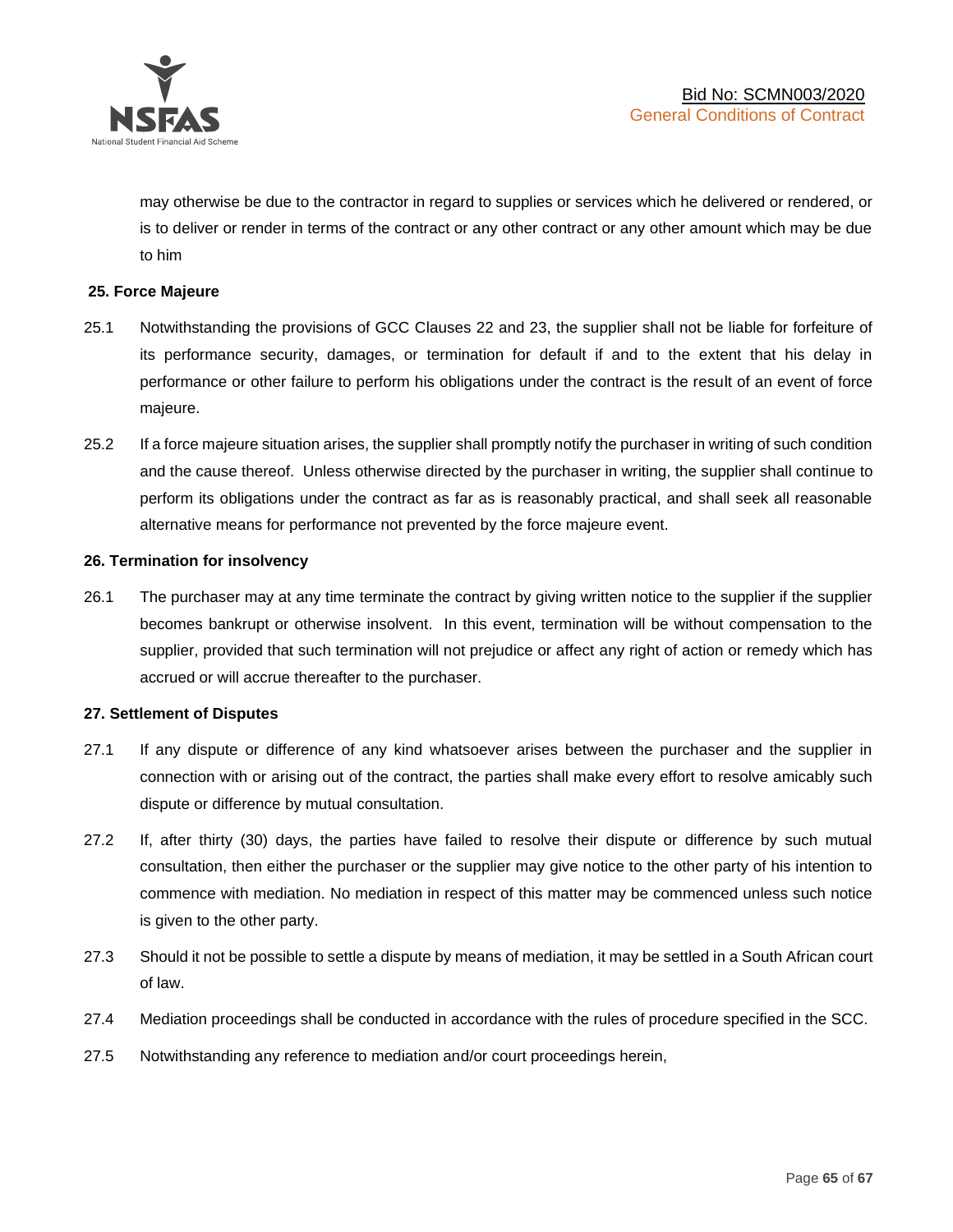

(a) the parties shall continue to perform their respective obligations under the contract unless they otherwise agree; and

(b) the purchaser shall pay the supplier any monies due the supplier.

### **28. Limitation of liability**

28.1 Except in cases of criminal negligence or wilful misconduct, and in the case of infringement pursuant to Clause 6;

(a) the supplier shall not be liable to the purchaser, whether in contract, tort, or otherwise, for any indirect or consequential loss or damage, loss of use, loss of production, or loss of profits or interest costs, provided that this exclusion shall not apply to any obligation of the supplier to pay penalties and/or damages to the purchaser; and

(b) the aggregate liability of the supplier to the purchaser, whether under the contract, in tort or otherwise, shall not exceed the total contract price, provided that this limitation shall not apply to the cost of repairing or replacing defective equipment.

### **29. Governing language**

29.1 The contract shall be written in English. All correspondence and other documents pertaining to the contract that is exchanged by the parties shall also be written in English.

### **30. Applicable Law**

30.1 The contract shall be interpreted in accordance with South African laws, unless otherwise specified in SCC.

### **31. Notices**

31.1 Every written acceptance of a bid shall be posted to the supplier concerned by registered or certified mail and any other notice to him shall be posted by ordinary mail to the address furnished in his bid or to the address notified later by him in writing and such posting shall be deemed to be proper service of such notice

The time mentioned in the contract documents for performing any act after such aforesaid notice has been given, shall be reckoned from the date of posting of such notice.